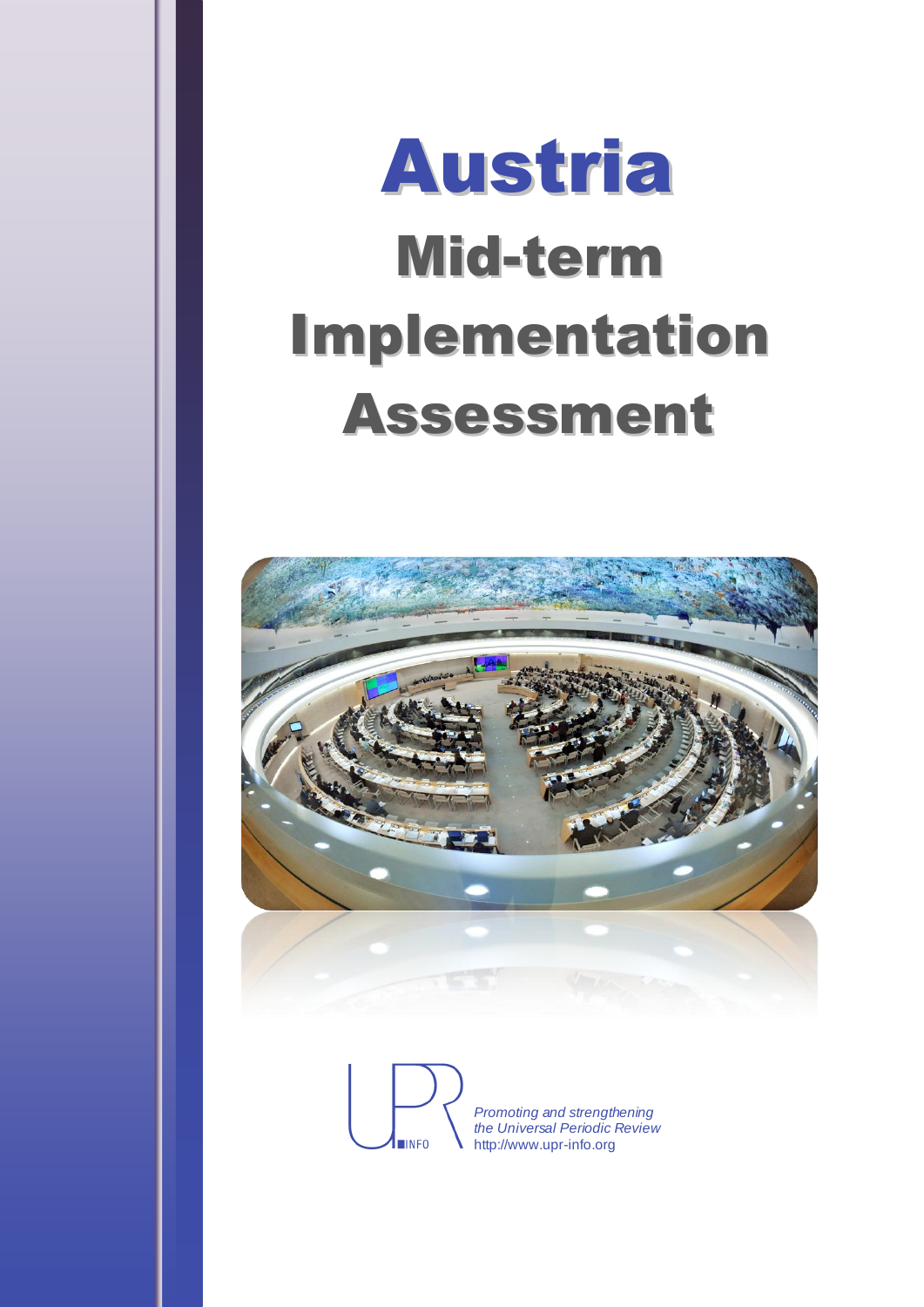## **Introduction**

## **1. Purpose of the follow-up programme**

*The second and subsequent cycles of the review should focus on, inter alia, the implementation of the accepted recommendations and the development of the human rights situation in the State under review.*

A/HRC/RES/16/21, 12 April 2011 (Annex I C § 6)

The Universal Periodic Review (UPR) process takes place every four and half years; however, some recommendations can be implemented immediately. In order to reduce this interval, we have created an update process to evaluate the human rights situation two years after the examination at the UPR.

Broadly speaking, *UPR Info* seeks to ensure the respect of commitments made in the UPR, but also, more specifically, to give stakeholders the opportunity to share their opinion on the commitments. To this end, about two years after the review, *UPR Info* invites States, NGOs, and National Institutions for Human Rights (NHRI) to share their comments on the implementation (or lack thereof) of recommendations adopted at the Human Rights Council (HRC) plenary session.

For this purpose, *UPR Info* publishes a Mid-term Implementation Assessment (MIA) including responses from each stakeholder. The MIA is meant to show how all stakeholders are disposed to follow through on, and implement their commitments. States should implement the recommendations that they have accepted, and civil society should monitor that implementation.

While the follow-up's importance has been highlighted by the HRC, no precise directives regarding the follow-up procedure have been set until now. Therefore, *UPR Info* is willing to share good practices as soon as possible, and to strengthen the collaboration pattern between States and stakeholders. Unless the UPR's followup is seriously considered, the UPR mechanism as a whole could be adversely affected.

The methodology used by UPR Info to collect data and to calculate index is described at the end of this document.

Geneva, 4 November 2013



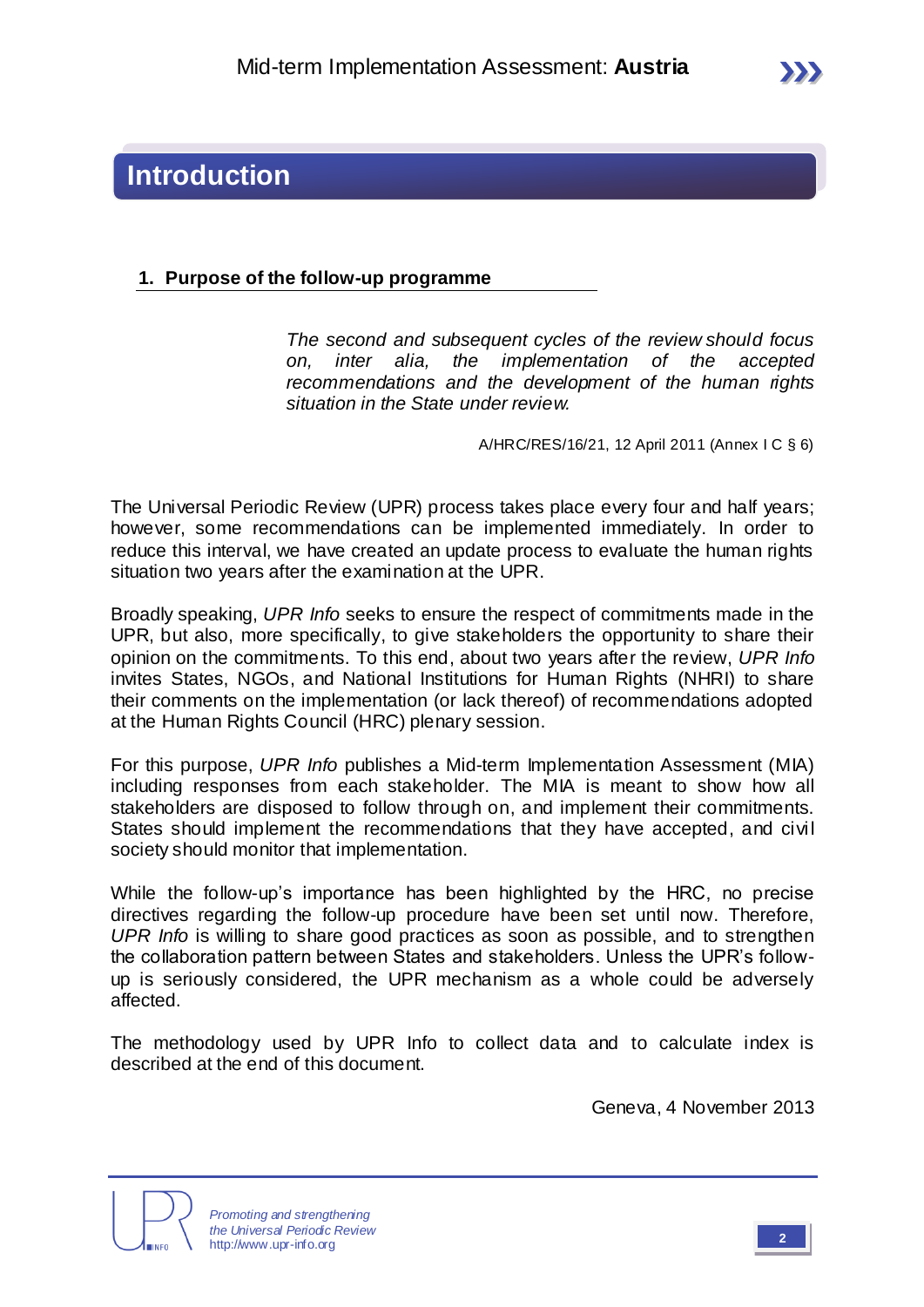## **Follow-up Outcomes**

## **1. Sources and results**

All data are available at the following address:

<http://followup.upr-info.org/index/country/austria>

We invite the reader to consult that webpage since all recommendations, all stakeholders' reports, as well as the unedited comments can be found at the same internet address.

14 stakeholders' reports were submitted for the UPR. 18 NGOs were contacted. No UN agencies was contacted. The Permanent Mission to the UN was contacted. The National Human Rights Institution (NHRI) was contacted as well.

5 NGOs responded to our enquiry. The State under Review published a mid-term report. The NHRI responded to our enquiry.

The following stakeholders took part in the report:

- 1. **State** of Austria
- 2. **NHRI**: Austrian Ombudsman Board (AOB)
- 3. **NGOs**: (1) Aktive Arbeitslose (AKTIVE) (2) Austrian Centre for Ethnic Groups (ACEG) (3) European Federation of National Organisations working with the Homeless (FEANTSA) (4) Global Responsibility (GR) (5) Initiative Human Rights Now (IHRN)

*IRI*: 28 recommendations are not implemented, 78 recommendations are partially implemented, and 44 recommendations are fully implemented. No answer was received for 20 out of 171 recommendations and voluntary pledges (full list of unanswered recommendations is available at the end of this document).

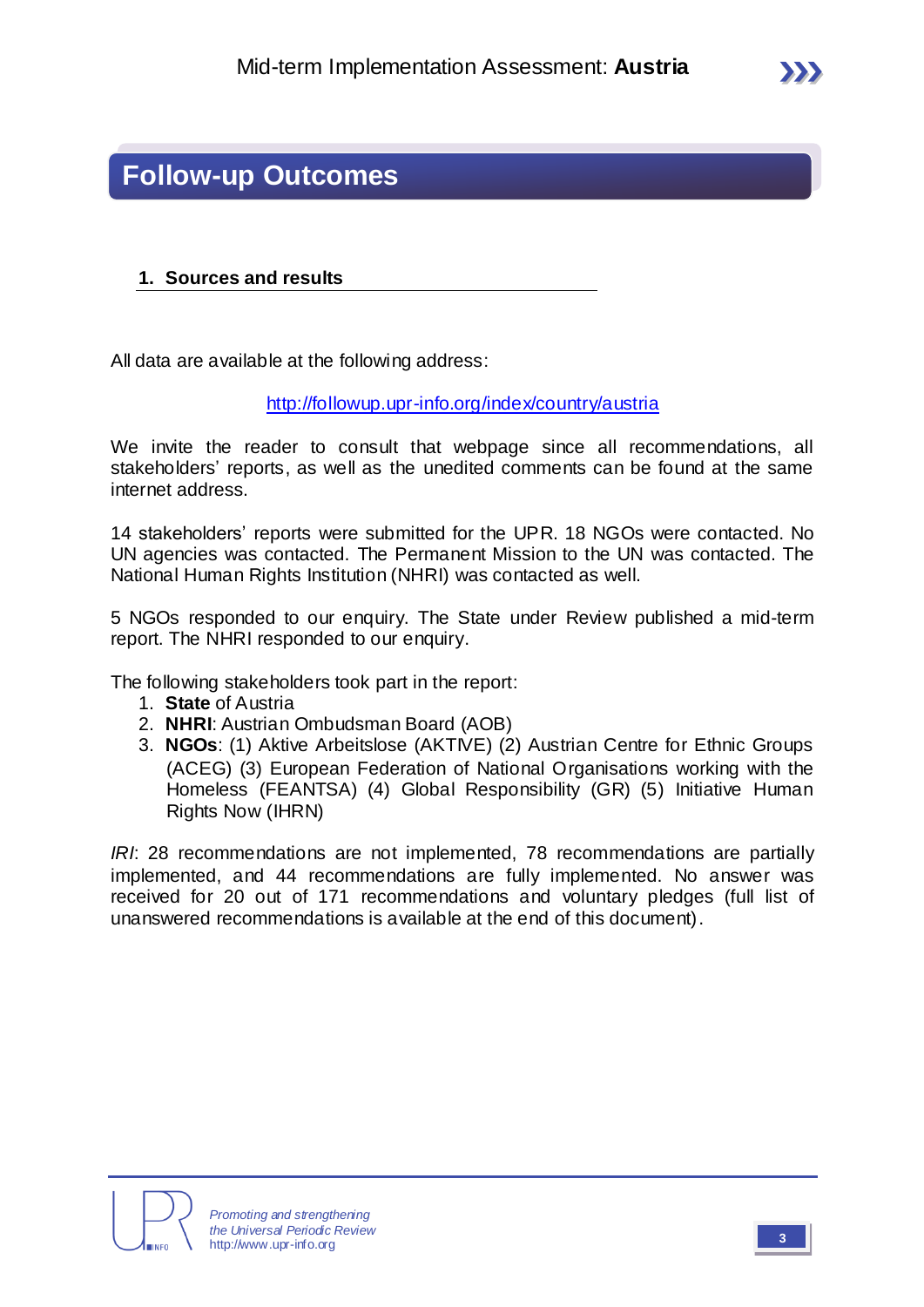## **2. Index**

## Hereby the issues which the MIA deals with:

| rec.<br>n° | <b>Rec. State</b>               | <b>Issue</b>                                                                                                                                  | <b>IRI</b>      | page    |
|------------|---------------------------------|-----------------------------------------------------------------------------------------------------------------------------------------------|-----------------|---------|
| 51         | Algeria                         | Racial discrimination                                                                                                                         | not impl.       | page 20 |
| 142        | Algeria                         | Women's rights                                                                                                                                | partially impl. | page 55 |
| 168        | Algeria                         | International instruments, Migrants                                                                                                           | no comment      | 1       |
| 25         | Australia                       | NHRI                                                                                                                                          | partially impl. | page 63 |
| 48         | Australia                       | Racial discrimination                                                                                                                         | partially impl. | page 19 |
| 171        | Austria                         | Detention conditions, Enforced<br>disappearances, International instruments, Justice, Rights of<br>the Child, Torture and other CID treatment | fully impl.     | page 41 |
| 39         | Azerbaijan                      | Disabilities, National plan of action                                                                                                         | fully impl.     | page 29 |
| 77         | Azerbaijan                      | Trafficking                                                                                                                                   | fully impl.     | page 48 |
| 110        | Azerbaijan                      | ESC rights - general                                                                                                                          | not impl.       | page 23 |
| 169        | Azerbaijan                      | International instruments, Migrants                                                                                                           | no comment      |         |
| 95         | Bangladesh                      | Migrants                                                                                                                                      | partially impl. | page 33 |
| 96         | Bangladesh                      | Migrants, Rights of the Child                                                                                                                 | fully impl.     | page 34 |
| 136        | Bangladesh                      | Disabilities, Environment, Poverty, Rights of the<br>Child, Women's rights                                                                    | not impl.       | page 27 |
| 47         | Bosnia &<br><b>Herz</b> egovina | Women's rights                                                                                                                                | partially impl. | page 57 |
| 74         | Bosnia &<br><b>Herz</b> egovina | Detention conditions                                                                                                                          | partially impl. | page 47 |
| 93         | Bosnia &<br>Herz egovina        | Migrants                                                                                                                                      | partially impl. | page 33 |
| 67         | Botswana                        | Human rights violations by state agents                                                                                                       | fully impl.     | page 46 |
| 69         | <b>Brazil</b>                   | Detention conditions                                                                                                                          | fully impl.     | page 31 |
| 71         | Brazil                          | Rights of the Child                                                                                                                           | fully impl.     | page 57 |
| 134        | <b>Brazil</b>                   | Minorities, Racial discrimination                                                                                                             | no comment      | I       |
| 149        | <b>Brazil</b>                   | Detention conditions, Rights of the Child                                                                                                     | no comment      |         |
| 28         | <b>Burkina Faso</b>             | Other                                                                                                                                         | partially impl. | page 13 |
| 108        | <b>Burkina Faso</b>             | International instruments, Racial discrimination                                                                                              | fully impl.     | page 43 |
| 13         | Canada                          | International instruments                                                                                                                     | not impl.       | page 61 |
| 45         | Canada                          | <b>Treaty bodies</b>                                                                                                                          |                 | page 64 |
| 56         | Canada                          | Racial discrimination                                                                                                                         | partially impl. | page 22 |
| 76         | Canada                          | Rights of the Child, Women's rights                                                                                                           | partially impl. | page 58 |
| 121        | Canada                          | <b>NHRI</b>                                                                                                                                   | partially impl. | page 63 |
| 147        | Canada                          | Freedom of religion and belief, Sexual Orientation and<br>Gender Identity                                                                     | partially impl. | page 25 |
| 7          | Chile                           | Detention conditions, International instruments, Torture and<br>other CID treatment                                                           | fully impl.     | page 41 |
| 87         | Chile                           | Right to health, Rights of the Child                                                                                                          | partially impl. | page 60 |
| 164        | China                           | Migrants                                                                                                                                      | no comment      | T       |

**IINFO** 

*Promoting and strengthening the Universal Periodic Review* http://www.upr-info.org **<sup>4</sup>**

 $\sum$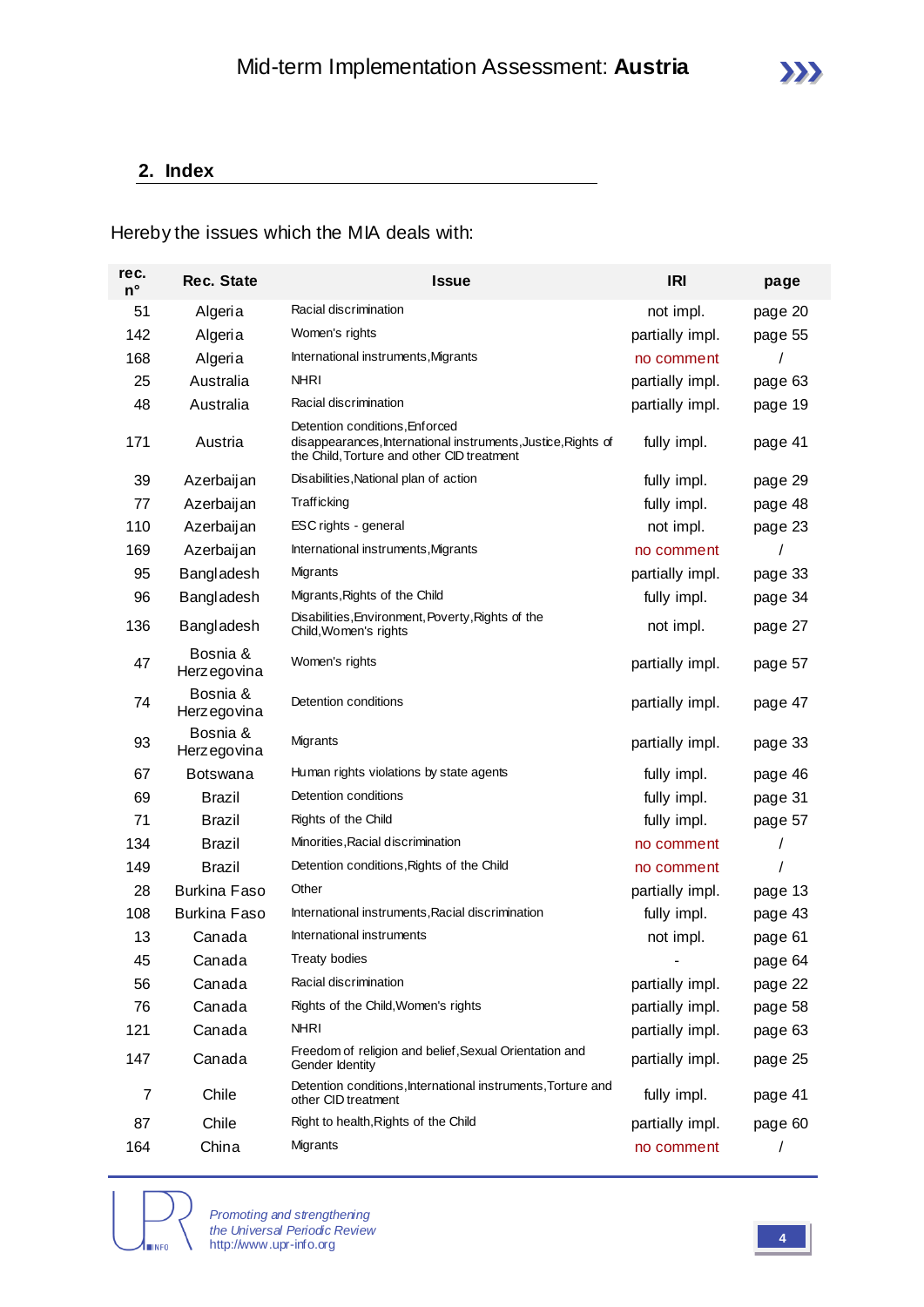

| 30  | Colombia              | Racial discrimination                                                                                                       | fully impl.     | page 15 |
|-----|-----------------------|-----------------------------------------------------------------------------------------------------------------------------|-----------------|---------|
| 31  | Colombia              | National plan of action, Women's rights                                                                                     | partially impl. | page 55 |
| 3   | Costa Rica            | Detention conditions, International instruments, Torture and<br>other CID treatment                                         | fully impl.     | page 40 |
| 29  | Costa Rica            | Human rights education and training, Migrants, Racial<br>discrimination, Rights of the Child, Treaty bodies                 | partially impl. | page 53 |
| 88  | Costa Rica            | Human rights education and training                                                                                         | not impl.       | page 23 |
| 117 | Costa Rica            | <b>NHRI</b>                                                                                                                 | partially impl. | page 64 |
| 59  | Cuba                  | Migrants, Minorities, Racial discrimination                                                                                 | partially impl. | page 31 |
| 83  | Cuba                  | Women's rights                                                                                                              | fully impl.     | page 55 |
| 36  | <b>Czech Republic</b> | Human rights violations by state agents, Justice                                                                            | partially impl. | page 44 |
| 58  | Czech Republic        | Minorities, Racial discrimination                                                                                           | partially impl. | page 30 |
| 80  | <b>Czech Republic</b> | Detention conditions                                                                                                        | partially impl. | page 49 |
| 94  | Czech Republic        | Migrants                                                                                                                    | partially impl. | page 30 |
| 152 | Czech Republic        | Justice                                                                                                                     | partially impl. | page 49 |
| 1   | Ecuador               | Detention conditions, International instruments, Rights of<br>the Child, Torture and other CID treatment                    | fully impl.     | page 40 |
| 72  | Ecuador               | Detention conditions, Human rights violations by state<br>agents, Racial discrimination, Torture and other CID<br>treatment | partially impl. | page 47 |
| 91  | Ecuador               | ESC rights - general, Minorities                                                                                            | partially impl. | page 32 |
| 102 | Ecuador               | ESC rights - general, International instruments                                                                             | not impl.       | page 42 |
| 125 | Ecuador               | Asylum-seekers - refugees, Migrants, Racial discrimination                                                                  | partially impl. | page 36 |
| 154 | Ecuador               | Minorities, Right to education, Rights of the Child                                                                         | not impl.       | page 39 |
| 159 | Ecuador               | International instruments, Migrants                                                                                         | not impl.       | page 43 |
| 17  | Egypt                 | International instruments, Rights of the Child                                                                              | fully impl.     | page 52 |
| 35  | Egypt                 | Racial discrimination                                                                                                       | not impl.       | page 16 |
| 73  | Egypt                 | Racial discrimination                                                                                                       | partially impl. | page 22 |
| 79  | Egypt                 | Rights of the Child, Trafficking                                                                                            | not impl.       | page 59 |
| 114 | Egypt                 | Freedom of religion and belief, Minorities, Racial<br>discrimination                                                        | partially impl. | page 10 |
| 116 | Egypt                 | ESC rights - general, International instruments                                                                             | not impl.       | page 26 |
| 11  | France                | Enforced disappearances, International instruments, Treaty<br>bodies                                                        | fully impl.     | page 42 |
| 20  | France                | Labour                                                                                                                      | partially impl. | page 11 |
| 33  | France                | Human rights violations by state agents, Racial<br>discrimination, Torture and other CID treatment                          | fully impl.     | page 44 |
| 6   | Germany               | Detention conditions, International instruments, Torture and<br>other CID treatment, Treaty bodies                          | fully impl.     | page 40 |
| 38  | Ghana                 | Rights of the Child                                                                                                         | not impl.       | page 56 |
| 150 | Ghana                 | Rights of the Child, Treaty bodies                                                                                          | no comment      |         |
| 160 | Guatemala             | International instruments, Migrants                                                                                         | not impl.       | page 43 |
| 111 | Honduras              | International instruments, Other                                                                                            | partially impl. | page 24 |
| 122 | Honduras              | <b>NHRI</b>                                                                                                                 | not impl.       | page 65 |
| 163 | Honduras              | International instruments, Migrants                                                                                         | no comment      |         |
| 24  | India                 | <b>NHRI</b>                                                                                                                 | partially impl. | page 63 |
| 68  | Indonesia             | Detention conditions                                                                                                        | fully impl.     | page 46 |



*Promoting and strengthening the Universal Periodic Review* http://www.upr-info.org **<sup>5</sup>**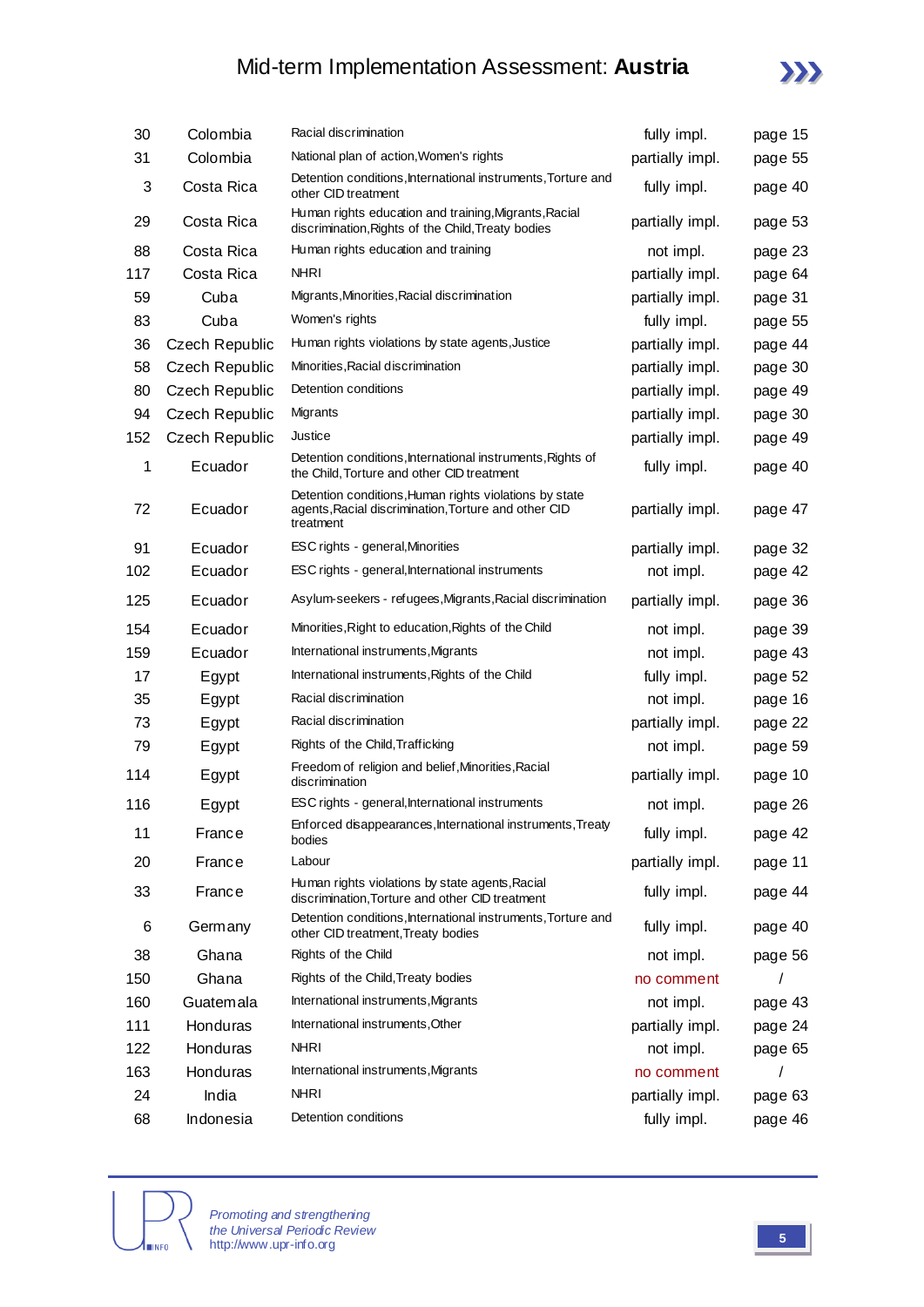

| 97  | Indonesia   | Asylum-seekers - refugees, Migrants, Minorities, Racial<br>discrimination                                                    | partially impl. |         |
|-----|-------------|------------------------------------------------------------------------------------------------------------------------------|-----------------|---------|
| 106 | Indonesia   | CP rights - general, International instruments, Racial<br>discrimination, Torture and other CID treatment, Women's<br>rights | fully impl.     | page 42 |
| 54  | Iran        | Human rights violations by state agents, Racial<br>discrimination                                                            | partially impl. | page 21 |
| 81  | Iran        | Justice, Rights of the Child                                                                                                 | partially impl. | page 59 |
| 139 | Iran        | Other                                                                                                                        | partially impl. | page 25 |
| 144 | Iran        | Civil society, National plan of action, Racial discrimination                                                                | no comment      |         |
| 18  | Israel      | Other                                                                                                                        | partially impl. | page 10 |
| 112 | Israel      | Minorities, Racial discrimination                                                                                            | partially impl. | page 13 |
| 113 | Israel      | Racial discrimination, Treaty bodies                                                                                         | partially impl. | page 24 |
| 133 | Israel      | Minorities, Racial discrimination                                                                                            | partially impl. | page 38 |
| 23  | Jordan      | <b>NHRI</b>                                                                                                                  | fully impl.     | page 62 |
| 92  | Jordan      | Asylum-seekers - refugees, Migrants, Rights of the<br>Child, Special procedures, Treaty bodies                               | fully impl.     | page 57 |
| 75  | Malaysia    | Rights of the Child, Women's rights                                                                                          | partially impl. | page 58 |
| 86  | Malaysia    | Other                                                                                                                        | not impl.       | page 60 |
| 118 | Malaysia    | <b>NHRI</b>                                                                                                                  | partially impl. | page 64 |
| 46  | Mexico      | Treaty bodies, Women's rights                                                                                                | partially impl. | page 56 |
| 124 | Mexico      | General                                                                                                                      | not impl.       | page 65 |
| 167 | Mexico      | International instruments, Migrants                                                                                          | no comment      |         |
| 9   | Moldova     | Enforced disappearances, International instruments                                                                           | fully impl.     | page 42 |
| 14  | Moldova     | International instruments, Rights of the Child                                                                               | fully impl.     | page 51 |
| 90  | Namibia     | Minorities, Torture and other CID treatment                                                                                  | partially impl. | page 46 |
| 123 | Namibia     | National plan of action, Racial discrimination                                                                               | not impl.       | page 26 |
| 4   | Netherlands | Detention conditions, International instruments, Torture and<br>other CID treatment                                          | fully impl.     | page 40 |
| 62  | Netherlands | Torture and other CID treatment                                                                                              | partially impl. | page 45 |
| 137 | Netherlands | International instruments                                                                                                    | not impl.       | page 43 |
| 153 | Netherlands | Sexual Orientation and Gender Identity                                                                                       | not impl.       | page 50 |
| 40  | Norway      | Civil society, UPR process                                                                                                   | partially impl. | page 9  |
| 42  | Norway      | Civil society                                                                                                                | partially impl. | page 9  |
| 66  | Norway      | Human rights violations by state agents, Torture and other<br>CID treatment                                                  | fully impl.     | page 44 |
| 70  | Norway      | Migrants                                                                                                                     | not impl.       | page 32 |
| 141 | Norway      | Other                                                                                                                        | partially impl. | page 28 |
| 155 | Norway      | Asylum-seekers - refugees                                                                                                    | fully impl.     | page 39 |
| 52  | Pakistan    | Freedom of religion and belief, Racial discrimination, Treaty<br>bodies                                                      | partially impl. | page 10 |
| 166 | Pakistan    | International instruments, Migrants                                                                                          | no comment      |         |
| 126 | Palestine   | Migrants, National plan of action                                                                                            | partially impl. | page 36 |
| 37  | Philippines | Human rights education and training                                                                                          | fully impl.     | page 18 |
| 99  | Philippines | Asylum-seekers - refugees, Migrants                                                                                          | partially impl. | page 34 |
| 120 | Philippines | NHRI                                                                                                                         | partially impl. | page 63 |
| 165 | Philippines | International instruments, Migrants                                                                                          | no comment      | 7       |
| 41  | Portugal    | Civil society, UPR process                                                                                                   | partially impl. | page 9  |

INFO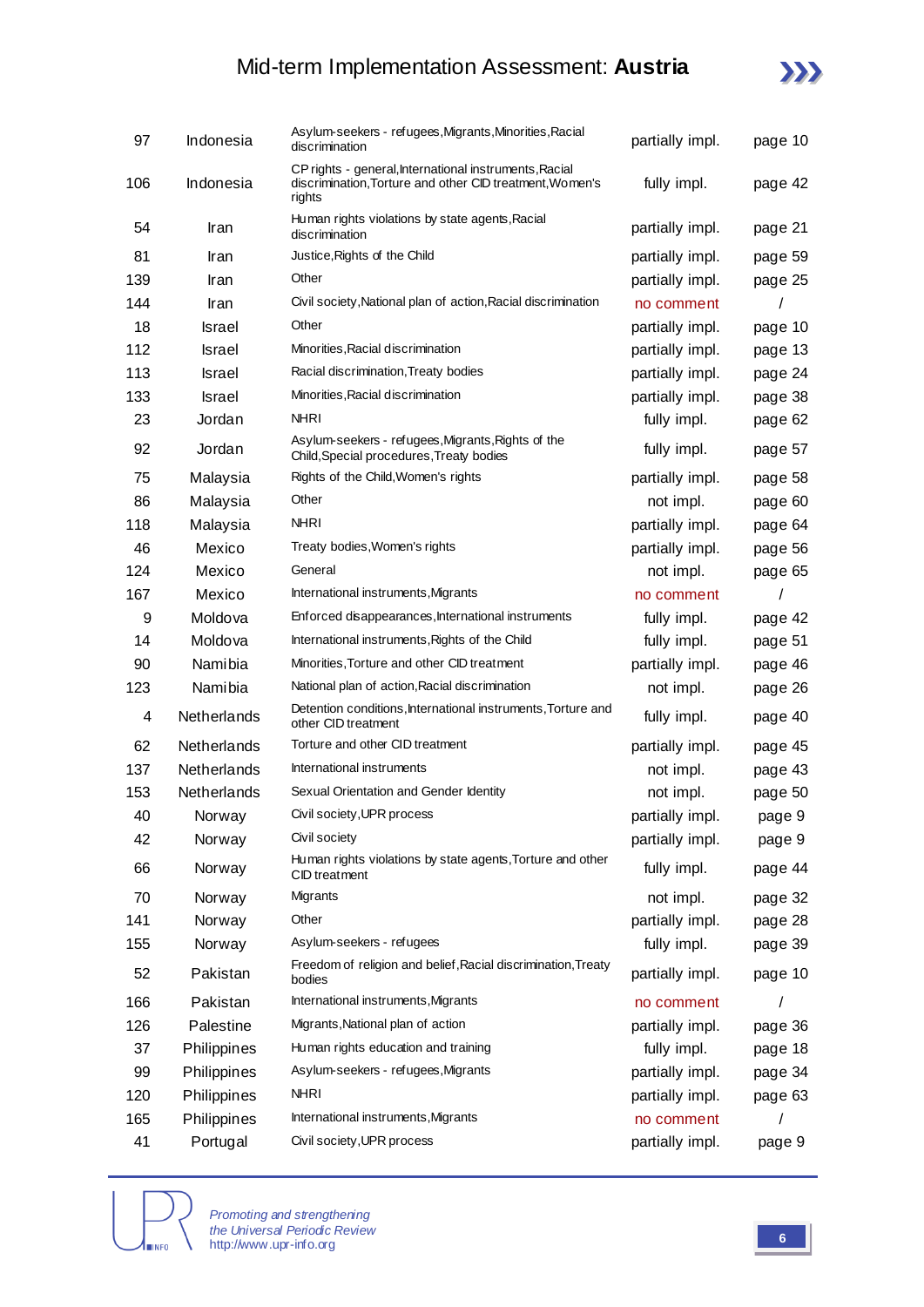

| 78  | Portugal                     | National plan of action, Trafficking                                                                                               | fully impl.     | page 48 |
|-----|------------------------------|------------------------------------------------------------------------------------------------------------------------------------|-----------------|---------|
| 103 | Portugal                     | ESC rights - general, International instruments                                                                                    | no comment      |         |
| 12  | Republic of<br>Korea         | International instruments, Torture and other CID treatment                                                                         | partially impl. | page 44 |
| 32  | Republic of<br>Korea         | Racial discrimination                                                                                                              | not impl.       |         |
| 85  | Republic of<br>Korea         | Women's rights                                                                                                                     | partially impl. | page 60 |
| 127 | Republic of<br>Korea         | Racial discrimination                                                                                                              | partially impl. | page 26 |
| 53  | Russian<br>Federation        | Racial discrimination                                                                                                              | partially impl. | page 10 |
| 132 | Russian<br>Federation        | <b>Minorities</b>                                                                                                                  | partially impl. | page 38 |
| 143 | Russian<br>Federation        | National plan of action, Racial discrimination                                                                                     | not impl.       | page 28 |
| 146 | <b>Russian</b><br>Federation | Racial discrimination                                                                                                              | fully impl.     | page 9  |
| 148 | <b>Russian</b><br>Federation | Detention conditions, Justice, Racial discrimination                                                                               | no comment      | /       |
| 16  | Slovakia                     | International instruments, Rights of the Child                                                                                     | partially impl. | page 51 |
| 43  | Slovakia                     | International instruments, Migrants                                                                                                | partially impl. | page 30 |
| 44  | Slovakia                     | Migrants                                                                                                                           | partially impl. | page 28 |
| 89  | Slovakia                     | Right to education                                                                                                                 | partially impl. | page 23 |
| 98  | Slovakia                     | Asylum-seekers - refugees, Justice                                                                                                 | fully impl.     | page 34 |
| 115 | Slovakia                     | International instruments, Rights of the Child                                                                                     | not impl.       | page 43 |
| 151 | Slovakia                     | Rights of the Child, Treaty bodies                                                                                                 | no comment      | 1       |
| 156 | Slovakia                     | Asylum-seekers - refugees, Detention conditions, Rights of<br>the Child, Trafficking                                               | not impl.       | page 50 |
| 100 | Slovenia                     | <b>Minorities</b>                                                                                                                  | partially impl. | page 29 |
| 101 | Slovenia                     | <b>Minorities</b>                                                                                                                  | partially impl. | page 35 |
| 157 | Slovenia                     | <b>Minorities</b>                                                                                                                  | not impl.       | page 39 |
| 158 | Slovenia                     | <b>Minorities</b>                                                                                                                  | partially impl. | page 39 |
| 8   | Spain                        | Detention conditions, Enforced<br>disappearances, International instruments, Torture and<br>other CID treatment                    | fully impl.     | page 41 |
| 60  | Spain                        | Torture and other CID treatment                                                                                                    | fully impl.     | page 45 |
| 104 | Spain                        | ESC rights - general, International instruments                                                                                    | no comment      |         |
| 119 | Spain                        | <b>NHRI</b>                                                                                                                        | no comment      |         |
| 135 | Spain                        | Sexual Orientation and Gender Identity, Women's rights                                                                             | fully impl.     | page 50 |
| 145 | Spain                        | Human rights education and training, Human rights<br>violations by state agents, National plan of action, Racial<br>discrimination | no comment      | 1       |
| 5   | Sweden                       | Detention conditions, International instruments, Torture and<br>other CID treatment                                                | fully impl.     | page 40 |
| 26  | Sweden                       | General                                                                                                                            | partially impl. | page 12 |
| 27  | Sweden                       | Minorities, Racial discrimination                                                                                                  | partially impl. | page 10 |
| 61  | Sweden                       | International instruments, Torture and other CID treatment                                                                         | fully impl.     | page 45 |
| 64  | Sweden                       | Human rights violations by state agents                                                                                            | partially impl. | page 46 |

INFO

*Promoting and strengthening the Universal Periodic Review* http://www.upr-info.org **<sup>7</sup>**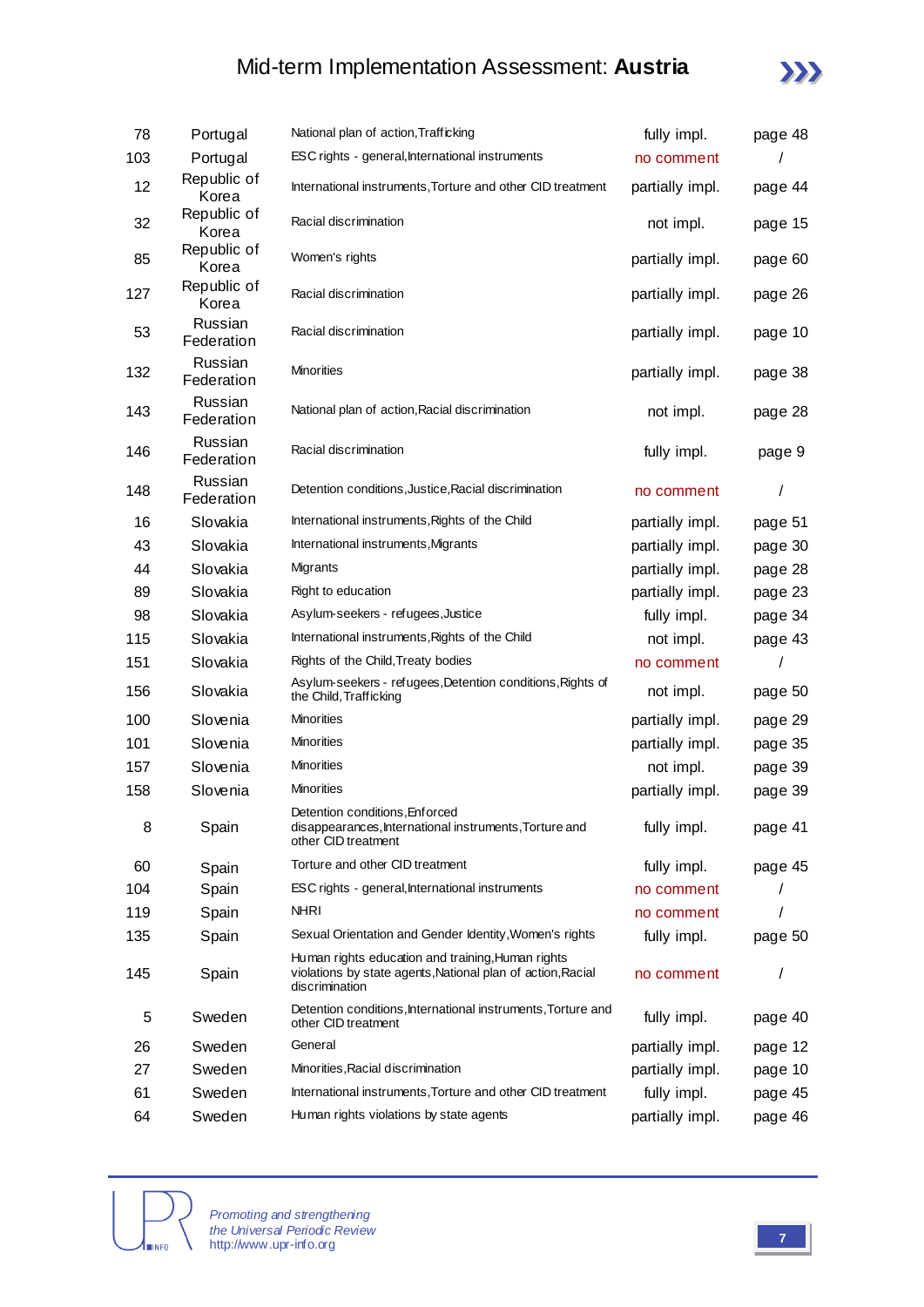

| 65             | Sweden               | Human rights violations by state agents, Torture and other<br>CID treatment                                                                       | fully impl.     | page 47 |
|----------------|----------------------|---------------------------------------------------------------------------------------------------------------------------------------------------|-----------------|---------|
| 15             | Switzerland          | Detention conditions, International instruments, Torture and<br>other CID treatment                                                               | fully impl.     | page 44 |
| 19             | Switzerland          | Rights of the Child, Women's rights                                                                                                               | partially impl. | page 52 |
| 131            | Switzerland          | Trafficking                                                                                                                                       | fully impl.     | page 49 |
| 50             | Trinidad &<br>Tobago | Racial discrimination                                                                                                                             | partially impl. | page 20 |
| 84             | Trinidad &<br>Tobago | National plan of action, Women's rights                                                                                                           | fully impl.     | page 55 |
| 21             | Turkey               | Migrants, Minorities, National plan of action                                                                                                     | partially impl. | page 28 |
| 34             | Turkey               | Racial discrimination, Treaty bodies                                                                                                              | not impl.       | page 15 |
| 109            | Turkey               | International instruments, Migrants, Minorities                                                                                                   | fully impl.     | page 35 |
| 128            | Turkey               | Racial discrimination, Treaty bodies                                                                                                              | partially impl. | page 27 |
| 129            | Turkey               | Migrants, Minorities, Rights of the Child                                                                                                         | partially impl. | page 37 |
| 130            | Turkey               | Human rights violations by state agents, Minorities, Right to<br>education                                                                        | not impl.       | page 37 |
| 161            | Turkey               | International instruments, Migrants                                                                                                               | no comment      | 1       |
| $\overline{2}$ | Uganda               | Detention conditions, International instruments, Torture and<br>other CID treatment                                                               | fully impl.     | page 40 |
| 10             | Uganda               | Enforced disappearances, International instruments                                                                                                | fully impl.     | page 42 |
| 105            | Uganda               | ESC rights - general, International instruments                                                                                                   | no comment      |         |
| 107            | Uganda               | CP rights - general, International instruments, Racial<br>discrimination, Rights of the Child, Torture and other CID<br>treatment, Women's rights | fully impl.     | page 43 |
| 162            | Uganda               | International instruments, Migrants                                                                                                               | no comment      | 7       |
| 55             | United Kingdom       | Freedom of religion and belief                                                                                                                    | partially impl. | page 21 |
| 82             | United Kingdom       | Human rights violations by state agents                                                                                                           | partially impl. | page 46 |
| 138            | United Kingdom       | Other                                                                                                                                             | partially impl. | page 25 |
| 170            | United Kingdom       | Sexual Orientation and Gender Identity                                                                                                            | not impl.       | page 51 |
| 22             | <b>United States</b> | <b>Minorities</b>                                                                                                                                 | partially impl. | page 29 |
| 57             | <b>United States</b> | Racial discrimination                                                                                                                             | fully impl.     | page 22 |
| 49             | Uzbekistan           | Racial discrimination                                                                                                                             | partially impl. | page 19 |
| 63             | Uzbekistan           | Torture and other CID treatment                                                                                                                   | partially impl. | page 46 |
| 140            | Uzbekistan           | Civil society, Racial discrimination                                                                                                              | partially impl. | page 25 |
|                |                      |                                                                                                                                                   |                 |         |

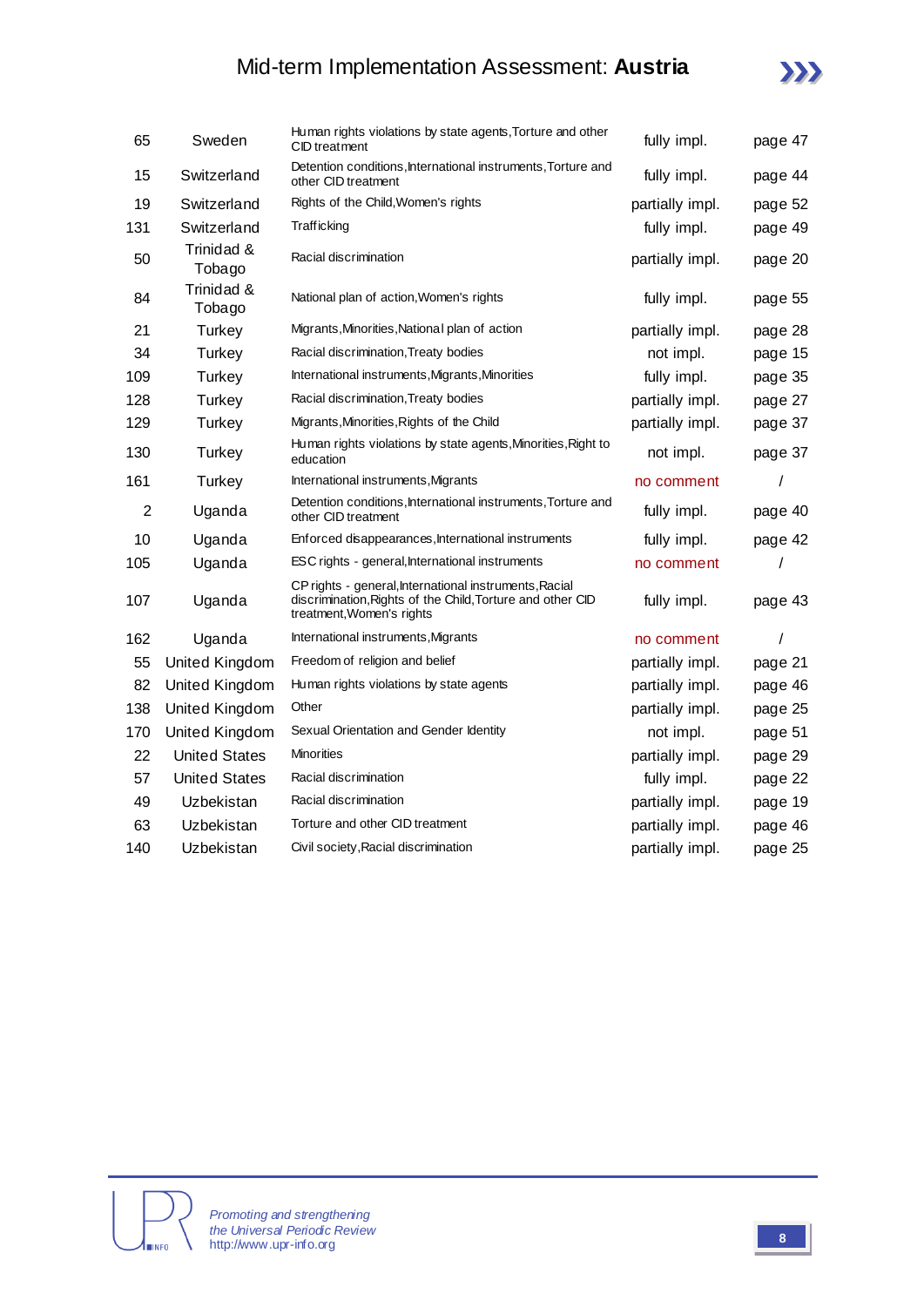## **3. Feedbacks on recommendations**

## **CP Rights**

Recommendation nº40: *Continue its UPR consultation process in cooperation with civil society organizations following the adoption of the UPR reports* (Recommended by *Norway*)

IRI: *partially implemented*

Recommendation nº41: *Facilitate the active involvement of civil society stakeholders, including human rights non-governmental organizations in the follow-up to this review*  (Recommended by *Portugal*)

+

IRI: *partially implemented*

Recommendation nº42: *Take advantage of the substantial expertise that civil society organizations represent, and consult regularly with them on human rights related policy documents* (Recommended by *Norway*)

 $\overline{+}$ 

IRI: *partially implemented*

State of Austria response: On-going Implementation

In the framework of the structured dialogue with civil society a number of public events with many interested NGOs already took place at the invitation of the Legal Service of the BKA and the Legal Office of the [Austrian Foreign Ministry (BMeiA)] which will continue in the future. Parallel to these meetings there is an on-going "thematic dialogue" that takes place with the line ministries which is bei ng supported by the BKA and the BMeiA. A Steering Committee comprised of representatives of civil society and the Legal Service of the BKA and the Legal Office of the BMeiA was established which regularly deals with general questions of this dialogue.

The regular dialogue of the Federal Chancellor with representatives of civil society on issues of equality that is already taking place is being institutionalized through the amendment to the Equality Act, Federal Law Gazette, Vol. I No. 107/2013 of 1 August 2013.

### Initiative Human Rights Now (IHRN) response:

good basis, challenges due to resource constraints of NGOs generally, lack of funding due to absence of a philanthropic culture or alternatives.

Recommendation nº146: *Adopt legislative measures that would prohibit public funding of parties that engage in propaganda of racism and xenophobia* (Recommended by *Russian Federation*)

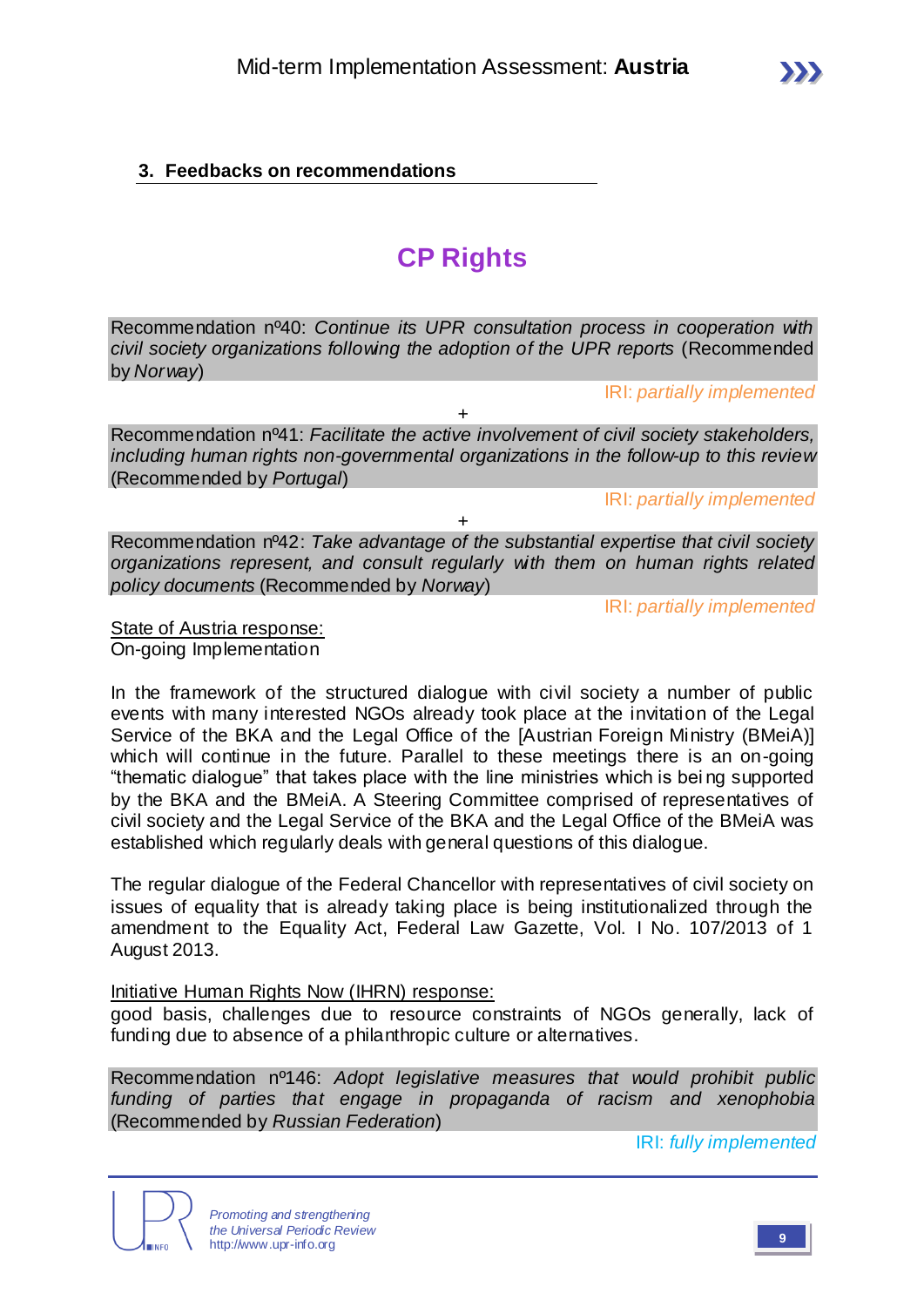State of Austria response:

Implemented

According to government plans, subsidies under the Journalism Subsidies Act 1984 (Federal Law Gazette No. 369/1984 in the current version of Federal Law Gazette Vol. I No. 130/1997) can be withdrawn if an organ of a subsidised institution (e.g. political party) or an individual attributable to this institution has committed a punishable offence for libel or incitement to hatred against sections of the population (e.g. offence of decrying religious teachings) or an offence under the Prohibition Act of 1947 (see 889 BlgNR 24. GP).

# **ESC Rights**

Recommendation nº18: *Ensure appropriate law enforcement and penal sanctions are in place to effectively address issues of non-equality and non-discrimination in the private and public sphere* (Recommended by *Israel*)

IRI: *partially implemented*

+ Recommendation nº27: *Unequivocally condemn all incitement to violence or hatred and ensure that provisions for addressing agitation against a national or ethnic group are clearly stipulated under Austrian law* (Recommended by *Sweden*)

IRI: *partially implemented*

+ Recommendation nº52: *In line with the CERD recommendations, take resolute action to counter any tendency, especially from politicians, to target, stigmatize, stereotype or profile people on the basis of race, colour, descent and national or ethnic origin, or to use racist propaganda in politics* (Recommended by *Pakistan*)

IRI: *partially implemented*

+ Recommendation nº53: *Take targeted measures to fight the use by political parties or their representatives of statements inciting racial hatred and xenophobia*  (Recommended by *Russian Federation*)

IRI: *partially implemented*

Recommendation nº97: *Take further resolute action to deal with the problems of reported instances of hate speech by politicians, targeting migrants, asylum-seekers, refugees, and persons of African origin in a comprehensive manner* (Recommended by *Indonesia*)

 $+$ 

IRI: *partially implemented*

Recommendation nº114: *Review and update its anti-hate speech legislation to provide equal protection to all religious minorities* (Recommended by *Egypt*)

+

IRI: *partially implemented*

IHRN response: On-going Implementation



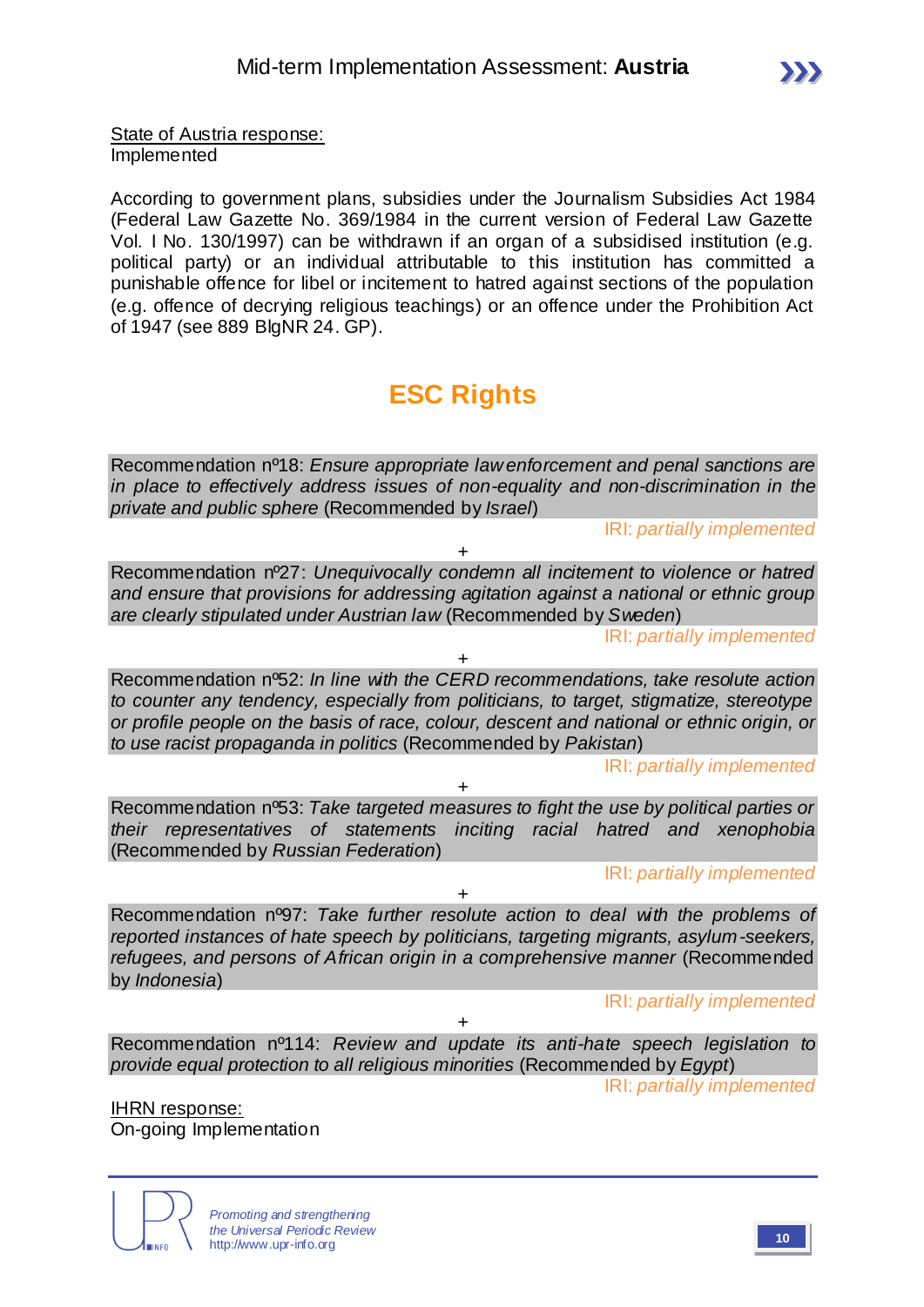With the entry into force of Art. 1 of Federal Law Gazette Vol. I No. 103/2011 on 1 January 2012 the criminal offence of incitement to hatred (§ 283 Criminal Code) has been amended and is punishable with imprisonment for up to 2 years. With this amendment the scope of protection is expanded to groups defined in terms of sex, disability, age or sexual orientation as well as its individual members in regard to public incitement to violence. Whereas the earlier version of the paragraph had stipulated that the offence must be committed in public and in a manner liable to undermine law and order, the amended version added, as an alternative, that it must be observable or discernible by a wide section of the public (defined as about 150 persons). According to § 283 para 2 punishment shall be imposed - as was already stipulated in the old version - on whoever publicly stirs up hatred or slanders in a manner violating human dignity against one of the groups defined in para 1. Here again, the perpetration has to be perceived by a broader public.

With the amendment of the Equal Treatment Act in Federal Law Gazette Vol.I No. 7/2011 a separate provision for an administrative sanction against discriminatory housing advertisements was introduced.

The anti-discrimination provision of Art. III para 1 (3) of the Introductory Act to the Administrative Procedure Acts by Federal Law Gazette Vol. I No. 50/2012 was amended and harmonized with CERD both in terms of content and wording.

In order to ensure the adequate sanctioning of discrimination by judges and public prosecutors, fundamental freedoms and human rights including anti- discrimination laws are an integral part of the judge's examination (§ 16 para 4 (4) Judge and Public Prosecution Service Act). In the framework of their training, all prospective Austrian judges and public prosecutors have to complete a compulsory training module which includes anti-discrimination issues.

Additionally, trainings are being conducted on a regular basis dealing with different forms of discrimination (on grounds of age, gender, religion, racism). The seminar "Equality Law", for instance, imparts trends and developments concerning the equality law taking also account of multiple discriminations. The seminar "Foreigners are different, Austrians too" deals with the topic of different social classes with the aim to promote understanding and respect for "the Other". The events "Men/Women: Who/What makes the difference?" and "Gender and Judiciary: Difference and Equality before the Law" discuss discrimination on grounds of gender.

#### IHRN response:

Legal protection uneven (varying protection levels for different grounds of discrimination), implementation still leaves room for improvement.

+

Some changes with regard to access to employment.

Recommendation nº20: *Repeal section 8(2) of the Aliens Employment Act, which requires that employers, when reducing manpower or working hours of all* 



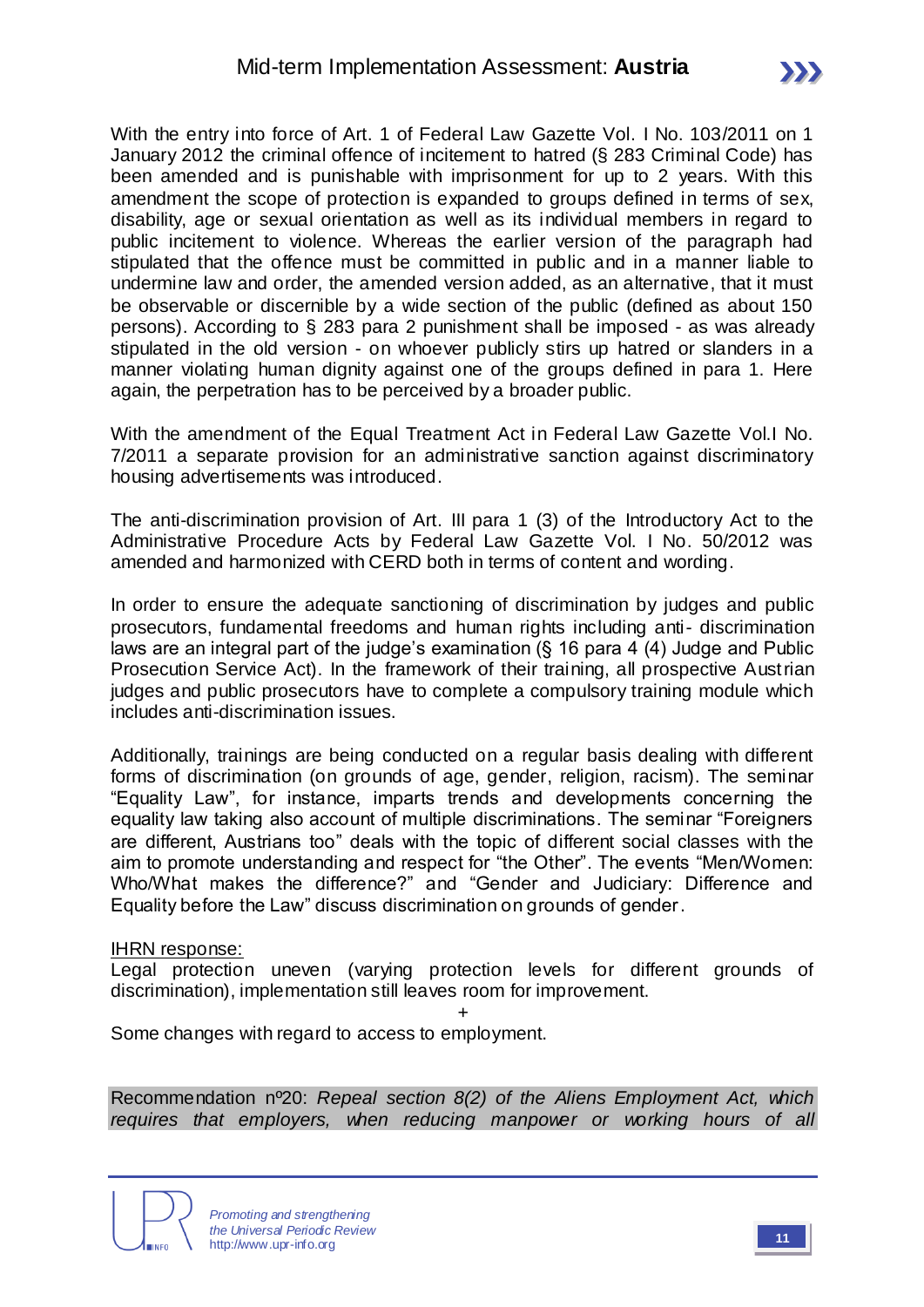*employees, terminate, first, the contracts of foreign nationals* (Recommended by *France*)

IRI: *partially implemented*

State of Austria response: Implemented

With the amendment of the Act Governing the Employment of Foreign Nationals, Federal Law Gazette Vol. I No. 25/2011, § 8 para 2 was repealed as from 1 July 2011.

IHRN response: no changes.

Recommendation nº26: *Ensure that all public power is exercised with respect for the equal worth of all, and the liberty and dignity of all persons* (Recommended by *Sweden*)

IRI: *partially implemented*

State of Austria response: Implemented

The Austrian legal system stipulates at the constitutional level a general principle of objectivity and a general prohibition of arbitrary action. For the implementation of these principles a comprehensive system of legal protection is provided for everyone. Judges and civil servants are specifically trained not only in the framework of their initial training but also on the basis of continuous professional development.

#### European Federation of National Organisations working with the Homeless (FEANTSA) response:

Although there is no direct criminalization of homeless people or their activities in Austrian federal law, there are problematic articles such as sections 127 and 149 of the "Strafgesetzbuch" (criminal code), as well as in the Sicherheitspolizeigesetz (security police code) which could be used to penalize homeless people. In addition, there are a series of Administrative Offences made by the individual bundesländer (regions) which prohibit behavior that is typically related to homelessness; such as: begging, rough sleeping, public bathing and urination, and public drinking. These measures which impose criminal or administrative penalties on homeless people carrying out life-sustaining activities in public because there is nowhere else to go are counterproductive and often violate their human rights; including their right to dignity. Instead of criminalizing and penalizing homelessness, efforts should instead be made by Austria to bring proof-based successful solutions to the problem of homelessness, such as to make supported permanent housing options available.

As such, the Austrian government should establish a national homeless strategy which set outs a plan to both prevent and eliminate homelessness throughout the country. Homeless strategies have proved to be highly successful in other countries such as in Finland or in Scotland. By preventing and combating homelessness through a national strategy, Austria will help to ensure that the human rights of those living in Austria will not be violated through poverty of their homeless status. It will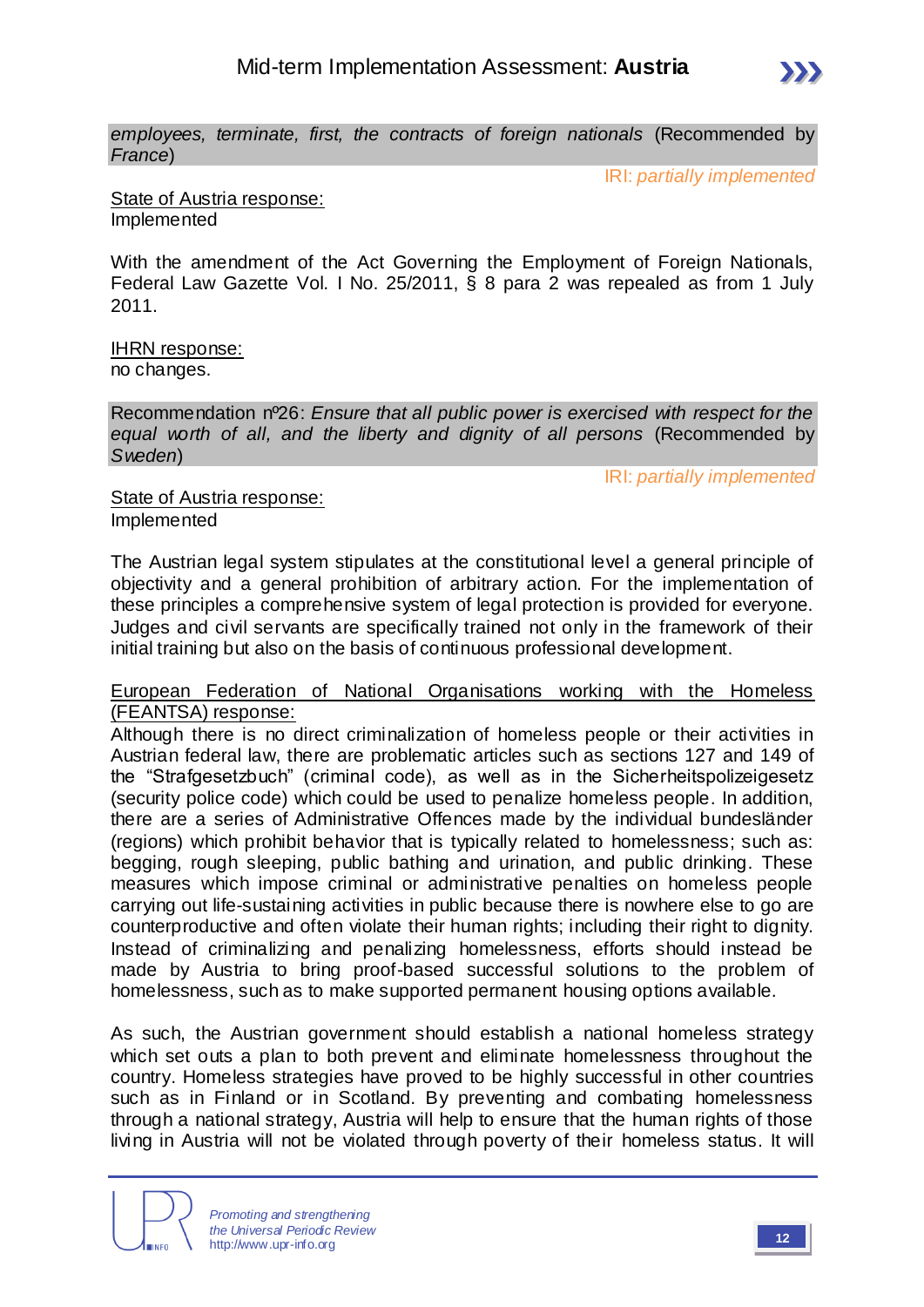

Recommendation nº28: *Continue to take measures against all forms of discrimination*  (Recommended by *Burkina Faso*)

IRI: *partially implemented*

Recommendation nº112: *Draft or amend national legislation to prevent incitement to hatred and attacks against all minority groups* (Recommended by *Israel*)

+

IRI: *partially implemented*

State of Austria response: On-going Implementation

The existing anti-discrimination laws are continuously being improved. With the amendment to the Equal Treatment Act, Federal Law Gazette Vol. I No. 107/2013, which entered into force on 1 August 2013, it is made clear that all areas concerned by the EU directive on the application of the principle of equal treatment between men and women engaged in an activity in a self- employed capacity (for instance the founding, establishment or extension of a company as well as the start or expansion of a self-employed work) also lie within the scope of the Equal Treatment Act. Additionally the obligation to indicate minimum wage in job advertisements including sanctions was extended to all economic sectors, also where no minimum wages are defined by (collective) wage. The time limit for the judicial assertion of sexual harassment was extended from one to three years. Finally the procedure before the Commission for Equal Treatment was simplified and improved (for instance reduction of the Senate of the Commission for Equal Treatment, reinforcement of the arbitrary character of the Commission for Equal Treatment, simplification and recap of the structure of the advocates for equal treatment and their tasks). The harmonization of the level of protection for all grounds of discrimination were discussed intensely, a decision has not yet been taken. Also, the provincial governments ("Länder") are continuously taking implementation measures, such as:

**Styria:** In 2012 another anti-discrimination body was established as an easily accessible initial contact, clearing and monitoring point which offers support to victims irrespective of the cause of discrimination. It shall also strengthen and coordinate the existing anti-discrimination work of the public and civil society sector.

Further tasks are capacity building, increased awareness-raising and public relations work as well as the development of recommendations for an improved protection against discrimination at the legal and structural level. The Commissioner for Equal Treatment in Styria also sets continuous measures to combat all forms of discrimination such as the publication of leaflets or the organization of awarenessraising events.

**Tyrol:** The focus of the work of the specifically established organisational unit service point equal treatment and anti-discrimination as well as the Officer for Antidiscrimination is, besides the topic people with disabilities, the topic ethnic discrimination. The priorities until 2014 are the support and information as well as the

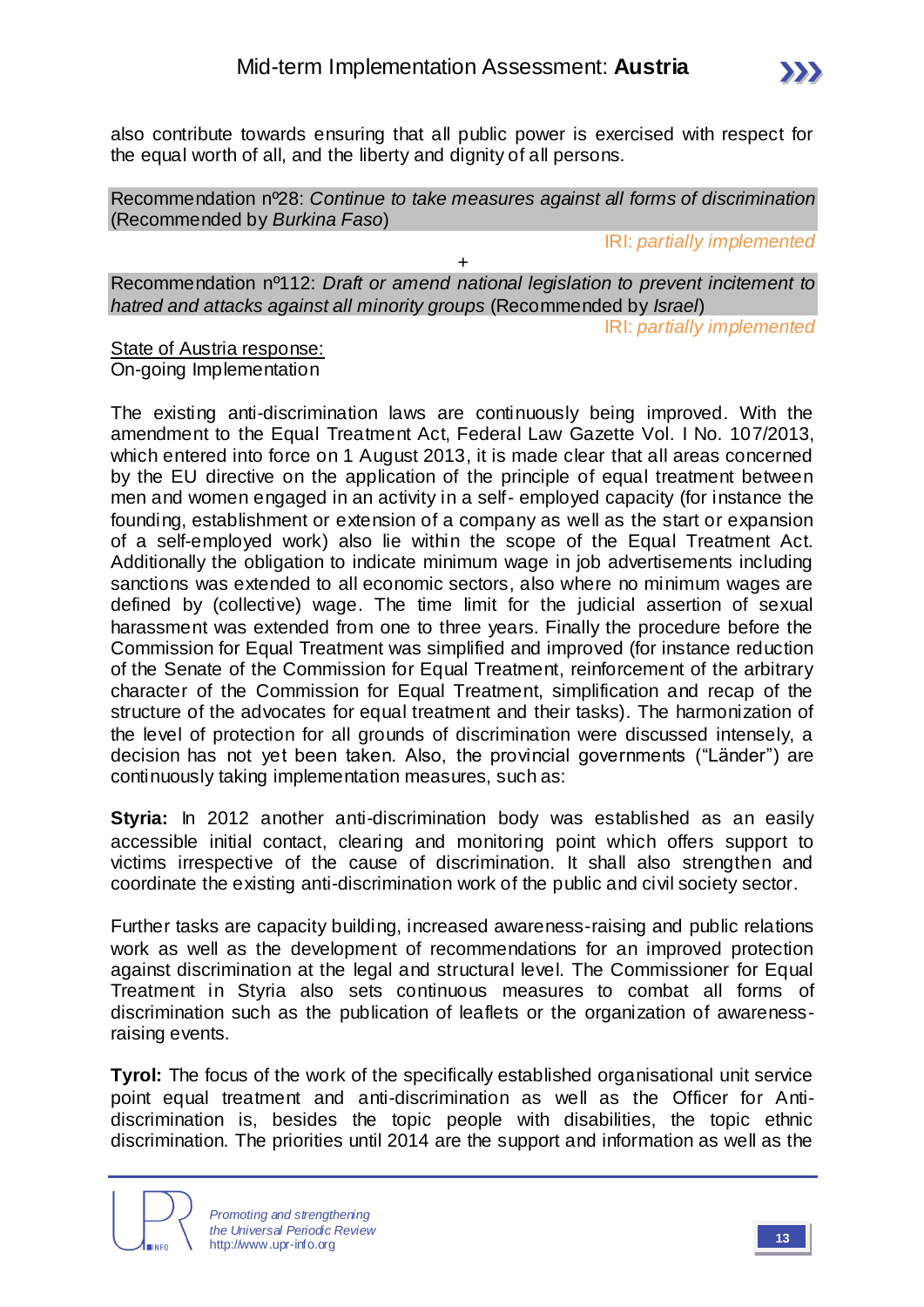

collaboration with relevant NGOs. The province Tyrol is also starting with the elaboration of a new Equal Opportunities Act.

According to § 16 para 1 (e) of the Tyrolean Anti-Discrimination Act it is the duty of the Officer for Anti-Discrimination to examine draft laws and acts of the state that regard questions of equal treatment and non-discrimination directly. The constitutional service of the state Tyrol through its legislative experts is constantly paying attention to the compliance with the provisions of the Anti-Discrimination Act in the entire legislative process.

According to § 16 (c) the Officer for Anti-Discrimination is obliged to keep and promoted dialogue with NGOs who according to their statutory goals have a justified interest in the promotion of equal treatment and the fight against discrimination. Linked to the focus on work in the area of people with disabilities contacts were made for instance with the Association of Deaf People, the Initiative Self-determined Life, the Network Accessibility Tyrol, the Civilian Disability Association, the Federal Social Office, the Centre for Employment and Education. In addition, regular contacts are maintained with organisations working in the area of integration or gender, such as ZEMIT, Platform for Integration, Department for Women and Equality as well as integration at the Tyrolean Provincial Government.

**Vorarlberg:** The amendment of the Anti-Discrimination Act of Vorarlberg of 2012 extended, amongst others, the protection from discrimination to cases of discrimination through association. Furthermore it was arranged that the province and the municipalities take particular provisions to remove existing access barriers in order to enable access for people with disabilities to their offers and services. Finally, the State Ombudsman as anti-discrimination focal point was made responsible for the examination of institutions and programmes for people with disabilities.

Another amendment of the law for the improvement of anti-discrimination protection is planned this year.

**Vienna:** In 2010 an amendment to the Viennese Anti-Discrimination Act was passed. The Anti-Discrimination Act of Vienna, which had already provided for a comprehensive protection for individuals against discrimination on the grounds of ethnic affiliation, religion, ideology, age, sexual orientation, gender identity and sex, was extended to include disability as a ground for discrimination. The Act also provides for a mediation procedure for redress of alleged discrimination and disadvantages, a prohibition of the allocation of subsidies in case of discrimination, it monitors the implementation of the UN Convention for the Rights of the Persons with Disabilities together with civil society, the (self-) commitment of the Province and the City of Vienna to guarantee a discrimination-free access to its services and offers, as well as positive measures to fully realize equal treatment.

The Service Act 1994, Provincial Law Gazette No. 56/1994 and the Contractual Staff Act 1995, Provincial Law Gazette No. 50/1995, provide a comprehensive protection against discrimination on grounds of ethnic affiliation, religion, ideology, disability,

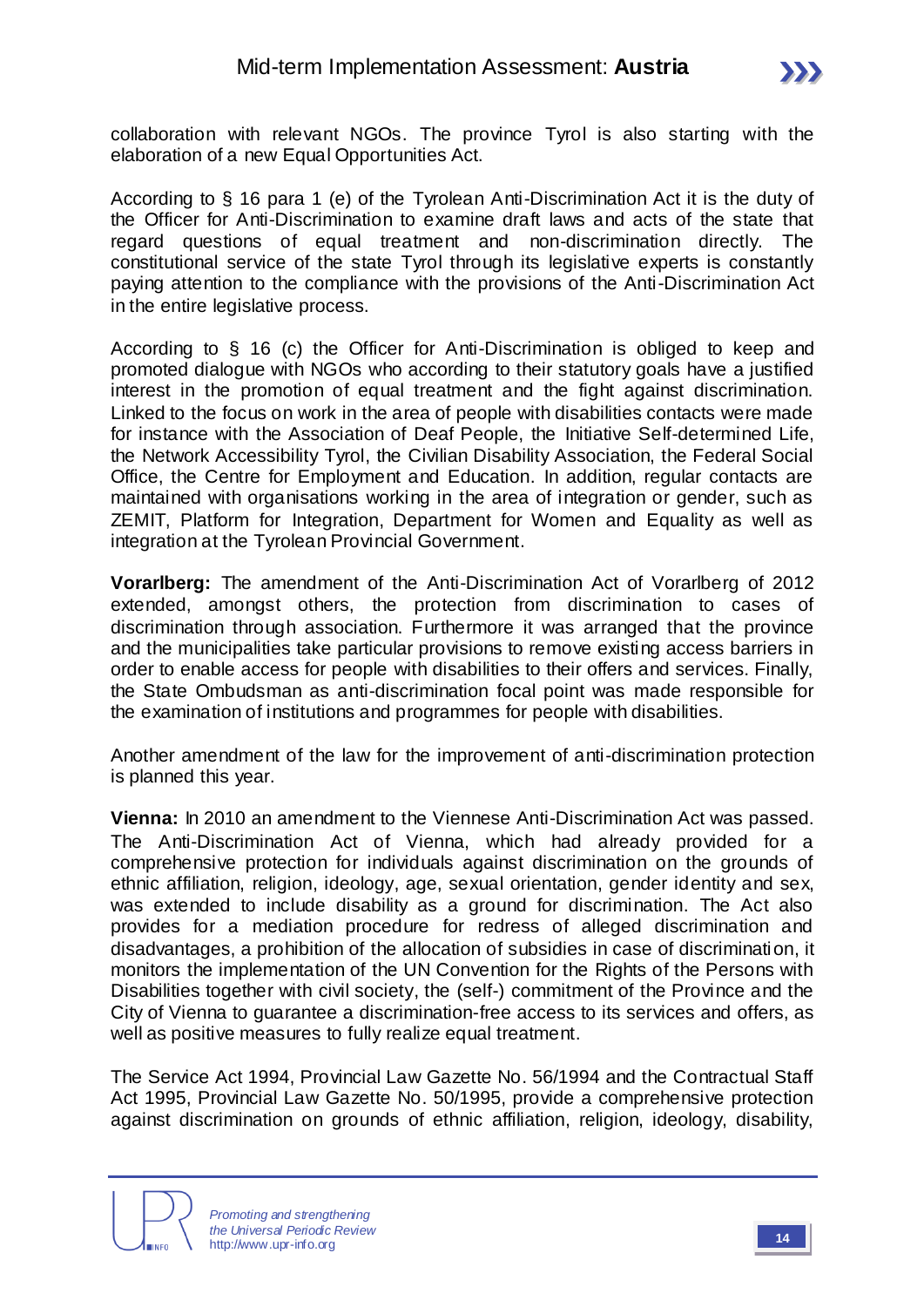

age and sexual orientation. Both regulations are being regularly amended (last amendments in 2010 and 2011).

IHRN response:

An amendment was made, there is still room for improvement, challenges remain around application.

Recommendation nº30: *Continue promoting initiatives which contribute to foster intercultural understanding, which is a central element to prevent all forms of discrimination, xenophobia and intolerance* (Recommended by *Colombia*)

IRI: *fully implemented*

State of Austria response: Implemented

Numerous existing initiatives for the promotion of intercultural understanding are being further developed, especially in the education and cultural sector.

The provincial governments ("Länder") also continuously take implementation measures, such as:

**Styria:** In 2012 a special provincial fund was established to support small

projects for promoting living together in diversity and for combating prejudice and discrimination. In 2010 and 2011 more than 150 artistic projects dealing with this topic were subsidised in the framework of the cultural promotion of the provincial government.

IHRN response:

[National] Action Plan Integration is a token, no other developments.

Recommendation nº32: *Consider adopting an action plan to combat racism and xenophobia* (Recommended by *Republic of Korea*)

IRI: *not implemented*

State of Austria response: On-going implementation

See response to recommendation 21

+ Measures to combat racism and xenophobia are part of the NAP-I. However, further measures by the BMI are necessary concerning victims of human trafficking (no detention, rights concerning medical care, residence permit, etc.).

IHRN response: No significant developments

Recommendation nº34: *Take further steps to follow the recommendation of CERD in "taking resolute action to counter any tendency, especially from politicians, to target, stigmatize, stereotype or profile people on the basis of race, colour, descent and* 

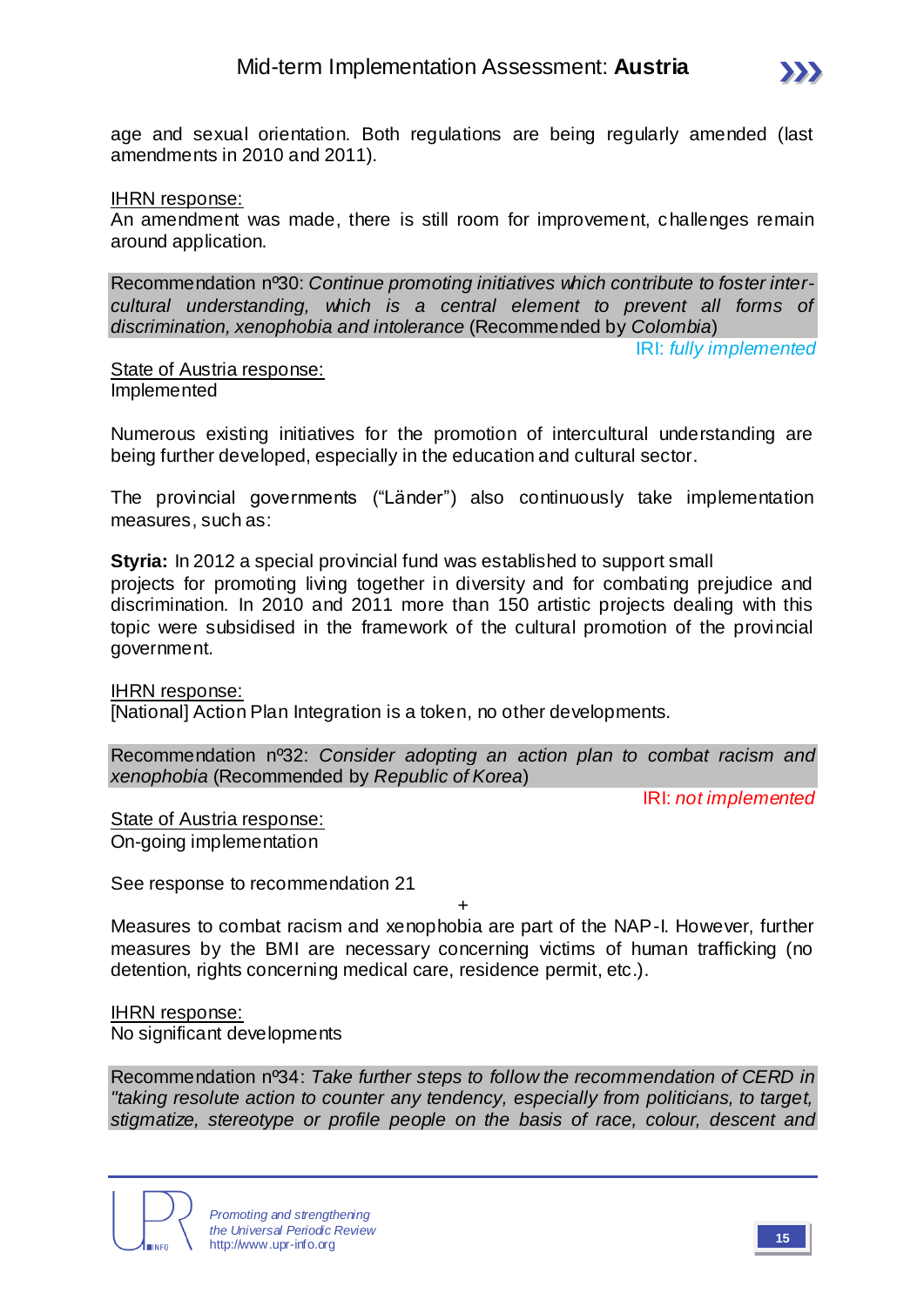*national or ethnic origin, or to use racist propaganda in politics."* (Recommended by *Turkey*)

IRI: *not implemented*

State of Austria response: On-going implementation

See response to recommendation 18

+ Numerous initiatives in the education and cultural sector to promote intercultural understanding are being continuously developed further. Deliberate and respectful relations with each other taking into account different cultural and religious backgrounds have been part of the education and training of judges and public prosecutors for almost a decade and have in recent years been increasingly conveyed. The attendance at international events has been useful to develop new ideas. The judiciary is committed to making these events open to people of different professional areas – such as speakers from NGOs and members of the Asylum Court, thus ensuring the participation of more variegated participants. In addition to the mandatory three-day fundamental rights module for prospective judges, "Curriculum Fundamental Rights", study trips to the European Court of Human Rights (ECHR) are possible. For a more detailed treatment of the topics of anti- Semitism, racism and Nazism the "Curriculum judicial history" is offered to prospective judges, which will be held in autumn 2013 and spring 2014 for the third time in collaboration with the Research Centre for Post-war Justice and which, amongst others, include visits to the memorials "Am Spiegelgrund" and Mauthausen. The curriculum's aim is to transmit basic knowledge on recent judicial history of the 19th and 20th century and to contribute to raising awareness of the participants for political implications of both civil and criminal judicial decisions. As a part of this training, for instance, a seminar with the title "Foreigners are different, Austrians as well" is offered. It has been developed to illustrate the differences in social strata and to foster an understanding of and taking interest in the "other". In the seminar "Communicating with people from different cultures", judges and public prosecutors, who are increasingly dealing with people from different cultures, are sensitized with regard to this diversity. The event "Vienna is different" offers the possibility to engage with projects that deal with the cultural diversity in Vienna and to engage in dialogue with people from other cultures in Vienna.

IHRN response:

No significant developments

Recommendation nº35: *Disseminate information on available domestic, inter alia, legal remedies against acts of racial discrimination, as well as facilitate the access of victims to such remedies* (Recommended by *Egypt*)

IRI: *not implemented*

State of Austria response: On-going Implementation

The Ombud for Equal Treatment does comprehensive public awareness work on the topic discrimination, informs the public about their rights through multi-lingual

*Promoting and strengthening the Universal Periodic Review* http://www.upr-info.org **16**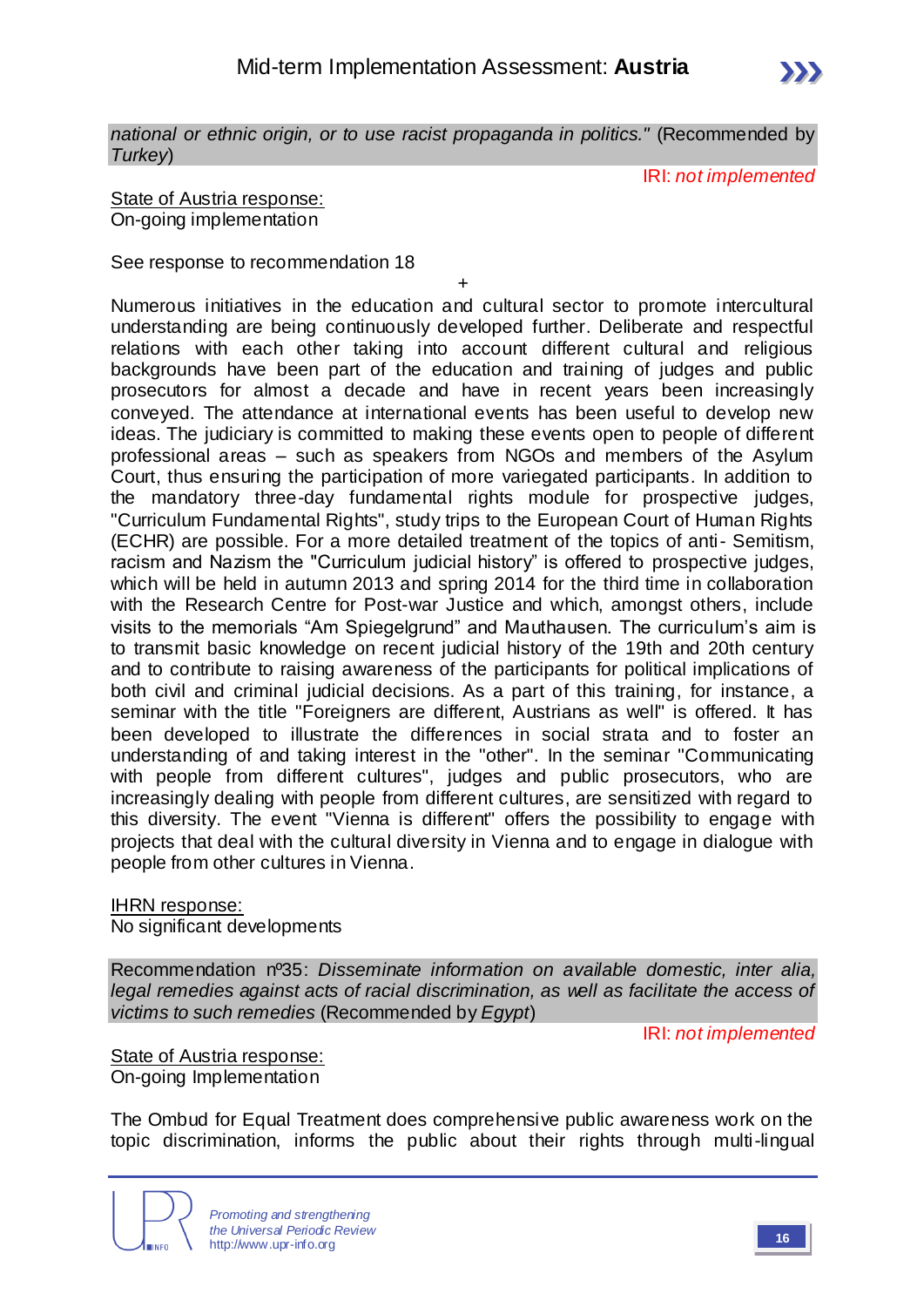brochures, publishes their annual reports, runs a very informative homepage on the internet and since April 2012 supports a poster campaign against discrimination in the framework of the European Commission with more than 600 posters in Vienna, Graz and Linz. With five different illustrations the posters raise awareness about discrimination in employment and occupation, on grounds of age, sexual orientation, ethnic origin, religion and disability. The central message of the campaign is the illegality of discrimination as well as a reference to the Ombud for Equal Treatment that offers counselling and support in case of discrimination. The BMASK operates a [website on equal treatment,](http://www.chancen-gleichheit.at/) where, amongst others, legal information, information on relevant projects, brochures, as well as contact details can be found. From a legal perspective, all measures have been taken to provide victims with the necessary information also with regard to remedies. § 66 Criminal Procedure Act governs the rights of victims, including, for example, the right to access the relevant records, the right to be present at the trial as well as the right to be represented. Victims are to be informed about these and all other rights (e.g. to join the criminal proceedings as a private party) either by the criminal police or the prosecutor's office (details can be found under § 70 Criminal Procedure Act). Apart from that the Criminal Procedure Act provides for equal treatment of all victims. A distinction in quality of the victim status is only admissible regarding the granting of psychosocial and legal assistance, given that not all victims are entitled to these services (§ 66 para 2 Criminal Procedure Act).

### IHRN response:

No significant developments

### FEANTSA response:

From Jan 1 2011 a change in the Swedish constitution ("grundlagen" in Swedish) came into effect which in the 2 chapter, 12th paragraph added sexual orientation in the list of characteristics on which grounds the legislator is forbidden to discriminate against when adopting legislation. The paragraph states that "Law or other regulation must not implicate that anyone gets a disadvantage because he or she belongs to a minority with regard to ethnicity, colour of skin or other similar circumstance or with regard to sexual orientation." This however does not mean that any already existing discriminatory law or regulation must be changed. Rather the paragraph safeguards existing equal rights already implemented, such as the gender neutral marriage and the equal opportunity of joint parenthood for same sex couples. A Swedish court hasn't got the right to dismiss, in a legal case, an existing law based on provisions in the Swedish constitution. That right however exists, in a legal case, for a court of law concerning interpretation of the provisions in the European Convention on human rights, which has a status above Swedish law. Noteworthy is also that the second chapter, 12th paragraph doesn't provide protection against discriminatory legislation on the grounds of gender identity. Sexual orientation, but not gender identity, is also mentioned in another paragraph in the constitution, which states that public authorities must "discourage discrimination of people on the grounds of sex, colour of skin, national or ethnical origin, lingual or religious affiliation, disability, sexual orientation, age or other circumstance which concerns the individual as a person" (1 chapter, 2 paragraph in the constitution).

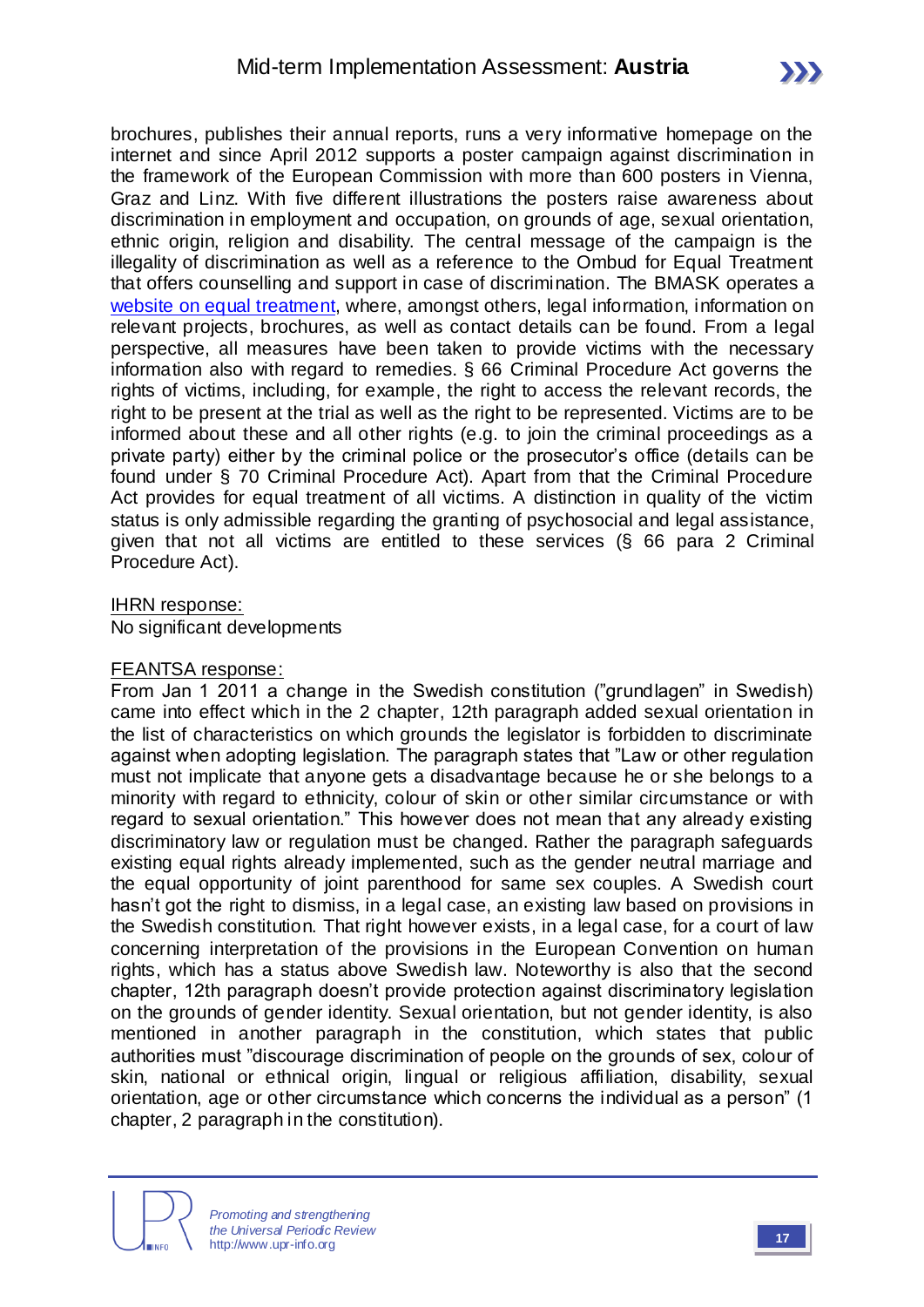

IRI: *fully implemented*

State of Austria response: Implemented

Civic education – of which human rights education is an integral part  $-$  is a typical cross-cutting issue and is embedded widely in the education system. It is also increasingly taken into account in the curriculum for teacher's education at the Pedagogical Universities in Austria.

A separate working group with the participation of NGOs is established to discuss the NGO demand for strengthening of the importance of human rights education within civic education.

Within the framework of the existing school curricula human rights education and diversity is a reality in schools.

Human rights related courses are offered for the Ministry's staff as part of basic and further training courses. They will also be on the agenda of future training programmes within the [Federal Ministry of Education, Arts and Culture (BMUKK)].

The [Federal Ministry of Justice (BMJ)] offers a wide range of basic and further training programmes related directly or indirectly to human rights. Human rights naturally remain on the agenda of all training programmes within the judiciary.

In the area of prison administration the Prison Administration Academy embraced the topic human rights in particular as of 2010 and established a "train-the-trainer human rights training" in cooperation with the BMI. In this series of workshops the Academy's teachers were sensitized on this topic and commissioned to systematically bring this issue up with all employees of the prison administration in the coming years. In addition, a representative pool of coaches/experts was set up, composed of renowned personalities from the prosecutor's office, the police, the probation system, the media and NGOs. They were trained in substantial and communicative abilities in cooperation with the European Training and Research Centre for Human Rights and Democracy (ETC Graz). In 2012 they started first with the compulsory human rights training for educational staff (lecturers and seminar leaders) and the leadership of the Austrian penitentiary; all in all 18 training courses took place with 216 participants. For 2013 further 16 courses are planned. The compulsory training of the entire penitentiary staff will follow in the years to come.

By implementing the "World Program for Human Rights Education" of the United Nations the BMWFJ trains "multipliers" in half-day in-house seminars. Basic knowledge of human rights is being taught and concrete examples a re being illustrated and discussed.

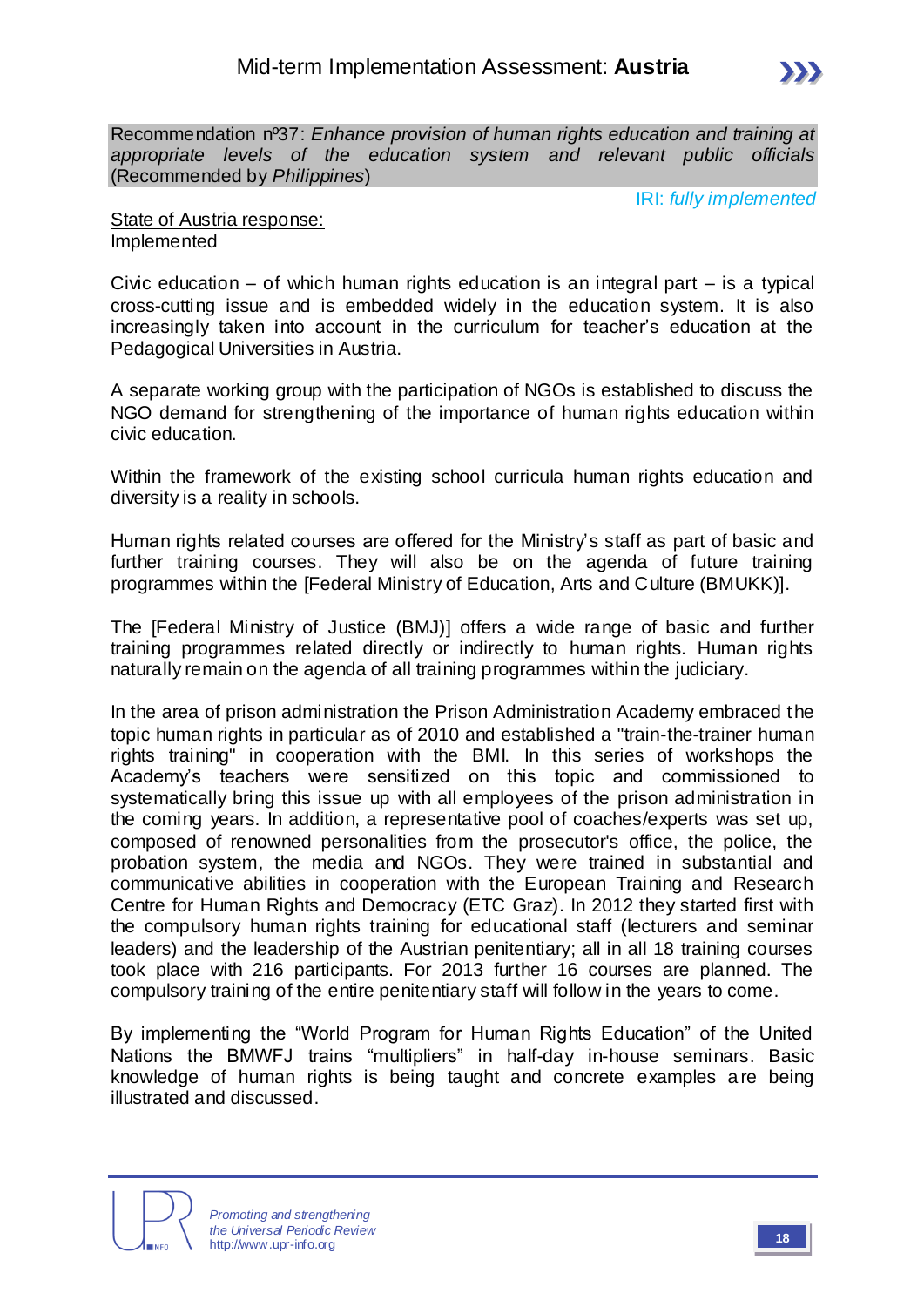Human rights education is also offered to civil servants in the provinces ("Länder"), as for instance:

**Lower Austria:** Human rights education is an integral part of all training levels for civil servants.

**Upper Austria:** Human rights education takes place in the framework of the basic training.

**Salzburg:** In the framework of the events of the Salzburg Academy for

Administration in October 2013 the third training course on "intercultural competence" will start for people who deal with people with migration background in their daily work, in order to improve their capacity to interact with people from different cultural background.

**Styria:** Pertinent trainings take place in the framework of basic training courses.

**Tyrol:** In addition to the regular basic training and in-service training, additional external training can be made use of.

**Vorarlberg:** Pertinent trainings take place in the framework of basic training courses. **Wien:** Comprehensive training courses are available, that take into account

the different in-house assignments. Human rights are part of the curricular within courses especially designed for the individual departments and services and are also part of general training modules.

Recommendation nº48: *Intensify measures to tackle racism and xenophobia*  (Recommended by *Australia*)

IRI: *partially implemented*

Recommendation nº49: *Take adequate measures to combat racial discrimination in order to combat all forms of such discrimination* (Recommended by *Uzbekistan*)

 $+$ 

IRI: *partially implemented*

State of Austria response:

On-going Implementation

See response to recommendation 18

+ The Austrian legal system provides for a whole range of legal instruments for law enforcement bodies and courts to effectively combat right-wing extremist, xenophobic, anti-Semitic and racist offences.

Besides consequent prosecution a range of preventive measures are being applied. The authorities give special attention to those groups within the right-wing extremist scene who seek more public awareness in form of demonstrations or public events. Many pertinent events were prevented in advance or controlled within the legal boundaries in order to secure a safe course of the gatherings.

Since 2010 a pilot project was initiated in a province in which law enforcement officials are being trained in their capacity as so-called "prevention officials" ("Präventionsbeamt lnnen") on the topic of right-wing extremism at the district level



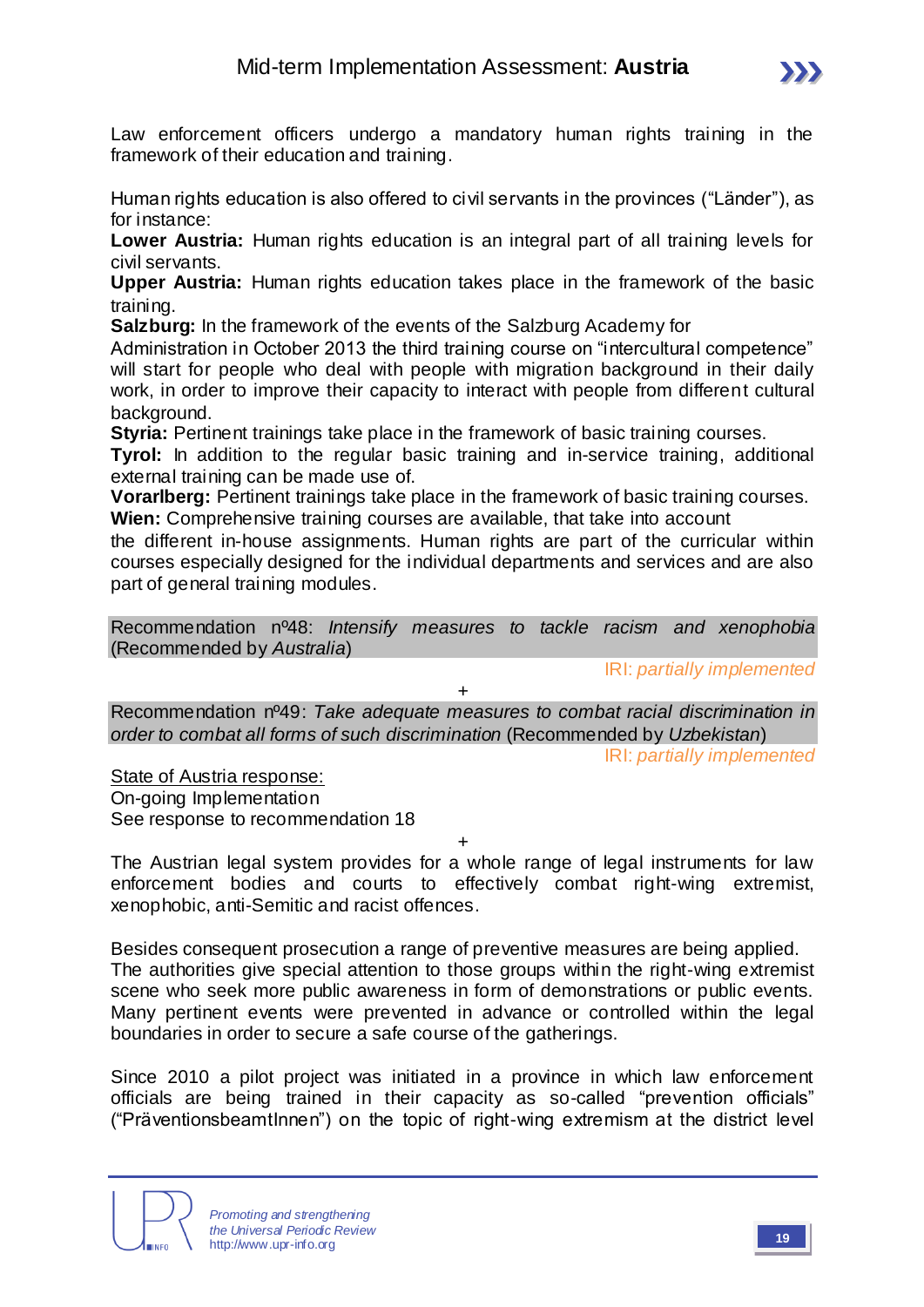

(Bezirksebene). Subsequently, this project should be expanded to the other provinces ("Länder").

Furthermore, the State Protection Authorities organize awareness-raising and information campaigns for the public in different educational facilities at their invitation.

Regular contacts are being maintained between the Provincial Offices for the Protection of the Constitution and Counterterrorism and the provincial and municipal educational authorities, in order to support their efforts of countering the spread of racist, xenophobic and anti-Semitic ideologies in schools.

Security police measures in this context are mainly focussed on international cooperation with European law enforcement officials, sensitizing event organisers, reinforcing police control of sensitive locations and meeting points of the scene.

Federal Law Gazette Vol. I No. 50/2012 provides for an amendment that extends criminal culpability of the criminal offense in Art. III para 1 (3) EGVG.

IHRN response: Discussion underway.

Recommendation nº50: *Redouble its efforts to overcome the hurdles of racial discrimination and intolerance* (Recommended by *Trinidad & Tobago*)

IRI: *partially implemented*

State of Austria response: On-going Implementation See response to recommendation 48.

IHRN response: No significant improvements.

Recommendation nº51: *Systematically condemn all manifestations of racism and xenophobia in political discourse and adopt effective measures to fight against this phenomenon* (Recommended by *Algeria*)

IRI: *not implemented*

State of Austria response: On-going Implementation See response to recommendation 18

+

Numerous initiatives, especially in the area of education and culture, to improve intercultural understanding are continually being developed.

IHRN response:

No significant improvements; recent general election dominated by very subtle and covert forms of racism, no outright condemnation.

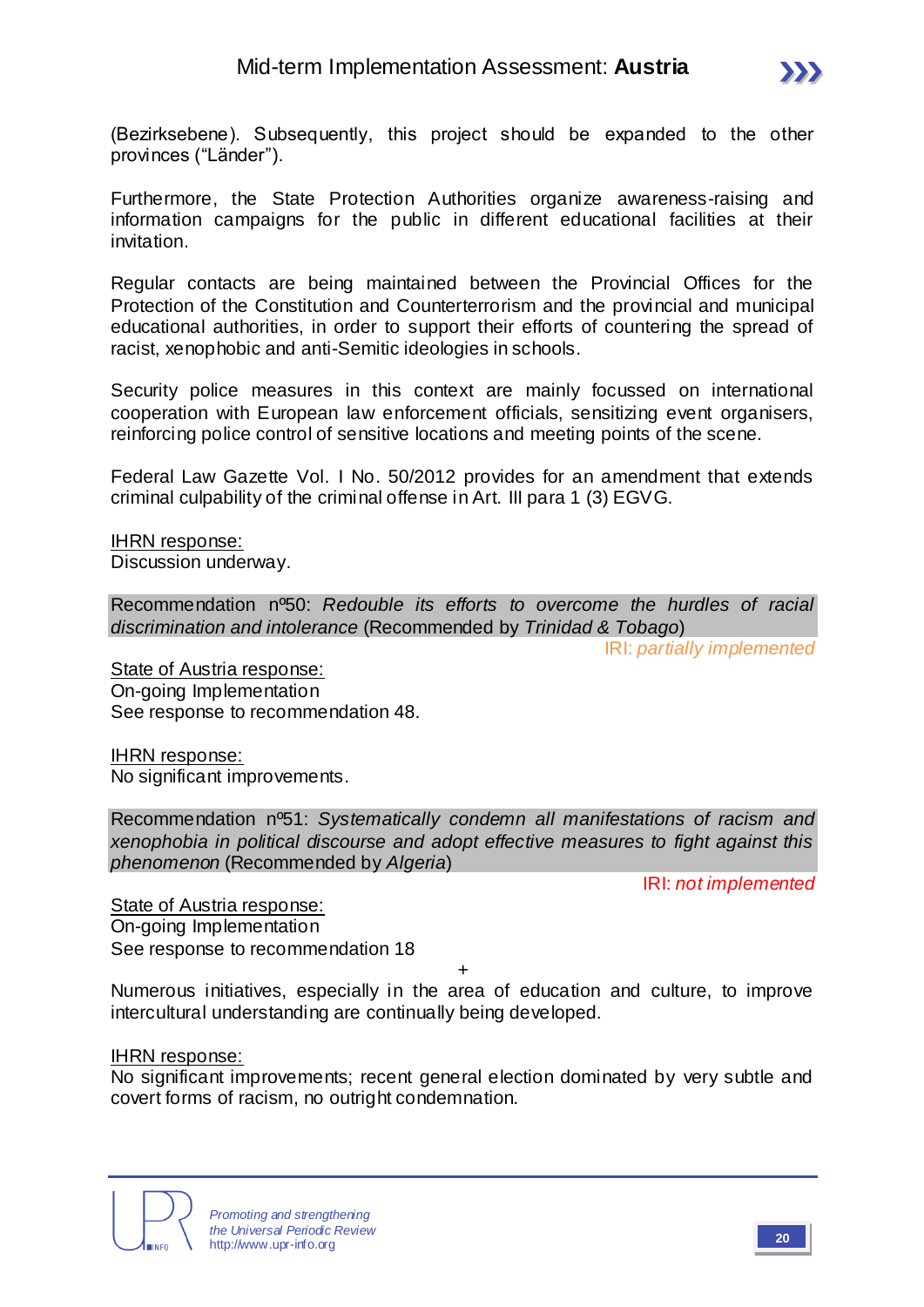*all allegations of racist misconduct by law enforcement officials are effectively* 

*investigated and appropriately punished* (Recommended by *Iran*) IRI: *partially implemented*

State of Austria response: On-going Implementation See response to recommendation 1

+

In 2010 the "Association for the Self-control of the [Austrian](http://www.presserat.at/) Press – the Austrian [Press Council"](http://www.presserat.at/) was founded or rather re- founded.

The Austrian Press Council is a modern institution for self-regulation of the press that relies on the principle of voluntary action and that assures the editorial quality as well as freedom of the press. The Austrian Press Council has elaborated a code of honour for journalistic work that builds on the media law and that should be seen as ethical guiding principles for people working in the media field. This code is the basis for decisions taken by the senate of the Austrian Press Council and includes rules for the work of journalists that should assure the maintenance of professional ethics in the journalistic field. Therefore, for instance, general suspicion and general denigration of people and groups have to be avoided under all circumstances. Furthermore, any discrimination based on racial, religious, national, sexual or other grounds are not allowed.

On the legislative level funding for the self-control of the Austrian press was put in place in 2009 (see § 12a Press Subsidies Act 2004).

**[And specifically regarding** "ensure that all allegations of racist misconduct by law enforcement officials are effectively investigated and appropriately punished"**]**

Implemented See response to recommendation 36.

+

The Federal Bureau of Anti-Corruption acts upon instructions given by a court or the public prosecutor in cases of judicially punishable acts.

IHRN response: No significant improvements.

Recommendation nº55: *Work to combat the danger of Islamophobia in society and political discourse and establish a comprehensive system for recording and monitoring racist crimes committed in Austria* (Recommended by *United Kingdom*)

IRI: *partially implemented*

State of Austria response: On-going Implementation. See responses to recommendations 21 and 28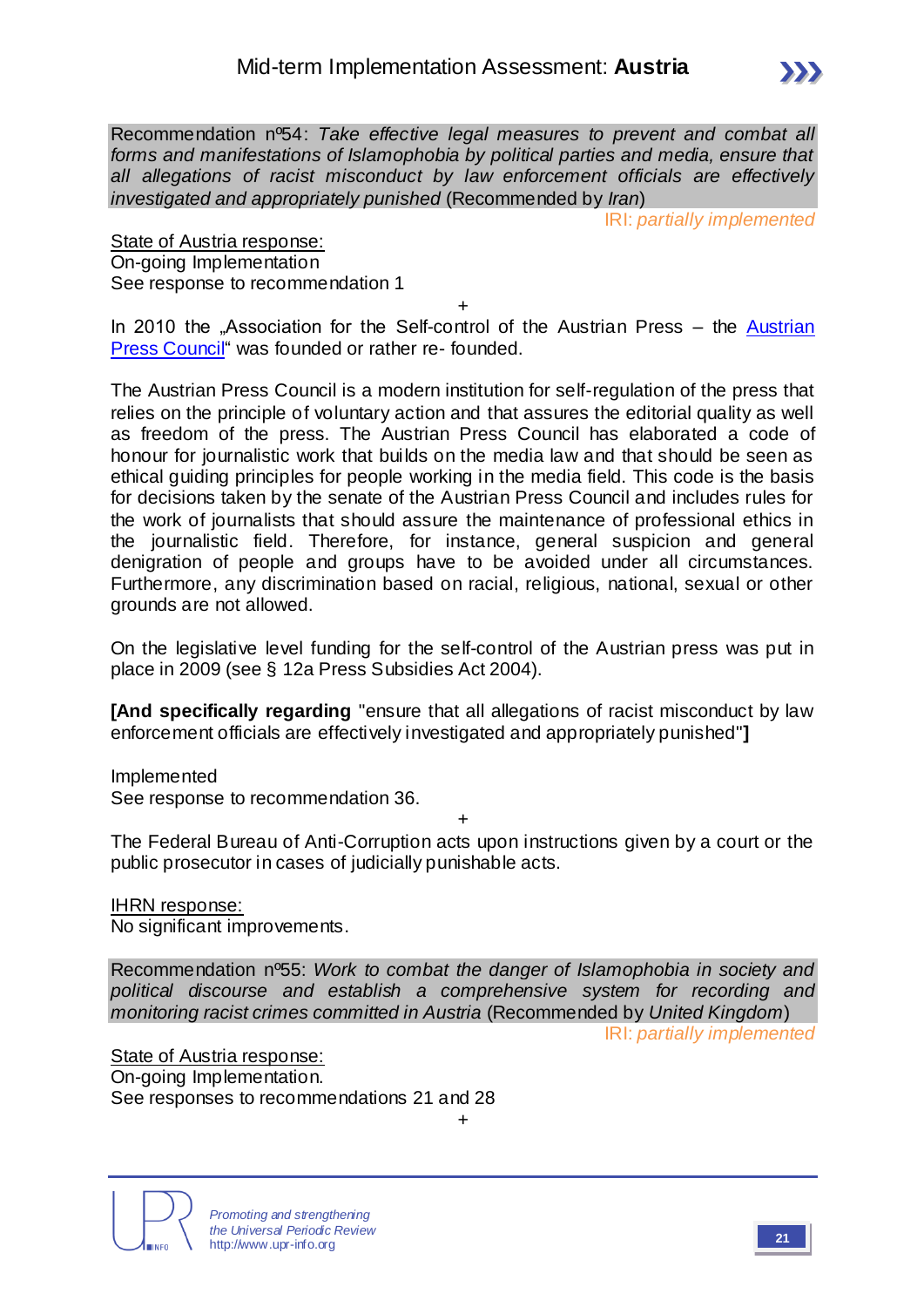Numerous initiatives, especially in the area of education and culture, to promote intercultural understanding are continually being developed further.

The Federal Office for the Protection of the Constitution and Counter Terrorism (BVT), which is also responsible for the criminal offenses of incitement to hatred and those criminal offenses under the law banning national socialist activities, records xenophobic/racist grounds for these crimes in the annual report on state security. Additionally, the BVT keeps statistics concerning other criminal or administrative offenses if they have visibly been racially motivated. Furthermore, the .BVT keeps a collection on police complaints regarding xenophobic/racist, anti-Semitic as well as islamophobic or anti-Muslim cases ("Meldespiegel Rechtsextremismus").

When the complaint is being made, the data of the victims (according to offense, age, gender, citizenship, relationship between traitor and victim) are recorded statistically.

The Federal Ministry for Justice (BMJ) explicitly indicated in a decree on the reporting duties of the public prosecution that in all cases in which the conviction included the aggravating factor of racist motivation, there is a responsibility to report to the Ministry. Additionally a working group on "reporting duties" was established in the BMJ in order to, amongst others, improve the quality of the data in the reports. Furthermore an inter-ministerial working group deals with the harmonisation of data.

Recommendation nº56: *Strengthen its policies and programmes aimed at combating discrimination, xenophobia, racism and intolerance* (Recommended by *Canada*) IRI: *partially implemented*

State of Austria response: On-going Implementation See responses to recommendations 28 and 29

+

Numerous initiatives, especially in the area of education and culture, to improve intercultural understanding are continually being developed further.

IHRN response:

No significant improvements. National Action Plan on Integration is a token, also because it does not address "racism" related aspects.

Recommendation nº57: *Continue its work to combat societal discrimination and xenophobia* (Recommended by *United States*)

IRI: *fully implemented*

State of Austria response: On-going Implementation See responses to recommendations 29 and 56.

Recommendation nº73: *Investigate, prosecute and redress cases of racially motivated ill-treatment and discrimination, including hate speech and incitement to hatred* (Recommended by *Egypt*)

IRI: *partially implemented*



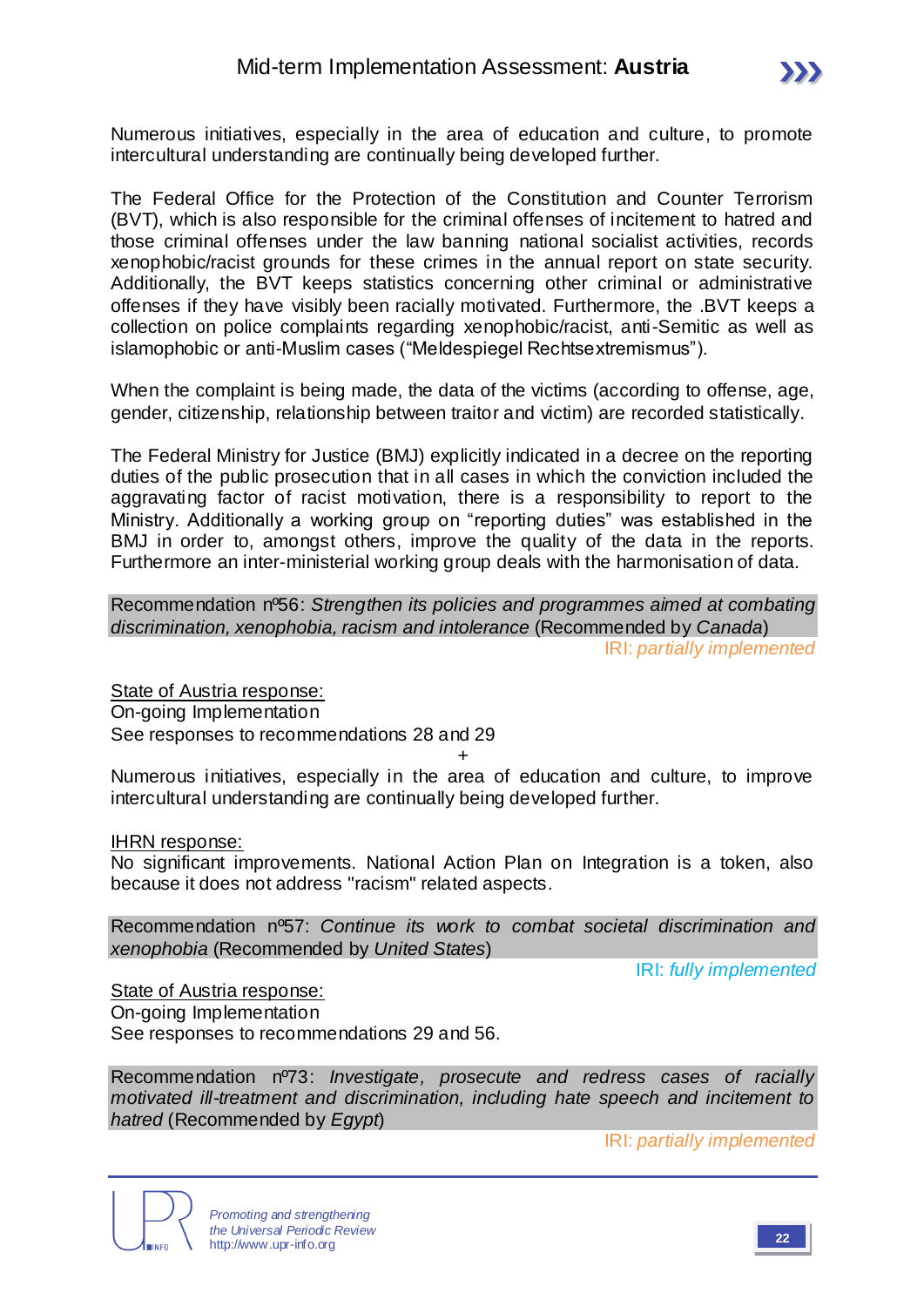State of Austria response: On-going Implementation See responses to recommendations 18 and 48.

Recommendation nº88: *Incorporate human rights education and training as a crosscutting subject at all levels of the formal educational system, in particular at primary and secondary education* (Recommended by *Costa Rica*)

IRI: *not implemented*

State of Austria response: Process of Implementation

Given its cross-cutting nature, political education, of which human rights education is an integral part, is placed in many parts of the educational system. It is, for instance, increasingly included in the training of teachers at tertiary educational facilities.

Follow-up: These issues are being dealt with in the working group of the BMUKK which met for the first time in June 2012.

IHRN response: No changes.

Recommendation nº89: *Consider appropriate education system reforms to ensure its more inclusive social accessibility* (Recommended by *Slovakia*)

IRI: *partially implemented*

State of Austria response: Process of Implementation

Allowances for financial assistance to visit school are also accessible for non-Austrians. This applies to EU citizens and citizens of the European Economic Area, for refugees and to all other foreigners after a five-year-stay in Austria. In individual cases exceptional support can be given.

The question of indicators for the evaluation of the implementation will be discussed in a working group that has been put in place by the BMUKK. Further steps are being considered (for instance the question of grade average and exceptions).

IHRN response: National Action on Plan on CRPD proposes "model regions," no systemic change.

Recommendation nº110: *Speed up the process of incorporation of fundamental social rights to the Constitution* (Recommended by *Azerbaijan*)

IRI: *not implemented*

IHRN response: No changes foreseeable.

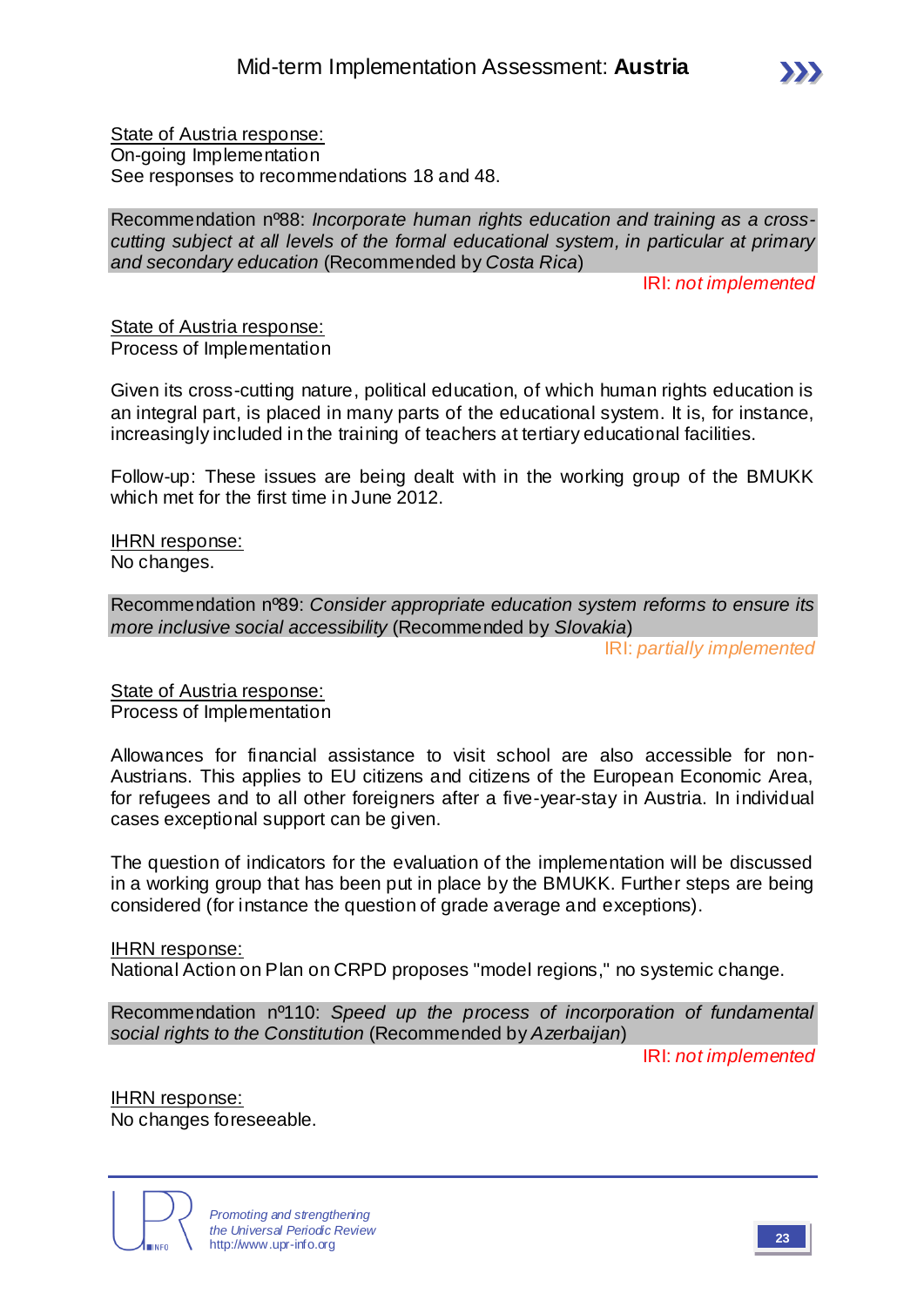Recommendation nº111: *Concretize in the domestic legal order, the process of harmonization of the protection against all grounds of discrimination* (Recommended by *Honduras*)

IRI: *partially implemented*

State of Austria response: Process of Implementation

See response to recommendation 28

Also the provincial governments ("Länder") continuously take implementation measures, such as:

+

**Carinthia**: The K-ADG (Carinthian Anti-Discrimination Act) applies to all

grounds of discrimination (Provincial Law Gazette No. 63/2004), with the exception of discrimination on grounds of sex, for which the K-LGBG (Carinthian Equal Treatment Act) stipulates special regulations, in particular, promotion schemes.

**Lower Austria:** The protection against all forms of discrimination is legally guaranteed.

**Upper Austria**: The Anti-Discrimination Act of Upper Austria protects against all forms of discrimination. In the public service sector there are regulations (L-GBG and GGBG) which also stipulate special promotion schemes for women.

**Salzburg**: A coherent protection scheme and comprehensive protection against discrimination are provided for in the Equal Treatment Act of Salzburg (Provincial Law Gazette No. 31/2006) regarding all forms of discrimination.

**Styria**: A coherent protection level regarding all forms of discrimination exists in Styria.

**Tyrol**: The Tyrolean Anti-Discrimination Act of 2005 and the Tyrolean State- Equality Act of 2005 forbids a materially non-justified discrimination on the basis of gender, age, disability, religion, ideology, ethnic origin or sexual orientation.

**Vorarlberg**: A coherent protection level regarding all forms of discrimination exists in Vorarlberg.

**Vienna**: see response to recommendation 28.

Recommendation nº113: *Review the effectiveness of its current legal framework on nondiscrimination with a view to initiating a harmonization process, as recommended by the Committee on the Elimination of Racial Discrimination* (Recommended by *Israel*)

+

IRI: *partially implemented*

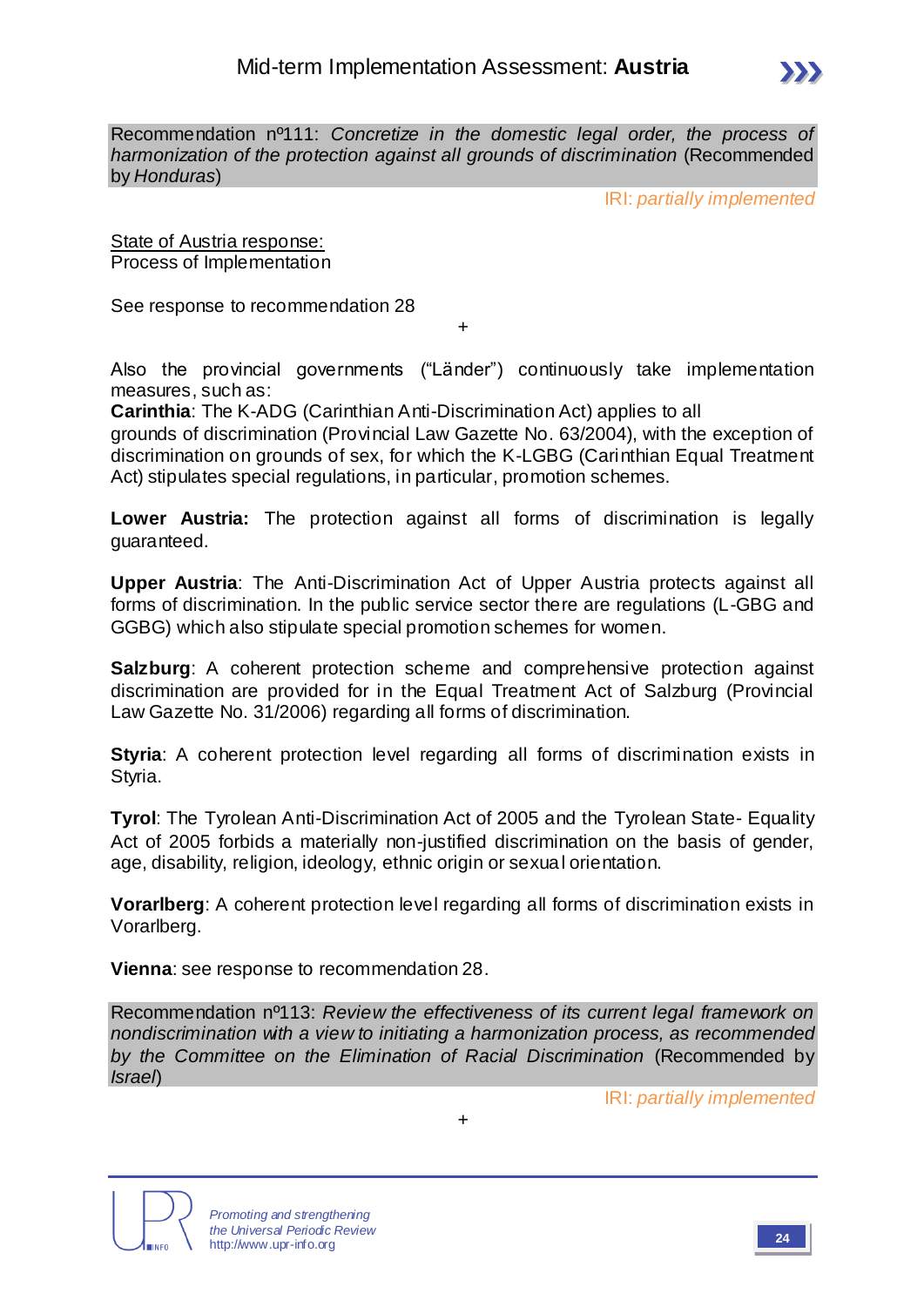IRI: *partially implemented*

+ Recommendation nº139: *Revise and harmonize anti-discrimination laws to ensure equal protection on all grounds of discrimination* (Recommended by *Iran*)

+

IRI: *partially implemented*

Recommendation nº140: *Review the effectiveness of its current legal framework on nondiscrimination with a view to initiating a harmonization process, by including the participation of civil society in this process, as well as simplifying the procedures to ensure that the complaints against racial discrimination are being processed effectively* (Recommended by *Uzbekistan*)

IRI: *partially implemented*

+

Recommendation nº147: *Ensure equal protection against all forms of discrimination, including on the basis of age, religion, sexual orientation and gender identity* (Recommended by *Canada*)

IRI: *partially implemented*

State of Austria response:

The provincial governments ("Länder") also continuously take implementation measures, such as:

**Carinthia:** From the point of view of Carinthia all four points are being complied with as the K-ADG (Carinthian Anti-Discrimination Act) applies equally to discriminations on ground of ethnic affiliation, religion, ideology, disability, age or sexual orientation. Discrimination on grounds of sex is also covered by the K-LGBG (Carinthian Equal Treatment Act) with specific financial promotion schemes.

**Lower Austria:** see recommendation 111.

**Upper Austria:** see recommendation 111.

**Salzburg:** see recommendation 111.

**Styria:** see recommendation 111.

**Tyrol:** From the point of view of the state all points are fulfilled. The Tyrolean Anti-Discrimination Act of 2005 applies equally to discrimination on the grounds of belonging to an ethnic group, religion or ideology, disability, age and sexual orientation.

Regarding discrimination based on gender and equality without regard to belonging to an ethnic group, religion, ideology, disability, age or sexual orientation and the particular promotion of people with disability in the public service the Tyrolean State-Equality Act of 2005 applies in addition.

**Vorarlberg:** see recommendation 111.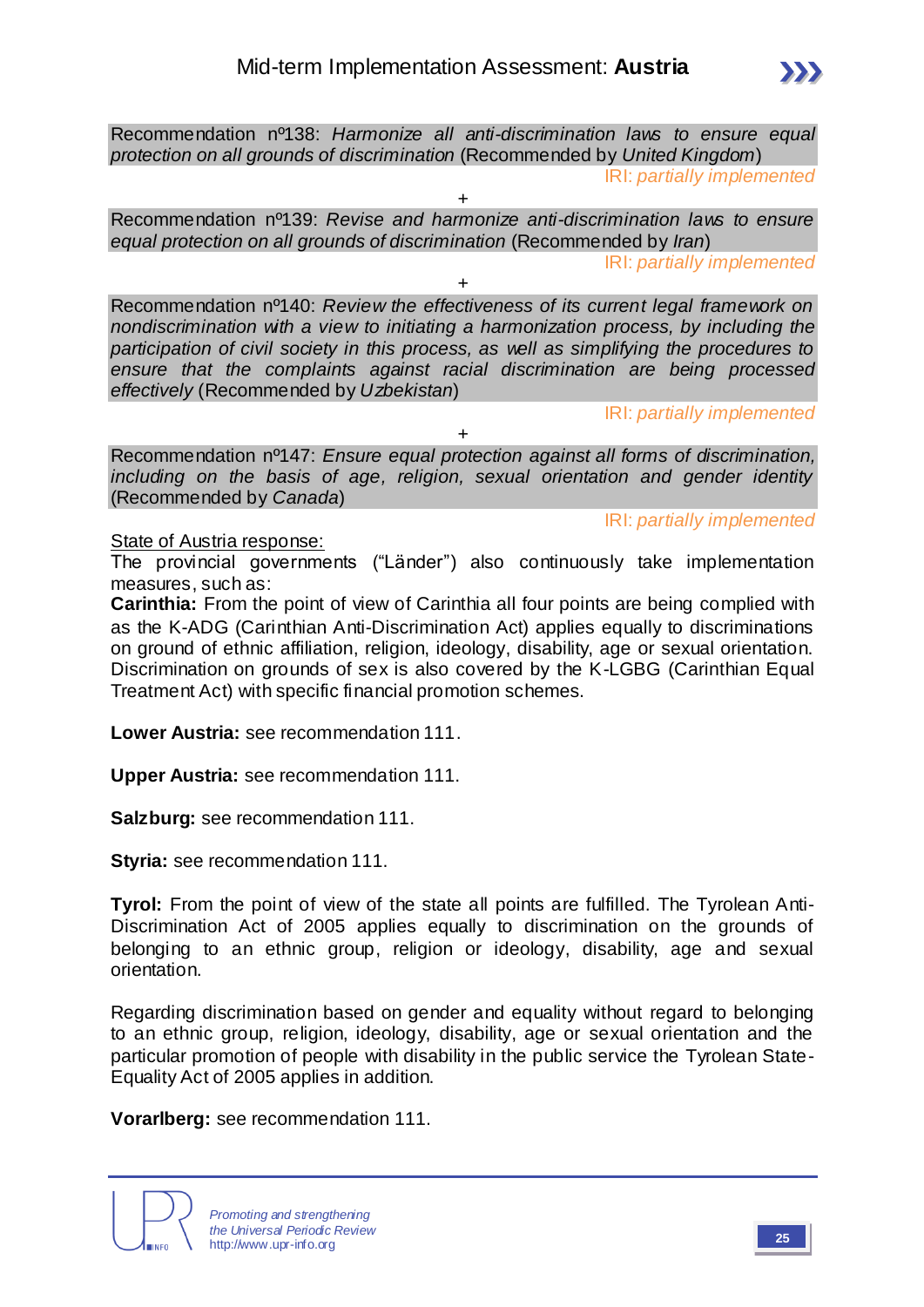**Vienna:** see recommendation 28.

IHRN response:

Process was started, amendment de facto agreed but did not pass in Parliament.

Recommendation nº116: *Incorporate its international human rights obligations into domestic laws, in particular with regard to economic, social and cultural rights*  (Recommended by *Egypt*)

IRI: *not implemented*

State of Austria response: On-going Implementation

Consistency of national law with relevant international obligations is continuously being reviewed and necessary amendments in national law are carried out if necessary.

IHRN response: No changes foreseeable.

Recommendation nº123: *Start developing a National Action Plan on Human Rights as well as a National Action Plan against Racism, Racial Discrimination, Xenophobia and other related intolerances* (Recommended by *Namibia*)

IRI: *not implemented*

IHRN response: No developments yet.

Recommendation nº127: *Take practical measures to collect and publish statistics on racist incidents, and based on data collection* (Recommended by *Republic of Korea*) IRI: *partially implemented*

State of Austria response: Process of Implementation

See response to recommendation 55

+ Comprehensive data on reported xenophobic, racially motivated offences are published in the framework of the annual report of the Federal Agency for State Protection and Counter Terrorism and are accessible through the website of the BMI. In the annual joint security report of the BMJ and the BMI the results of xenophobe/racist criminal proceedings are published. The report is accessible on the website of the Austrian Parliament. All convictions, including those on racially motivated criminal offences are published in the annual court criminal statistics of the Statistik Austria, disaggregated by age, sex, nationality, perpetrators and sentence. Data on the victims are part of the police criminal statistics and are published by the BMI after having anonymized the data.

IHRN response: Discussion ongoing.

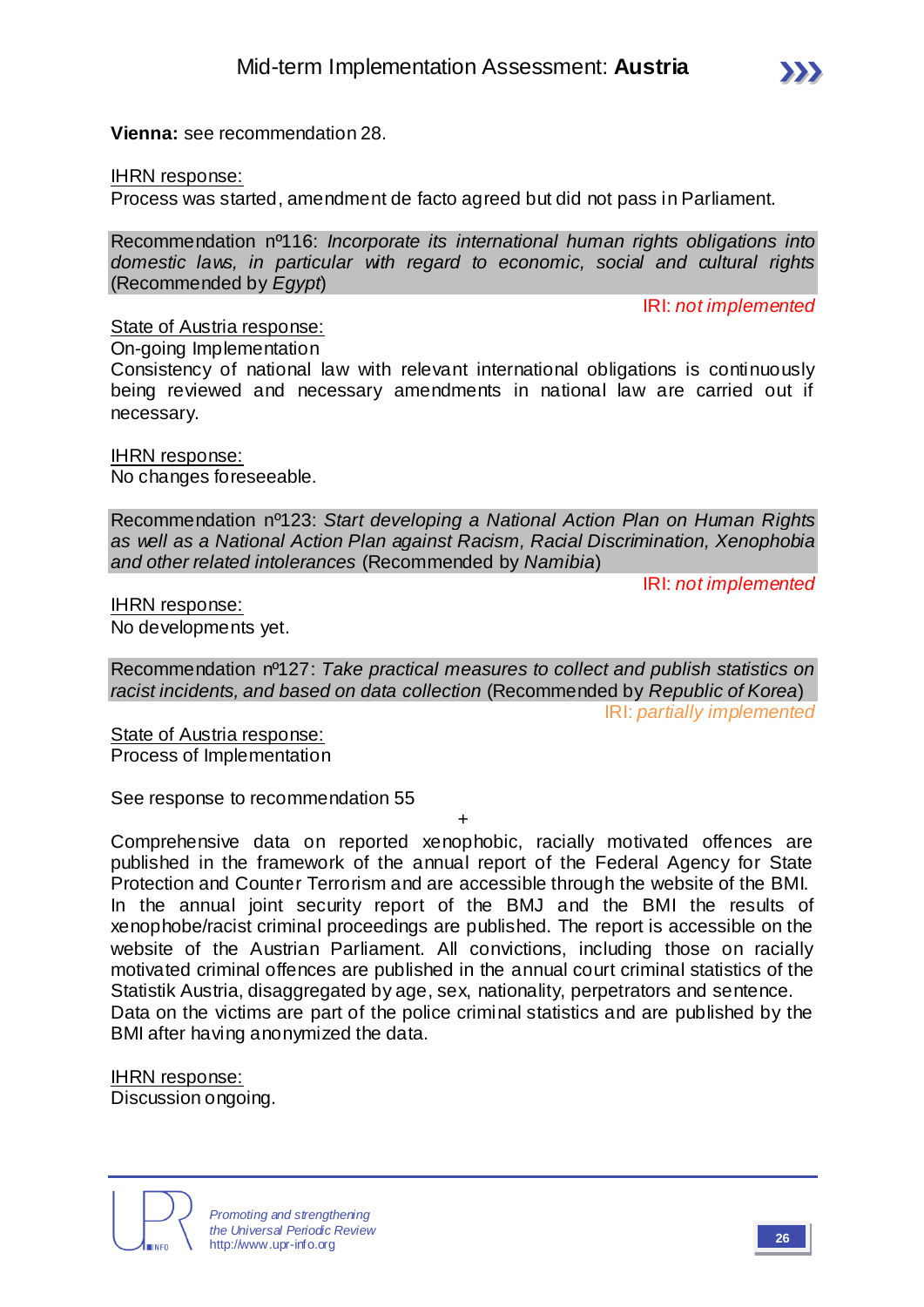

Recommendation nº128: *Take further steps to follow the recommendations of the Committee on the Elimination of Racial Discrimination in "reviewing its legislation on racial discrimination to ensure adequate protection of discrimination"* (Recommended by *Turkey*)

IRI: *partially implemented*

State of Austria response: Implemented

See responses to recommendations 18 and 48.

IHRN response: No significant changes.

Recommendation nº136: *Bring ODA up to the internationally committed 0.7 per cent of GNI especially to support developing countries in the areas of poverty reduction, gender equality, children, persons with disabilities and climate challenges*  (Recommended by *Bangladesh*)

IRI: *not implemented*

State of Austria response: Process of Implementation

Austria stays committed to allocate 0.7 % of GNI to development cooperation and has reaffirmed this on several occasions (most recently in the three year programme of the Austrian Development Agency 2013 – 2015).

The three year programme has also established a qualitative improvement of the development cooperation with a special focus on three priority themes, among them "Human Security, Human Rights and Rule of Law". Furthermore, the Austrian Development Cooperation cooperates with other policy areas and ministries ("beyond-aid" approach) with the aim to reinforce the "shapeable" development cooperation.

Within existing resources Austria continues to support development countries in poverty reduction, in handling the challenges of climate change and in peace building. Austrian particularly promotes equal treatment of women and takes into account the special needs of children and persons with disabilities.

### Global Responsibility (GR) response:

Although Austria continues to pay lip service to its commitment to reach the 0.7% ODA target by 2015, there are no concrete budget plans – the MFA's Three-Year Programme predicts 0.39% in 2015.

#### IHRN response:

Contrary to recommendation further cuts were made.

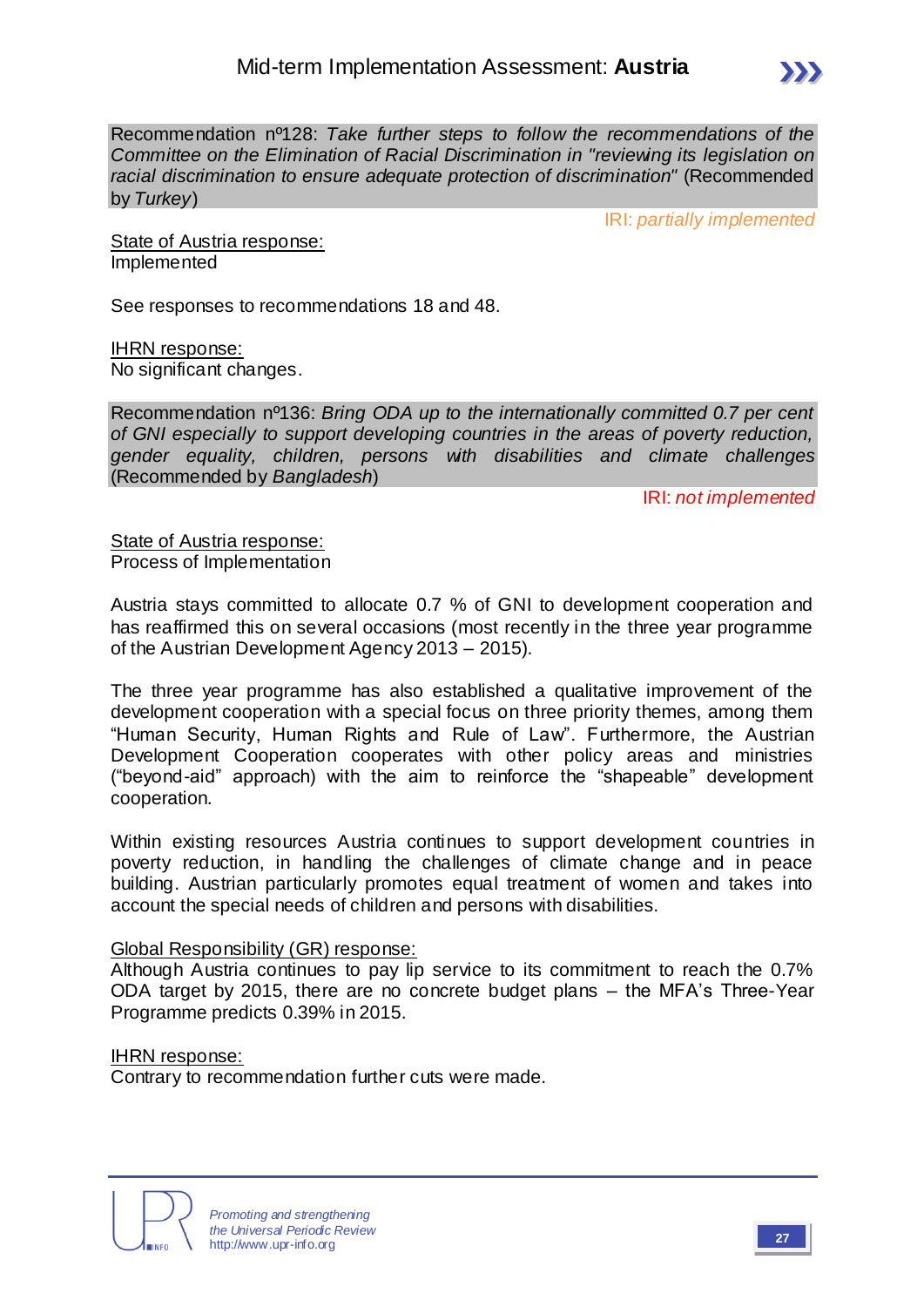Recommendation nº141: *Move forward with the proposal to amend the Equal Treatment Act to harmonise existing legislation, especially when it comes to providing equal protection on all discrimination grounds* (Recommended by *Norway*)

IRI: *partially implemented*

State of Austria response: On-going Implementation See response to recommendation 28

+ **Vorarlberg:** see response to recommendation 111.

Recommendation nº143: *Elaborate a National Plan of Action against racism and xenophobia* (Recommended by *Russian Federation*)

IRI: *not implemented*

IHRN response:

No action, National Action Plan on Integration omits issue of racism/xenophobia.

## **Minorities**

Recommendation nº21: *Take further steps to fully implement a National Action Plan for better integration and protection of the rights of immigrant minorities*  (Recommended by *Turkey*)

IRI: *partially implemented*

+

Recommendation nº44: *Pursue adoption and implementation of efficient policies to promote economic and social participation of migrants* (Recommended by *Slovakia*)

IRI: *partially implemented*

State of Austria response: On-going Implementation

All recent integration measures are described in the annual integration reports [published in 2011 and 2012.](http://www.integration.at/) These aim at guaranteeing the participation in the labour market, housing market, public life, sports and leisure and social services and they cover in particular improvements in German language skills, recognition of qualifications, measures to prevent early school drop-out of young people and the increase of the female employment rate.

A State Secretariat for Integration was established within the BMI for the implementation of the National Action Plan on Integration. An expert council as well as an integration council were established, also including representatives of civil society, for the evaluation and further development of integration measures. The implementation progress is being measured by indicators which were developed according to scientific standards.

IHRN response:

Some changes with regard to access to employment.

*Promoting and strengthening the Universal Periodic Review* http://www.upr-info.org **<sup>28</sup>**

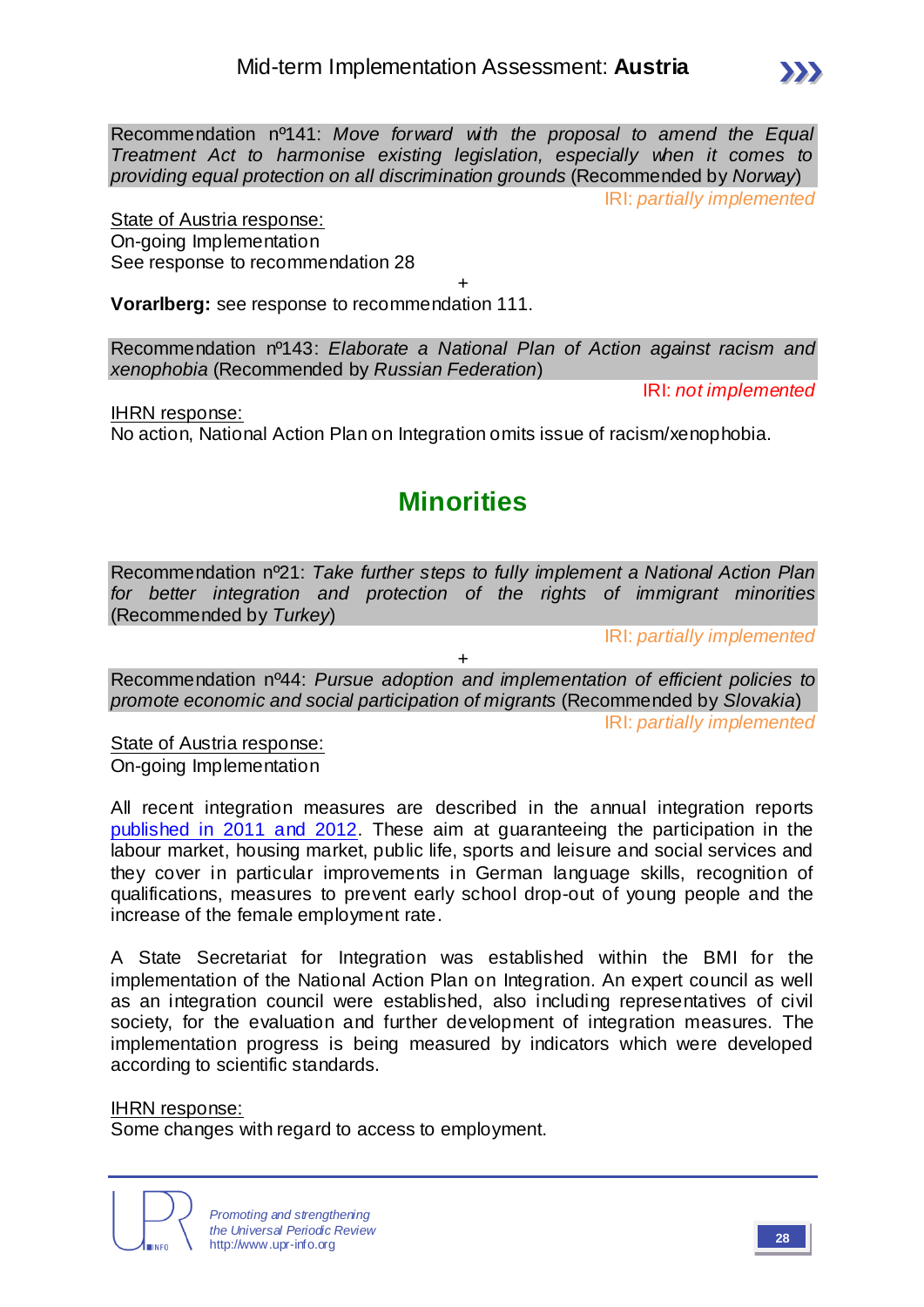Recommendation nº22: *Improve its implementation of the Constitutional Court ruling*  regarding the use of the Slovenian language in Carinthia province (Recommended by *United States*)

IRI: *partially implemented*

Recommendation nº100: *Take immediate steps to implement all decisions of the Constitutional Court concerning bilingual topography and Slovenian as an official language in the province of Carinthia* (Recommended by *Slovenia*)

+

IRI: *partially implemented*

State of Austria response: Implemented

The Constitutional Court ruling regarding the topographical signs ("Ortstafeln") was consistently and fully implemented with the amendment of the Ethnic Group Act (Federal Law Gazette Vol. I No. 46/2011). The respective topographical signs have already been put in place.

At the same time those authorities and services were determined where the Croatian, Slovenian or Hungarian language can be used as an official language in addition to German.

Austrian Centre for Ethnic Groups (ACEG) response: Not realized

The law does not correspond to the findings of the Supreme Constitutional Court. Accordingly, among the places which were not directly chosen by the Supreme Constitutional Court – the Supreme Constitutional Court considered a minoritylanguage speaking population percentage of 10% as adequate – bilingual place names were by the constitutional determination exhaustive determined only for places with a minority-language speaking population of 17,5 %, arbitrarily in some cases with even a higher percentage. Also the topographic names are by the constitutional determination limited to place name signs and signposts only. Equally the finding of the Supreme Constitutional Court, according to which the usage of Slovene as an official language would be useful for the inhabitants of the locality Eberndorf at the municipal office, was revised by the constitutional determination. The constitutional determinations in the Federal Law Gazette I No. 46/2011 are a revision of the article 7 paragraph 3 of the Treaty of Vienna from the year 1955 and the additionally issued findings of the Supreme Constitutional Court.

### IHRN response:

Clear statement from Chancellor's Office that no further changes will be made.

Recommendation nº39: *Continue measures for adoption of the "National Action Plan for Persons with Disabilities"* (Recommended by *Azerbaijan*)

IRI: *fully implemented*

State of Austria response: Implemented

*Promoting and strengthening the Universal Periodic Review* http://www.upr-info.org **<sup>29</sup>**

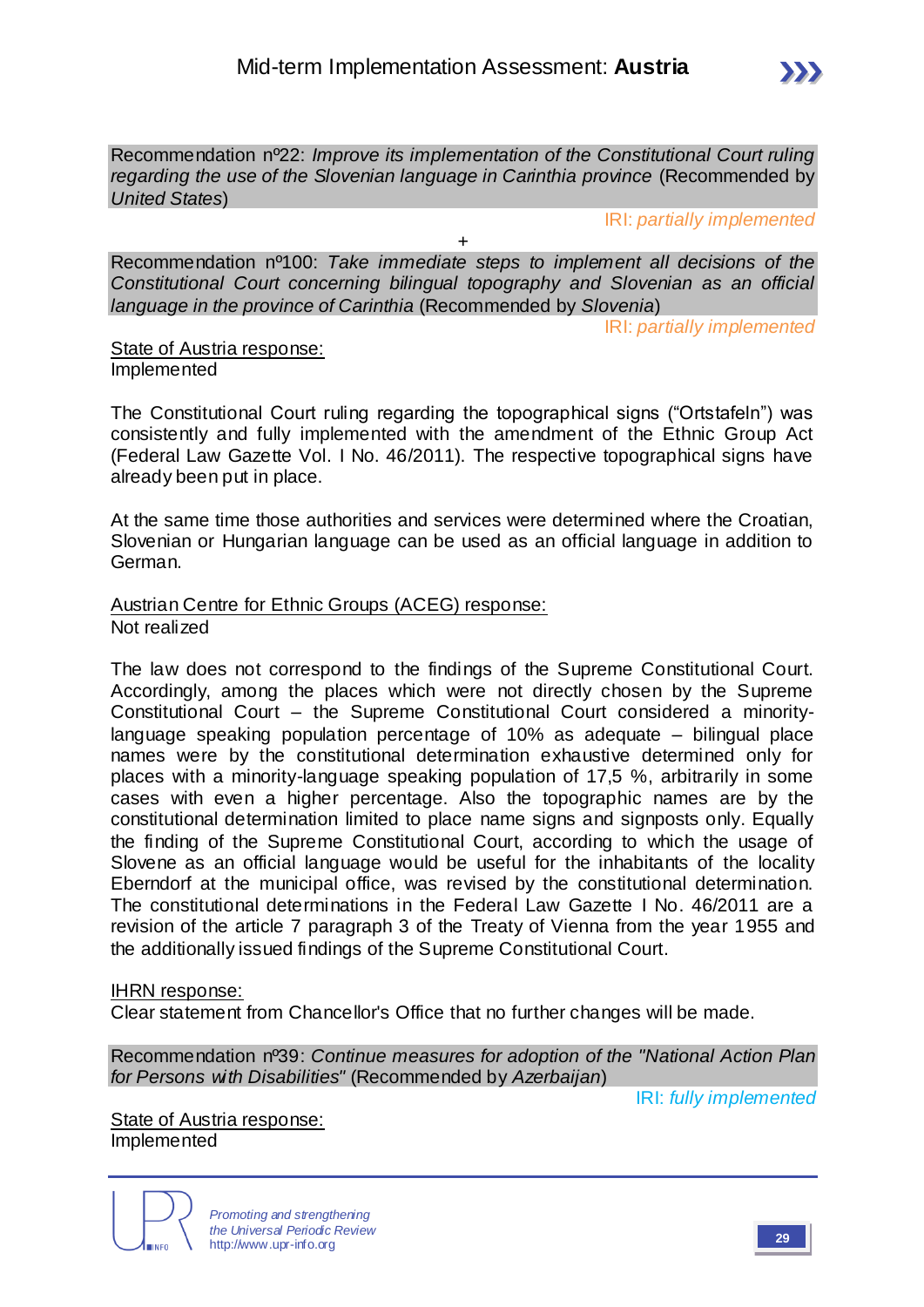The Austrian Federal Government adopted the National Action Plan on Disabilities on 24 July 2012. The National Action Plan Disabilities (NAP-D) was broadly discussed in a participatory process with the provinces ("Länder"), the social partners and civil society, especially with the organizations for persons with disabilities.

The NAP-D foresees eight priorities with 250 measures to be implemented by 2020.

In accordance with the UN Convention on the Rights of Persons with Disabilities it is the explicit aim to realize an inclusive society until 2020, in which all persons with disabilities may participate in all activities of society.

The monitoring and guiding of the NAP-D will be done by a steering group, which held its constituent meeting on 23 October 2012. The steering group will particularly also draft a list of priority measures and appropriate indicators to benchmark the progress.

#### IHRN response:

was adopted, challenges remain as participation of provinces ("Länder") was too little too late.

Recommendation nº43: *Ensure its immigration system's compliance with international human rights standards* (Recommended by *Slovakia*)

+

IRI: *partially implemented*

Recommendation nº94: *Ensure full enjoyment of human rights and fundamental freedoms by immigrants within the immigration procedure, including their rights for adequate remedies in case of an excess of power by immigration authorities* (Recommended by *Czech Republic*)

IRI: *partially implemented*

State of Austria response: On-going Implementation

Human rights standards are being taken into account within the framework of the Immigration/Aliens Act (Legislation and enforcement). New developments are being taken into account on an on-going basis.

Recommendation nº58: *Take necessary steps to combat manifestation of neo-Nazi, right-wing extremist and xenophobic incidents directed against members of minority groups* (Recommended by *Czech Republic*)

IRI: *partially implemented*

State of Austria response: Implemented

See response to recommendation 48

+ The [Federal Ministry of the Interior (BMI)] and its subordinate security offices fight all criminally relevant manifestations of right-wing extremism consequently and with all

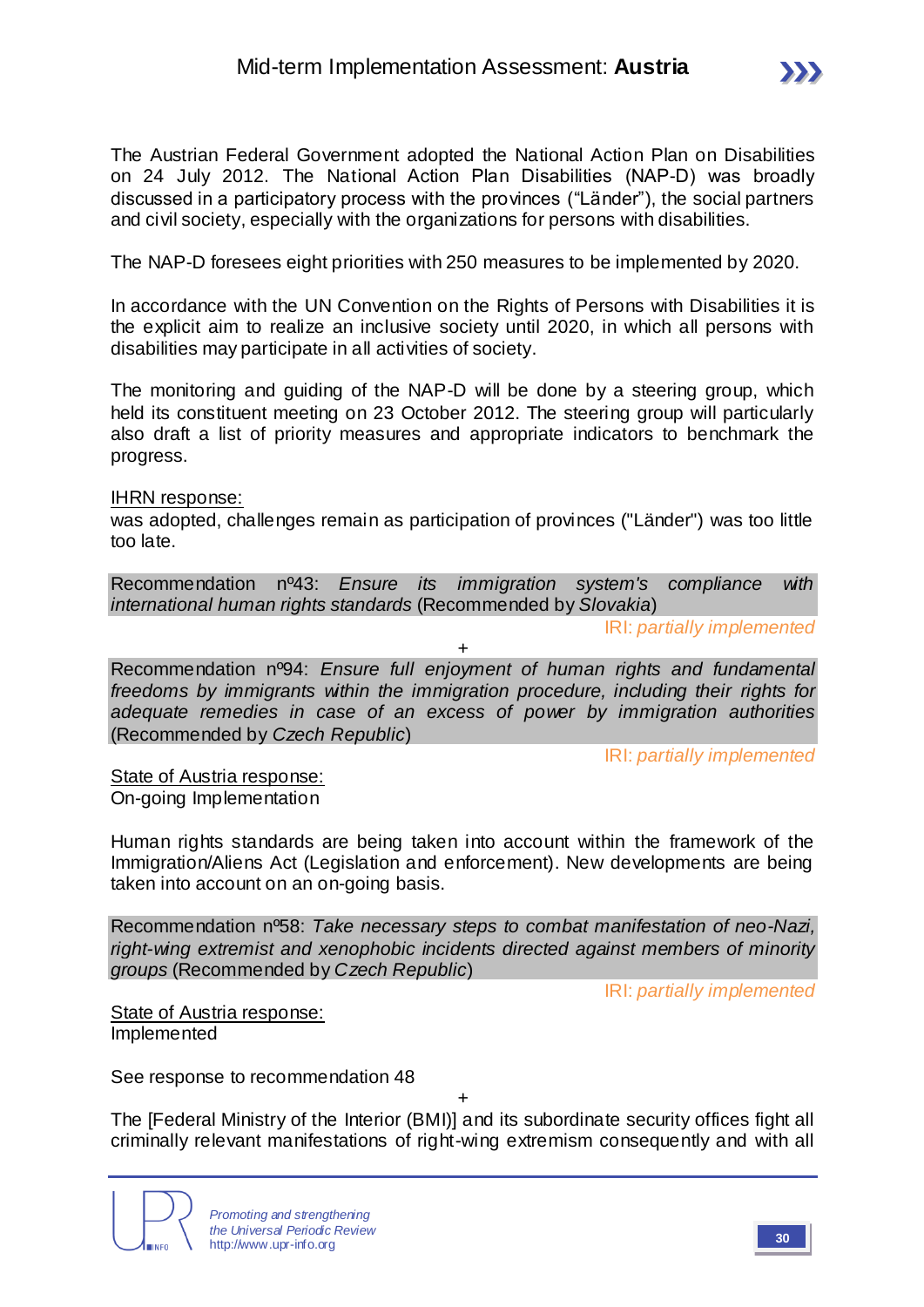

#### IHRN response: No significant improvements.

Recommendation nº59: *Ensure the full respect of the rights of migrants and minorities such as the Roma, including by strengthening the measures against acts of racial discrimination, xenophobia and intolerance* (Recommended by *Cuba*)

IRI: *partially implemented*

State of Austria response: On-going Implementation

In this context reference is made to the Office of the State Secretary on Integration which was founded on 21 April 2011 and to the on-going measures provided for in the NAP-I.

Within the framework of the EU strategy for the inclusion of the Roma, national measures in the key areas of education, employment, health and housing will be continuously implemented until 2020. A National Contact Point was established, which set up a platform for dialogue for the national monitoring. Periodical meetings are held at which representatives of Roma associations in cooperation with the competent authorities of federal and provincial governments and scientific experts to discuss these key areas and develop concrete measures. The adult education centers of the City of Vienna ("Volkshochschulen") e.g. offer free "Roma learning aid" classes for students with the active involvement of Roma associations, with regular training meetings for small groups and parents' evenings to inform them on educational matters. Since autumn 2000 the Roma Association "Romano Centro" leads a multilingual Roma school-assistance and school-mediation in order to improve communication between schools and parents. Regarding employment, members of the Roma ethnic group are supported e.g. through the project "Thara: Romani Butji - Roma New Labour" by the Austrian "Volkshilfe" (National Support) in order to help them gain access to the labour market. The project's activities are divided into three aspects: structural awareness, individual promotion and institutional mediation. A package of anti-discrimination work, public awareness, community work, empowerment and training opportunities is offered in five modules and overlapping project phases in order to sustainably secure Roma and Sinti access to the labour market as well as to the services of the Employment Service.

#### IHRN response:

Discussion and action underway related to Roma, no significant improvements for other minorities/migrants.

| Recommendation nº69: Consider alternatives to pre-deportation detention |  |  |  |
|-------------------------------------------------------------------------|--|--|--|
| (Recommended by Brazil)                                                 |  |  |  |

IRI: *fully implemented*

State of Austria response: Implemented

> *Promoting and strengthening the Universal Periodic Review* http://www.upr-info.org **<sup>31</sup>**

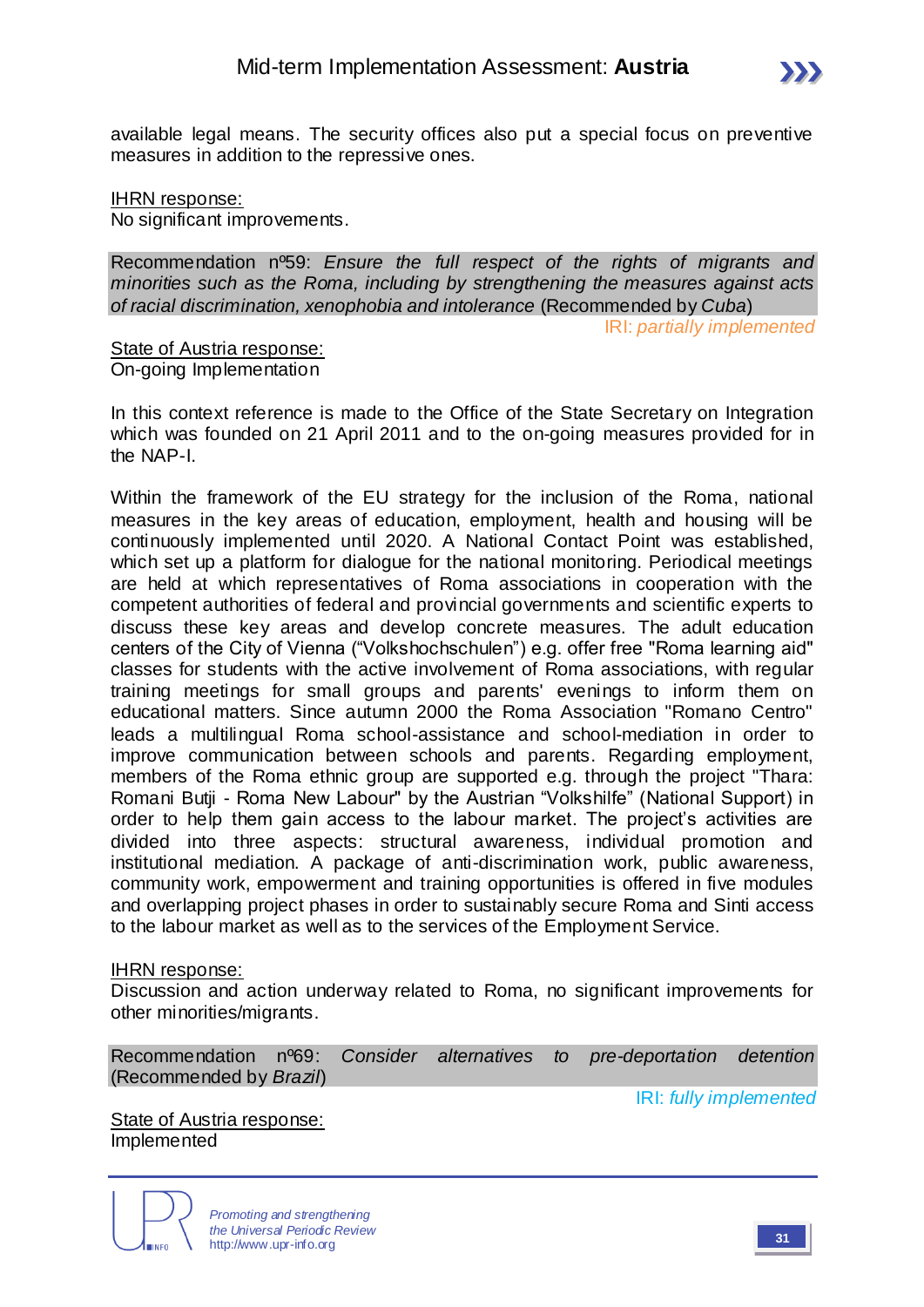§ 77 of the Aliens Police Act (FPG) provides for the use of "milder measures" instead of custody pending deportation which restricts freedom of movement. It is to be used if the purpose of custody pending deportation can be achieved through different means (accommodation in a specific place, periodic reporting to a police station, deposit of an adequate financial amount with the authority). When it comes to minors until the age of 16 the authority are primarily to use the "milder measure". Positive example: Expansion of the family center "Zinnergasse" and the extensive efforts towards the voluntary return of persons concerned.

Recommendation nº70: *Speed up the development of the "open-doors-regime" project to accommodate persons awaiting deportation* (Recommended by *Norway*) IRI: *not implemented*

State of Austria response:

Process of Implementation

With the establishment of the Federal Office for Foreigners and Asylum on 1 January 2014 the implementation of the custody pending deportation will be effectuated differently. Most likely the enforcement of custody pending deportation will be done in five police detention centers in which an "open door regime" will be put in place.

IHRN response:

No significant expansion of existing pilots yet.

Recommendation nº91: *Along with the ILO recommendation, continue providing information about the situation of Roma minority, adopt effective measures to integrate Roma minority into the economic, social and cultural life of the country*  (Recommended by *Ecuador*)

IRI: *partially implemented*

State of Austria response: On-going Implementation

Within the framework of the EU strategy for the inclusion of the Roma, national measures in the key areas of education, employment, health and housing will be continuously implemented until 2020. In order to coordinate the efforts a National Contact Point was established, which set up a platform for dialogue for the national monitoring. Periodical meetings are held at which representatives of Roma associations in cooperation with the competent authorities of federal and provincial governments as well as with experts from the scientific research to discuss these key areas and develop concrete measures together. Regarding education, for example, the adult education centers of the City of Vienna ("Volkshochschulen") with the active involvement of Roma associations offer a free "Roma learning aid" class for students, with regular training meetings for small groups and parents' evenings to inform them on educational matters. Furthermore, since autumn of 2000 the Roma Association "Romano Centro" leads a multilingual Roma school-assistance and school-mediation in order to improve communication between the school and the parents. Regarding employment, for example, members of the Roma ethnic group are supported through the project "Thara: Romani Butji - Roma New Labour" by the Austrian "Volkshilfe" (National Support) in order to help them gain access to the labour market. The

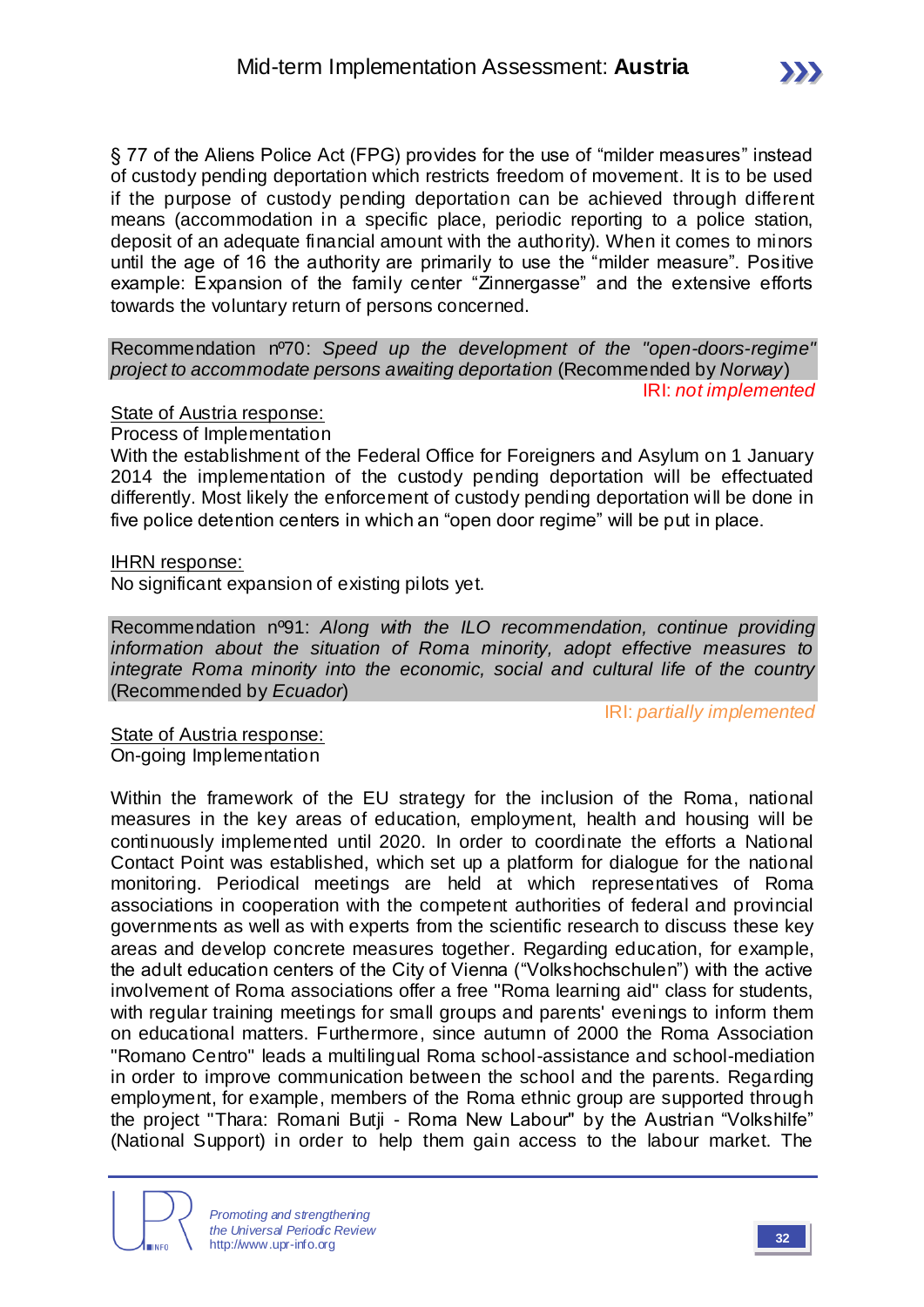project's activities are divided into three aspects: structural awareness, individual promotion and institutional mediation. A package of anti- discrimination work, public awareness, community work, empowerment and training opportunities is offered in five modules and overlapping project phases in order to sustainably secure Roma and Sinti access to the labour market as well as to the services of the Employment Service.

In August 2012, Austria reported to the Convention 111 and submitted to the ILO the document of the BKA "Roma in Austria - An EU Framework for National Roma Integration Strategies up to 2020 - Political and Legal Measures". The report focused particularly on the initiative THARA of the Viennese "Volkshilfe" that has implemented several projects since 2005 relating to the labour market. The report mentioned the project "THARA NOVI VIDICI" (1 February 2012 - 31 January 2013) that focused on the specifics of the Viennese labour market and was exclusively financed by the BMASK with 100,000 Euro. The report also included facts about the advisory office of the AMS for Roma in Burgenland with its headquarters in Oberwart that complements the AMS' range of services. The staff of the advisory office assists its clients in their personal life and career planning, in establishing contact with authorities, in the search for child-care, in problems regarding social security legislation and in encouraging education and professional training.

IHRN response:

Discussion on Roma underway.

Recommendation nº93: *Further fight discrimination of persons with an immigrant background* (Recommended by *Bosnia & Herzegovina*)

IRI: *partially implemented*

State of Austria response: On-going Implementation

See responses to recommendations 29 and 56.

Recommendation nº95: *Fully respect the economic and social rights of migrant workers and their families and ensure their inclusion in the society* (Recommended by *Bangladesh*)

IRI: *partially implemented*

State of Austria response: On-going Implementation

See response to recommendation 21

+

The main points are already implemented, especially through the Act Governing the Employment of Foreign Nationals. Additionally the harmonisation with national law is being examined on a regular basis and necessary legislative amendments are being made.

Examples for integration measures in the framework of the NAP-I:

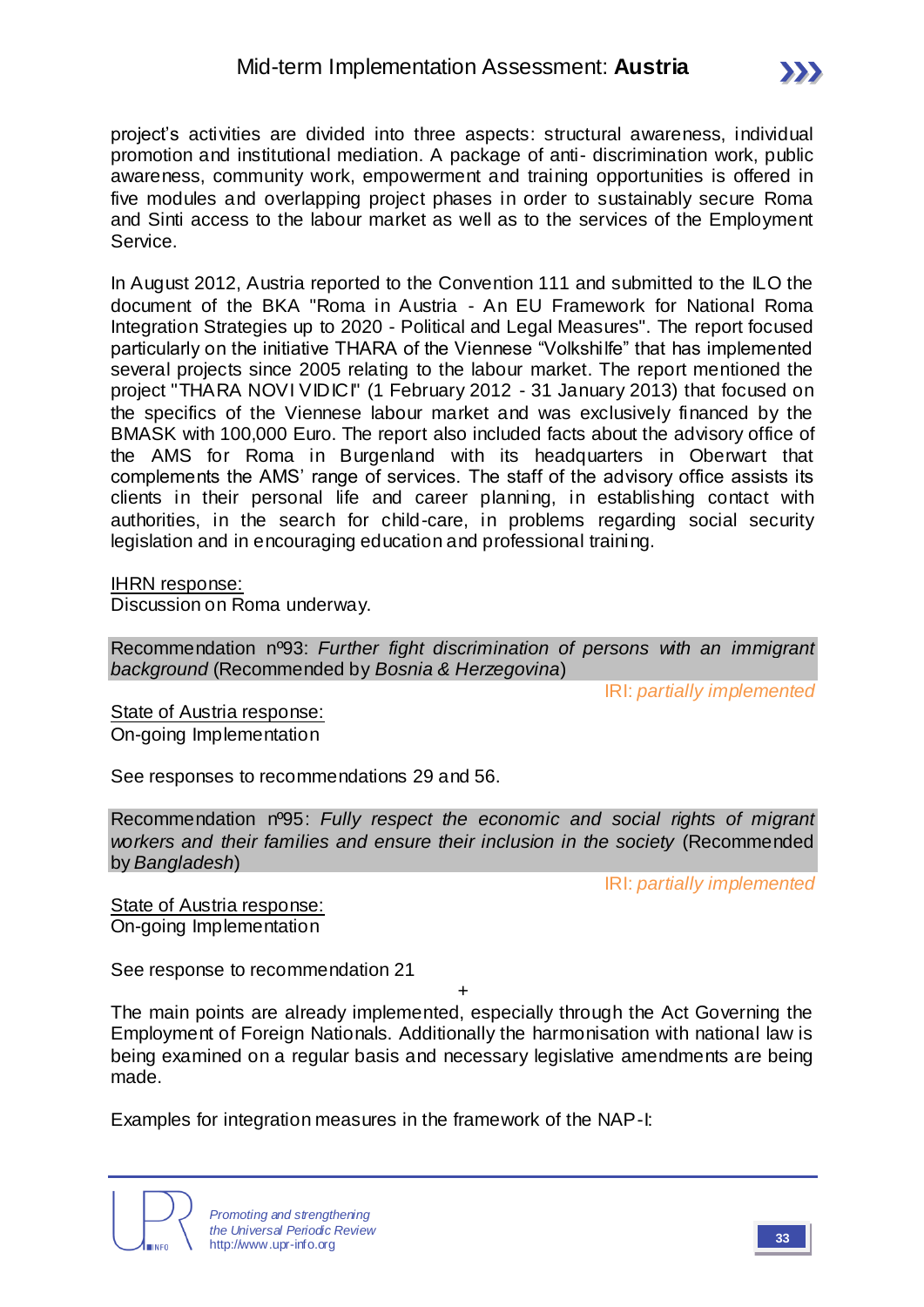- Expansion of language competences (German courses, studying aid, homework supervision, tandems)
- Qualification for the labour market (professional jargon courses, coaching, preparation courses)
- Inter-cultural dialogue and exchange (fora for dialogue, events, buddy- network)
- Inner-state network and building of capacities (communal, regional, transregional and national networks)
- Mobile integration support (housing agency, communal contact points)
- Women-specific measures (social support, health advice)
- Need-based development of integration measures (studies, indicators)

### IHRN response:

Some changes with regard to access to employment.

Recommendation nº96: *Implement the constitutional court ruling on a "right of abode" and prevent deportation of migrant children separating them from their families*  (Recommended by *Bangladesh*)

IRI: *fully implemented*

State of Austria response: Implemented

This recommendation was implemented with the Aliens Amendment Act 2009, Federal Law Gazette Vol. I No. 122/2009 with regard to Art. 2, 3 and 8 ECHR with § 11 para 3 of the Settlement and Residence Act as well as §§ 13 and 61 of A liens Police Act.

Recommendation nº98: *Provide for an unhindered access of asylum-seekers to justice* (Recommended by *Slovakia*)

IRI: *fully implemented*

State of Austria response: Implemented

Austria has fully implemented the Geneva Convention relating to the Status of Refugees. Basic supply is secured; asylum applications are examined in the asylum procedure on a case-by-case basis; the asylum court is the second instance; additionally an appeal against the decision to the Constitutional Court is permitted. All fundamental rights obligations are implemented in an objective procedure.

As of 1 January 2014 the Federal Administrative Court (Bundesverwaltungsgericht) replaces the Asylum Court. Against its decision an objection to the Constitutional Court and an appeal to the Administrative Court are permitted.

Recommendation nº99: *Strengthen cooperation with civil society on promoting nondiscrimination and protecting the rights of migrants, refugees and asylum seekers*  (Recommended by *Philippines*)

IRI: *partially implemented*

State of Austria response: On-going Implementation

> *Promoting and strengthening the Universal Periodic Review* http://www.upr-info.org **<sup>34</sup>**

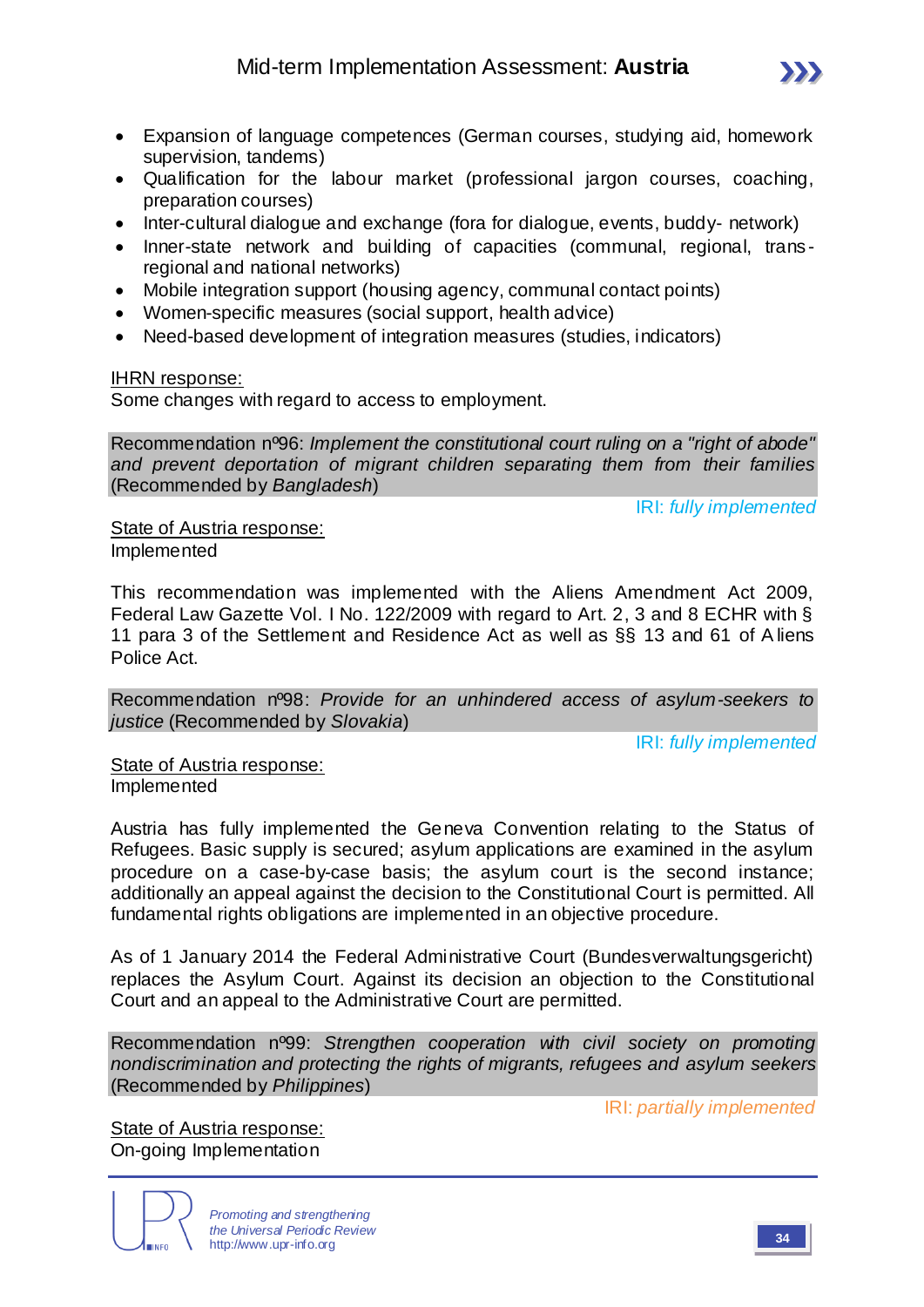Styria: see 92.24; the cooperation with all actors engaged in non- discrimination work is an essential objective of the Anti-Discrimination Office.

### IHRN response:

Discussion ongoing, no changes in policy yet.

Recommendation nº101: *Ensure full implementation of the rights of minorities on its territory in accordance with the provisions of the Treaty of Saint-Germain and Austrian State Treaty* (Recommended by *Slovenia*)

IRI: *partially implemented*

 $\sum$ 

State of Austria response: Implemented See response to recommendation 22.

ACEG response: Not realized

The law does not correspond to the findings of the Supreme Constitutional Court. Accordingly, among the places which were not directly chosen by the Supreme Constitutional Court – the Supreme Constitutional Court considered a minoritylanguage speaking population percentage of 10% as adequate – bilingual place names were by the constitutional determination exhaustive determined only for places with a minority-language speaking population of 17,5 %, arbitrarily in some cases with even a higher percentage. Also the topographic names are by the constitutional determination limited to place name signs and signposts only. Equally the finding of the Supreme Constitutional Court, according to which the usage of Slovene as an official language would be useful for the inhabitants of the locality Eberndorf at the municipal office, was revised by the constitutional determination. The constitutional determinations in the Federal Law Gazette I No. 46/2011 are a revision of the article 7 paragraph 3 of the Treaty of Vienna from the year 1955 and the additionally issued findings of the Supreme Constitutional Court. Styria is excluded from the constitutional regulation in the Federal Law Gazette I No. 46/2011. The determinations from the Austrian State Treaty and The Treaty of Saint-Germain are still waiting for the realization. There was no contact made with the minorities in Burgenland. The constitutional determinations from the Federal Law Gazette I No. 46/2011 were determined against their explicit will.

### IHRN response:

clear statement from Chancellor's Office that no further changes will be made.

Recommendation nº109: *For a better integration and protection of the rights of immigrant minorities, follow ILO recommendations* (Recommended by *Turkey*)

IRI: *fully implemented*

State of Austria response: Implemented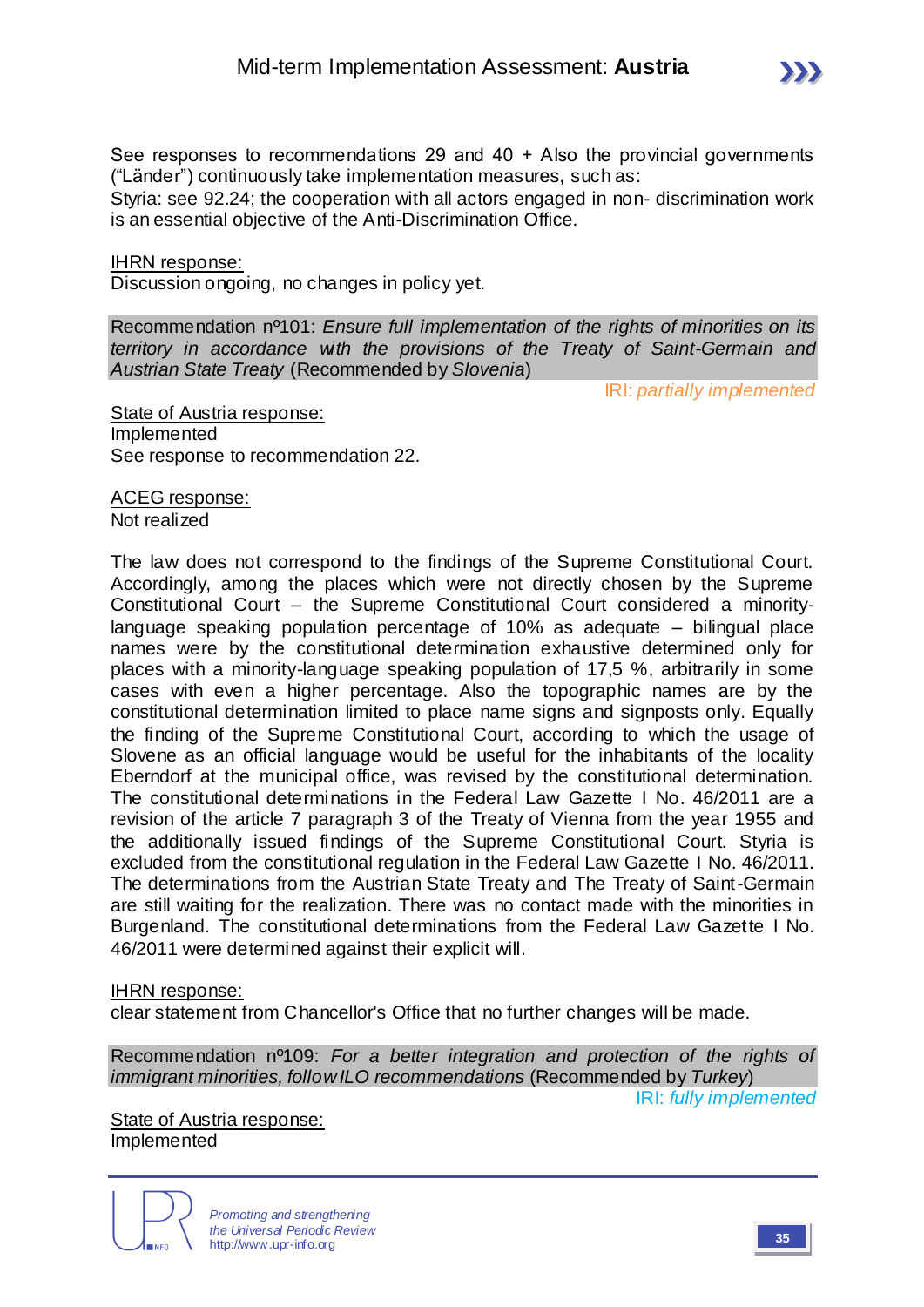See response to recommendation 21

+ Austria has reported to ILO in August 2011 and in August 2012 (State report C 111). With regard to access to the labour market, it was stressed that migrants have access to the same instruments as Austrian workers, provided that the relevant preconditions are met (in particular the existence of a valid work permission).

To assist migrants ideally and sustainably at the labor market and to offer reasonable measures of labor market policy, the migration background of unemployed people or people seeking work is recorded since 2012 pursuant to the amendment to the Employment Service Act (Arbeitsmarktservicegesetz, Federal Law Gazette No. 313/1994 version of Federal Law Gazette I No. 122/2011). Persons with a migration background in the job center (AMS) context are defined as: People who have or used to have a foreign nationality and people whose change of nationality has been documented (1st generation) and people co-insured with people of the 1st generation (2nd generation). In 2012 Austria also reported to the ILO on measures of the AMS for people with migration background (mentoring of migrants, ongoing German courses in the training of professionals, integration language classes, multi-lingual information, sensitization of companies for diversity management and for the advantages of employing migrants).

Employees and managers of the AMS are sensitized on diversity management and gender mainstreaming in trainings. Furthermore, in the recruitment of staff particular consideration is given to the issue of migrants. The number of employees with knowledge of at least one of the major language groups (Serbian / Croatian / Bosnian, Turkish, Polish, Romanian, Hungarian) has increased by a third in one year.

Recommendation nº125: *As a mechanism to avoid the rise of intolerance, discrimination or xenophobia, adopt effective measures to fight and punish every*  form of intolerance, discrimination, xenophobia, and racism against persons of *certain descent, specially refugees, asylum-seekers, and migrants, regardless of their status* (Recommended by *Ecuador*)

IRI: *partially implemented*

State of Austria response: On-going Implementation See responses to recommendations 18 and 48.

Recommendation nº126: *Continue to pursue its efforts to achieve the integration of immigrants and their participation in political and cultural and economic life through the National Action Plan for Integration which was adopted in 19 January 2010*  (Recommended by *Palestine*)

IRI: *partially implemented*

State of Austria response: On-going Implementation

See response to recommendation 21

+

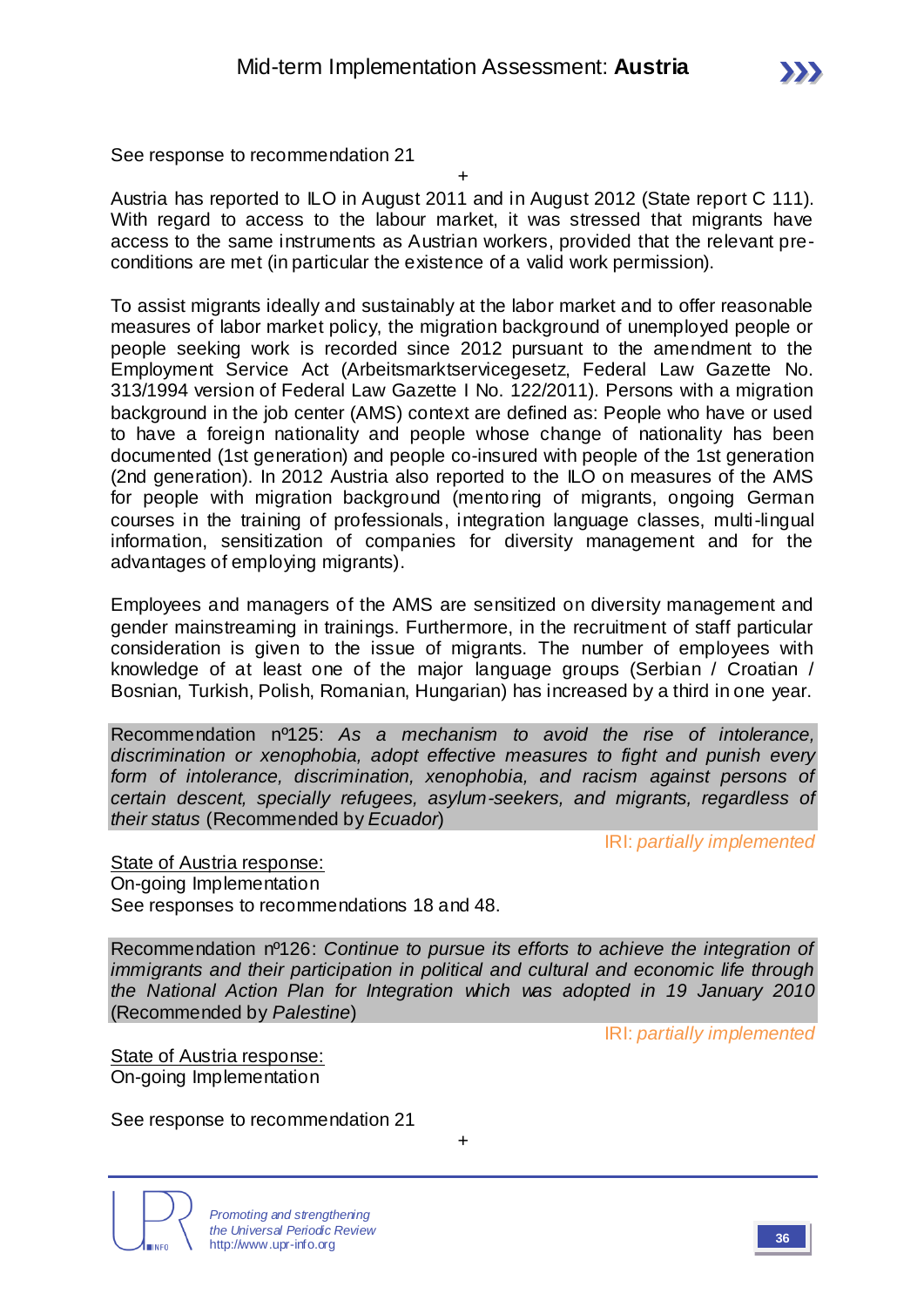**Styria:** In October 2010 a separate integration department was established within the Provincial Government. A Charta of living together in diversity in Styria was adopted, forming the framework of the country's diversity policy. In the meantime measures and processes were already initiated for the consolidation of a modern and professional approach to diversity (implementation of diversity mainstreaming) and a series of cooperation projects were developed.

#### IHRN response:

Implementation underway, change of tone of discussion discernible, meaningful impact on individuals wanting.

Recommendation nº129: *Take further steps to strengthen social, economic and educational support provided to school children from immigrant minorities*  (Recommended by *Turkey*)

IRI: *partially implemented*

 $\sum$ 

State of Austria response: Process of implementation

See response to recommendation 29

Austria further develops existing initiatives for better integration of children with migration background into school, e.g. through special promotion of German language skills.

+

In the framework of the NAP Integration numerous measures to support the integration of students with a migration background are being realized:

- Learning aid and homework supervision (tutoring, studying cafes, project "Austrian Grannies and Grandpas study with migrant children")
- Language and education or work and profession (language tandems for young people, coaching regarding education and profession, German classes in connection with graduating from secondary modern school, integration into the labour market, qualification measures and support when searching for an apprenticeship position for minors)
- Sport integration
- Scholarships for dedicated students
- Centres for girls
- Role-models as Ambassadors for integration at schools

Recommendation nº130: *Take further steps to increase awareness-raising campaigns and enhance education of the principles of non-discrimination and tolerance in school curriculums, including teaching of mother tongue for immigrant minorities* (Recommended by *Turkey*)

IRI: *not implemented*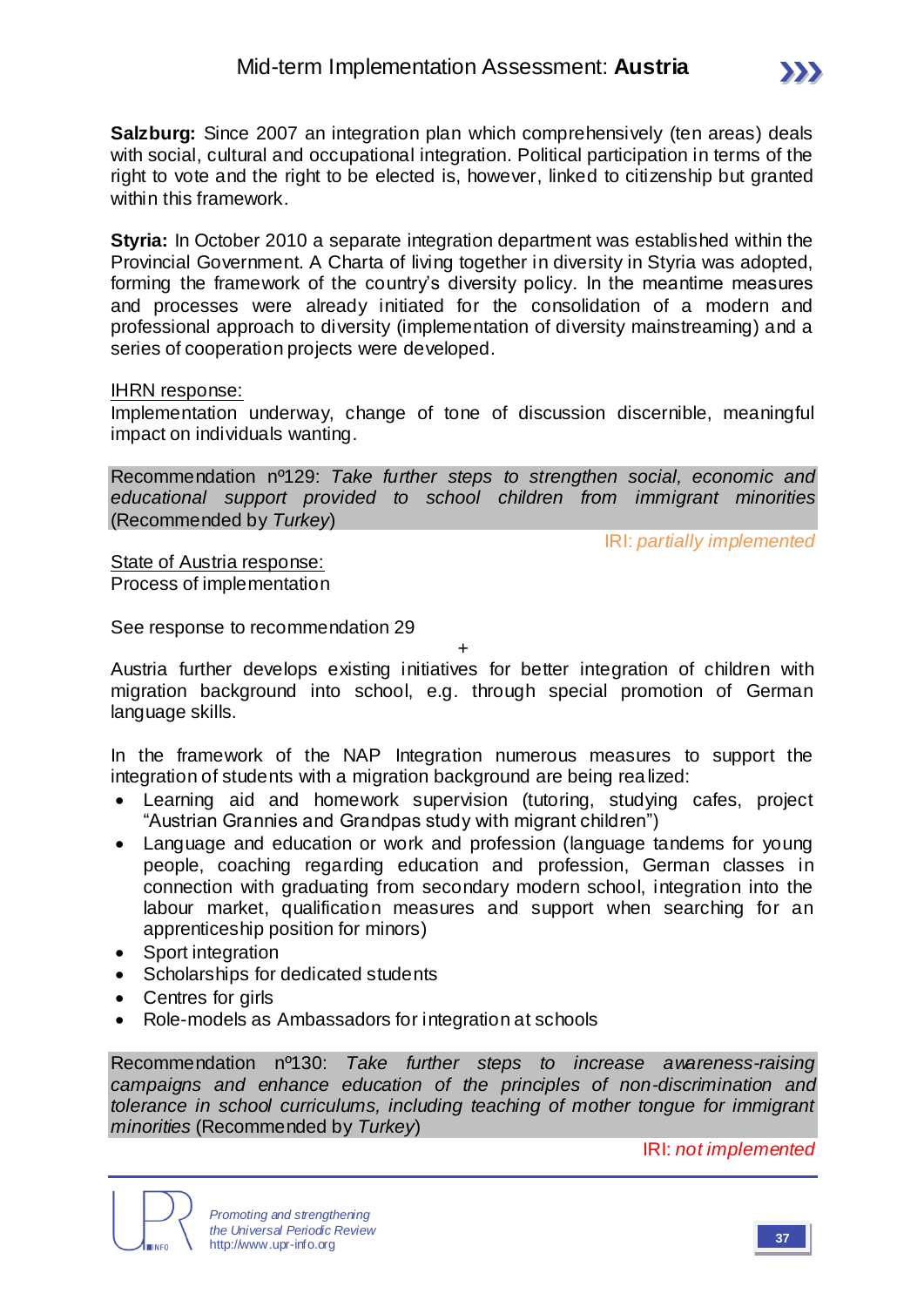

State of Austria response: Rejected

The principle of non-discrimination and tolerance is inherent to the Austrian education system. According to § 2 para 1 of the School Organisation Act the promotion of tolerance and non-discrimination is anchored in the curricular and the teaching principles and is implemented in every day school life.

Native language education – on a voluntary basis – underlines the basic approach of the Austrian education system for tolerance and non- discrimination. In 2012 native language education was offered in 24 languages, 403 teachers instructed 32000 students.

IHRN response:

No developments.

Recommendation nº132: *Create a comprehensive system for the collection of data that would allow assessing the situation of vulnerable groups and minorities*  (Recommended by *Russian Federation*)

IRI: *partially implemented*

Recommendation nº133: *Establish a comprehensive data collection system to better assess the level of discrimination that exists against different minority groups in Austria* (Recommended by *Israel*)

+

IRI: *partially implemented*

State of Austria response: On-going Implementation

A wide range of corresponding data is available in the statistical part of the integration reports by the BMI (latest report 2012). These data are evaluated by using indicators. Furthermore, a series of scientific studies for the assessment of the situation of particularly vulnerable groups and minorities are carried out and relevant data collected (e.g. violence prevalence study, examination of the educational standards with the objective to establish a monitoring system for the assessment of any discrimination of groups). In 2012/2013 on the basis of a compilation of the latest recommendations of the UN treaty bodies and UPR concerning data collection a group of government experts discussed with Statistics Austria and NGO representatives which data are already being collected, in what way existing data can be made available and what need for additional data exists. Furthermore, an interministerial working group was established to discuss possibilities to improve and combine the systematic data collection of cases of discrimination relevant under criminal law with the relevant data of the court statistics.

A comprehensive system of data collection on minorities, for example in the framework of regular school relevant data collection, is, however, not permissible due to the freedom of professing oneself to an ethnic minority under Art. 3 para 1 of the Framework Convention of the Council of Europe for the Protection of National Minorities as well as under the National Ethnic Groups Act.

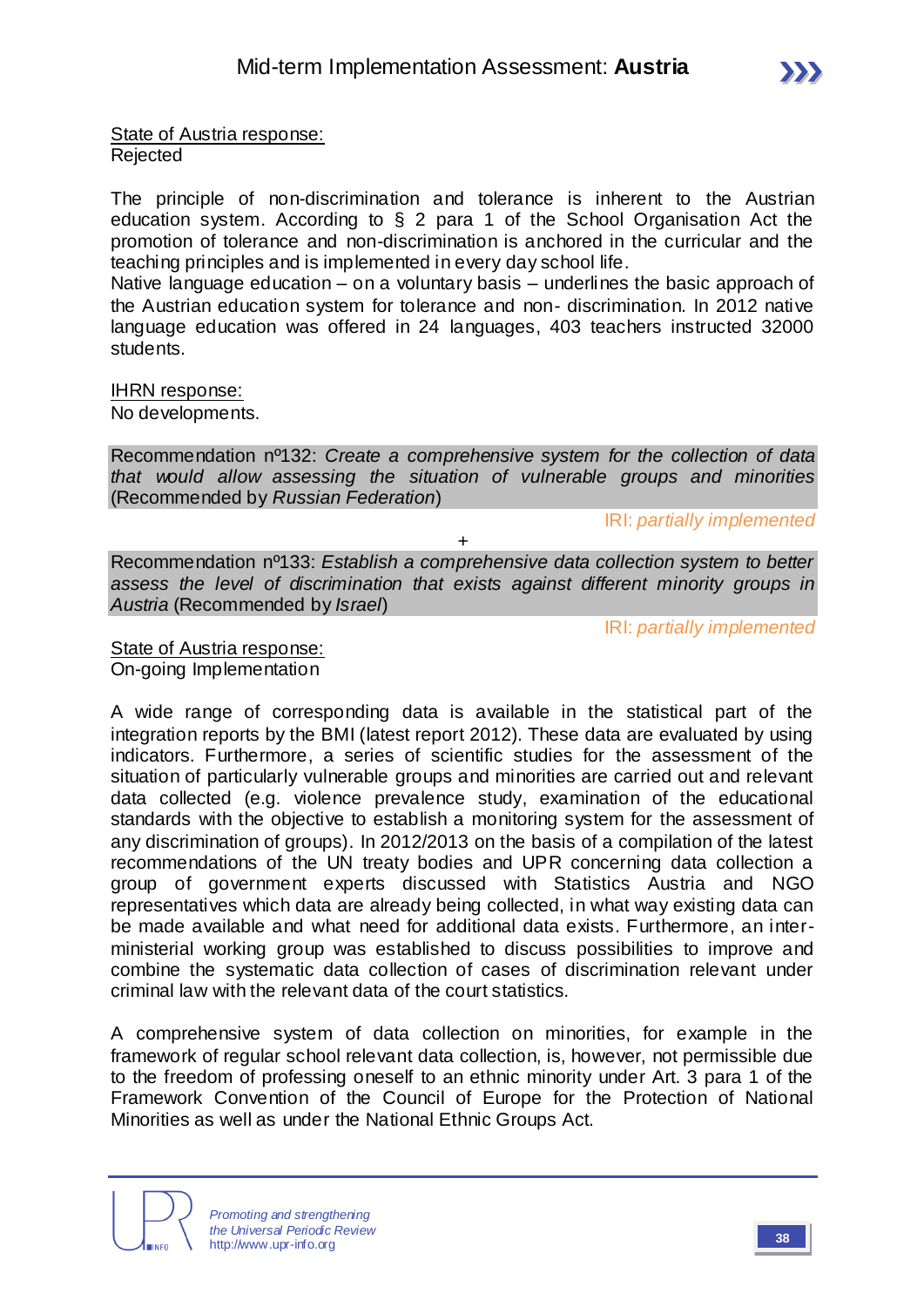

IHRN response: Discussion ongoing.

Recommendation nº154: *Adopt measures to guarantee Roma children the right to education in their own language and in a relevant way with their own culture*  (Recommended by *Ecuador*)

IRI: *not implemented*

State of Austria response: Rejected

Native language education is also offered in Romanes. Furthermore, education in Romanes is included in the Minority School Act of Burgenland

IHRN response:

Some changes in Roma policy, not yet in relation to education in own language.

Recommendation nº155: *Provide asylum seekers and persons awaiting deportation with free legal counsel and provide necessary funding and access to institutions that can provide such counsel* (Recommended by *Norway*)

IRI: *fully implemented*

State of Austria response: Implemented

The Austrian Aliens' Amendment Act 2011 (Fremdenrechtsänderungsgesetz, Federal Law Gazette Vol. I No. 38/2011) revised legal counselling in asylum and immigration procedures. Now legal entitlement to legal counselling in the admission procedure, for the period after the decision of the Austrian Asylum Office (Asylum Court) and in the context of immigration procedures of 1st and 2nd instance; optionally before the Asylum Office from the admission to the decision of the Court.

Recommendation nº157: *Increase financial support for the Slovenian minority in the provinces of Carinthia and in Styria to the 1995 level in real terms* (Recommended by *Slovenia*)

IRI: *not implemented*

IHRN response: No changes yet.

Recommendation nº158: *Provide financial support to the Slovenian-language music school in the province of Carinthia on the basis of the same criteria as applied to the German-language music school* (Recommended by *Slovenia*)

IRI: *partially implemented*

State of Austria response: Implemented

The Slovene Music School is financially being supported by the Federal Chancellery with funds of the "Subsidies for Ethnic Groups" to the highest possible extent (no association of the Slovene ethnic group receives higher subsidies).

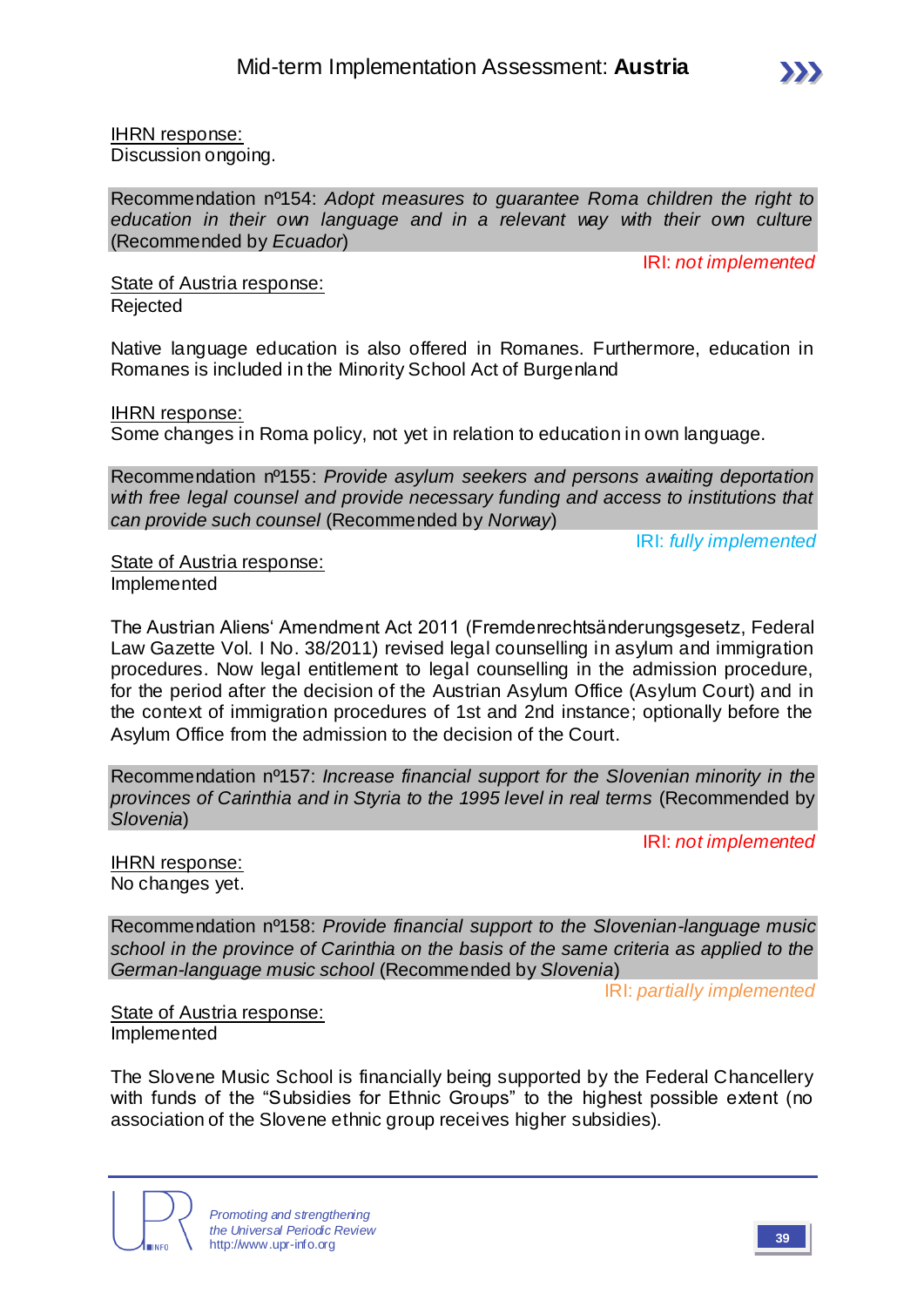

#### ACEG response: Not realized:

In 2012 the Landtag of Carinthia adopted a new Carinthian Music School Law, State Law Gazette No. 73/2012. The Law completely ignores the Slovene music school.

The Slovene music school is receiving promotion merely from the ethnic minorities promotion and the cultural promotion – both are expense discretions and considerable lower than the comparable effort per child for the German-speaking music school. The new Carinthian state government has henceforth commissioned a working group to prepare a systematic solution.

## **International Instruments**

Recommendation nº1: *Accede to the Optional Protocol to the Convention against Torture and Other Cruel, Inhuman or Degrading Treatment or Punishment (OP-CAT) and harmonize its domestic legislation with human rights treaties, and in particular, incorporate torture as a criminal offense in its domestic legislation. In accordance with its policy on "zero tolerance", harmonize in a non-restrictive manner the Convention on the Rights of the Child (CRC)* (Recommended by *Ecuador*)

IRI: *fully implemented*

+ Recommendation nº2: *Sign and ratify OP-CAT* (Recommended by *Uganda*) IRI: *fully implemented*

+ Recommendation nº3: *Ratify OP-CAT* (Recommended by *Costa Rica*) IRI: *fully implemented*

+ Recommendation nº4: *Ratify OP-CAT* (Recommended by *Netherlands*) IRI: *fully implemented*

+ Recommendation nº5: *Ratify OP-CAT* (Recommended by *S weden*)

IRI: *fully implemented*

Recommendation nº6: *Pursue, as a matter of priority, the ratification of OP-CAT, recommended in 2010 by the Committee against Torture, and include in the national Criminal Code a definition of torture as contained in the Convention against Torture*  (Recommended by *Germany*)

+

+



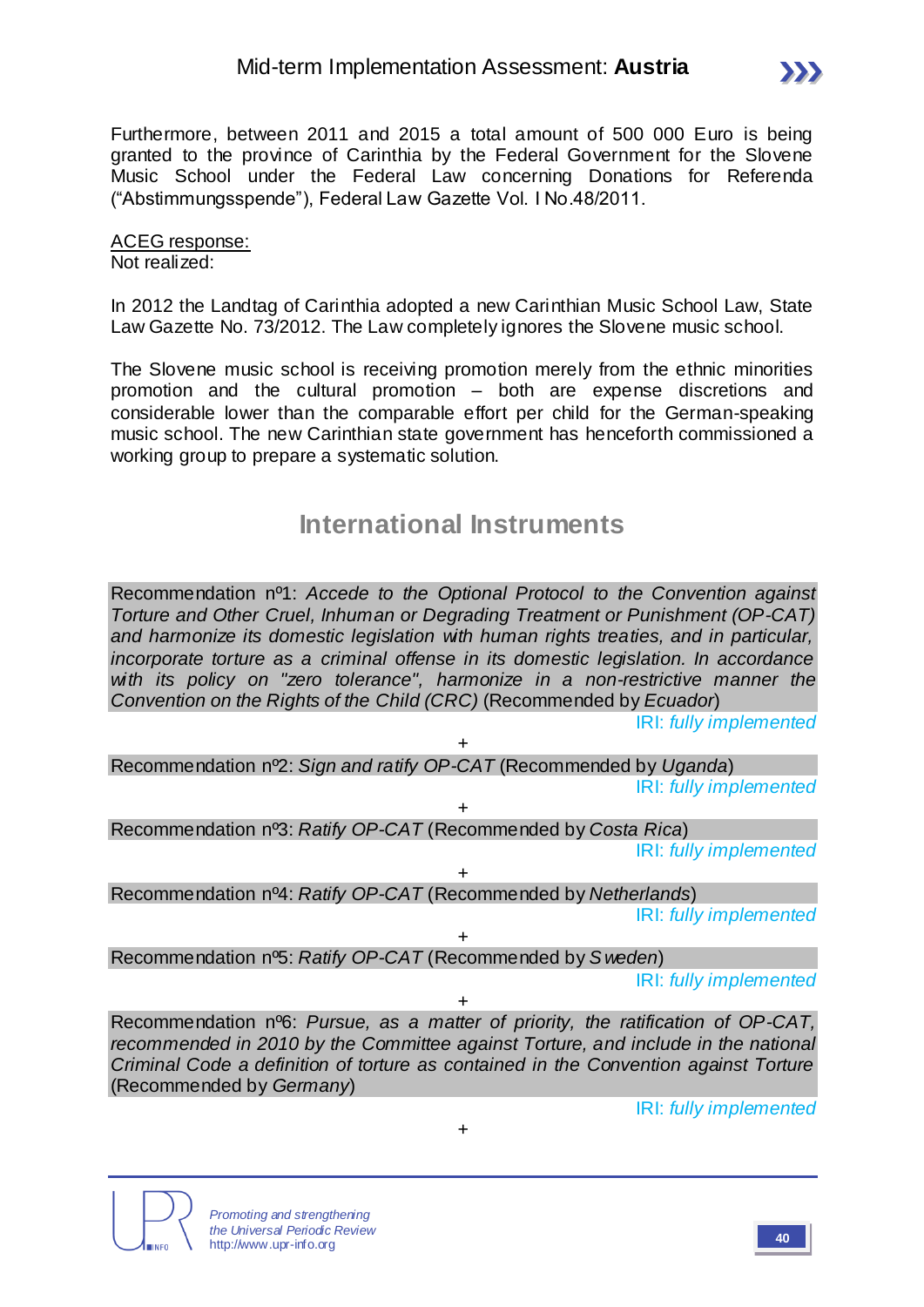Recommendation nº7: *Continue implementing OP-CAT, through its national law passed to this effect* (Recommended by *Chile*)

IRI: *fully implemented*

 $+$ 

Recommendation nº171: *Thereby, Austria undertakes to ratify the International Convention for the Protection of All Persons from Enforced Disappearance, the Optional Protocol to the Convention against Torture and Other Cruel, Inhuman or Degrading Treatment or Punishment and the Council of Europe Convention on the Protection of Children against Sexual Exploitation and Sexual Abuse and to include children's rights into the Austrian Federal Constitution according to the Convention on the Rights of the Child. In addition to the existing criminal law provisions, which have already made any form of torture a punishable offence, the inclusion of a definition of torture in the Criminal Code is currently underway. Work is also being done to implement the crimes under the Rome Statute for an International Criminal Court, which includes crimes against humanity and war crimes, into the Austrian penal code. Genocide is already a punishable offence under Austrian criminal jurisdiction.* (Recommended by *Austria*)

IRI: *fully implemented*

State of Austria response: Implemented

The Optional Protocol to the Convention against Torture and Other Cruel, Inhuman or Degrading Treatment or Punishment (OP-CAT) was ratified on 4 December 2012 and entered into force on 3 January 2013.

The Federal Act on the Implementation of OP-CAT which entered into force on 1 July 2012 established the Austrian Ombudsman Board (together with the commissions set up by the Board) as National Mechanism for the Prevention of Torture and clarifies that human rights abuses are part of its mandate of investigating public maladministration.

Torture as a separate criminal offense was incorporated into the Criminal Code as § 312a and entered into force on 1 January 2013.

An absolute prohibition of violence exists in Austria since 1989 in accordance with the Convention of the Rights of the Child. The "zero tolerance policy" is supported by awareness-raising measures.

### IHRN response:

CAT acceded, NPM created; no changes on harmonizing domestic legislation with international HR treaties, however, torture has been incorporated as a criminal offense.

Recommendation nº8: *Conclude the ratification process of OP-CAT and the Convention for the Protection of All Persons from Enforced Disappearances (CED), as earlier as possible* (Recommended by *Spain*)

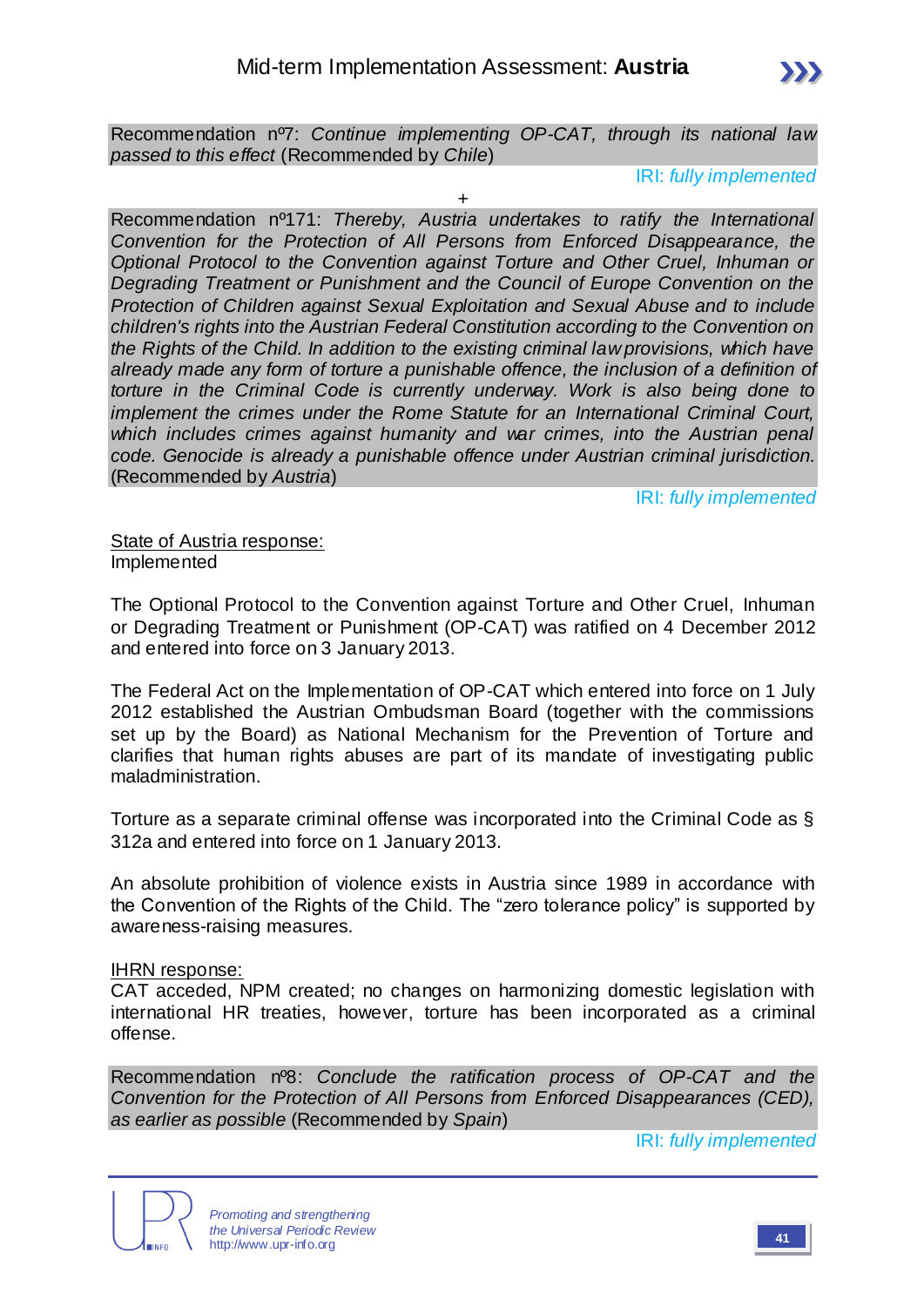

State of Austria response: Implemented See response to recommendation 1

+

The CED was ratified on 7 June 2012 and entered into force for Austria on 7 July 2012.

IHRN response: Fulfilled.

Recommendation nº9: *Ratify CED at the earliest* (Recommended by *Moldova*)

IRI: *fully implemented*

Recommendation nº10: *Sign and ratify CED at the earliest* (Recommended by *Uganda*)

+

IRI: *fully implemented*

State of Austria response: Implemented

The CED was ratified on 7 June 2012 and entered into force for Austria on 7 July 2012.

Recommendation nº11: *Declare, upon ratification of the CED, its acceptance of the competence of the Committee on Enforced Disappearances as provided for in articles 31 and 32 of the Convention* (Recommended by *France*)

IRI: *fully implemented*

State of Austria response: Implemented

Declarations according to Art. 31 and 32 CED were submitted.

Recommendation nº102: *Accede to the Optional Protocol to the International Covenant on Economic, Social and Cultural Rights* (Recommended by *Ecuador*) IRI: *not implemented*

IHRN response: No discussion.

Recommendation nº106: *Consider lifting reservations on a number of articles of the International Covenant on Civil and Political Rights (ICCPR), the International Convention on the Elimination of All Forms of Racial Discrimination (ICERD), the Convention on the Elimination of All Forms of Discrimination against Women (CEDAW) and the Convention against Torture (CAT)* (Recommended by *Indonesia*)

+



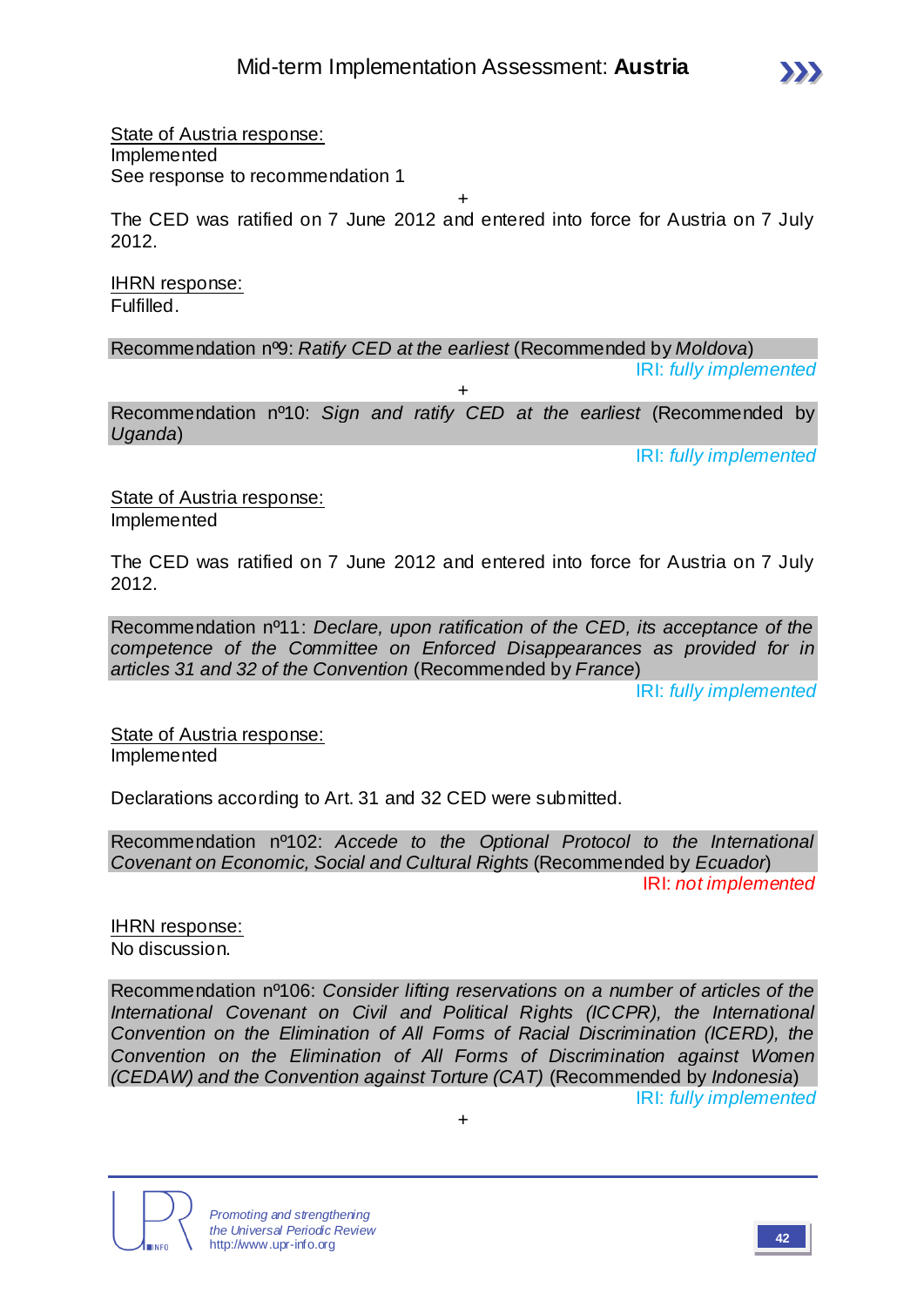Recommendation nº107: *Consider withdrawing reservations with respect to article 4 of ICERD, articles 9, 10, 12 , 14, 19, 21, 22 and 26 of ICCPR, ICCPR-OP 1, CEDAW, CAT and CRC* (Recommended by *Uganda*)

IRI: *fully implemented*

Recommendation nº108: *Envisage withdrawing its reservations to ICERD*  (Recommended by *Burkina Faso*)

 $+$ 

IRI: *fully implemented*

+ Recommendation nº115: *Withdraw its reservation to articles 13, 15, 17 and 18 of CRC* (Recommended by *Slovakia*)

IRI: *not implemented*

+ Recommendation nº137: *Withdraw reservations to United Nations treaties and ensure that all international treaties are fully transformed into national law*  (Recommended by *Netherlands*)

IRI: *not implemented*

State of Austria response: Process of Implementation

A dialogue process with the relevant ministries and representatives of the civil society is on-going.

Withdrawing the remaining reservation regarding Art. 11 of CEDAW concerning the "special protection of female workers" is under examination.

IHRN response:

Some discussion but pretty clear that actual changes very unlikely.

Recommendation nº159: *Accede to the International Convention for the Protection of the Rights of All Migrant Workers and Members of Their Families (ICMW)* (Recommended by *Ecuador*)

IRI: *not implemented*

+ Recommendation nº160: *Accede to the International Convention for the Protection of the Rights of All Migrant Workers and Members of Their Families (ICMW), as an essential step in the protection of human rights* (Recommended by *Guatemala*)

IRI: *not implemented*

State of Austria response: Rejected

The substantive rights are essentially implemented in national law, in particular in the Act Governing the Employment of Foreign Nationals (AuslBG).

IHRN response: No change.



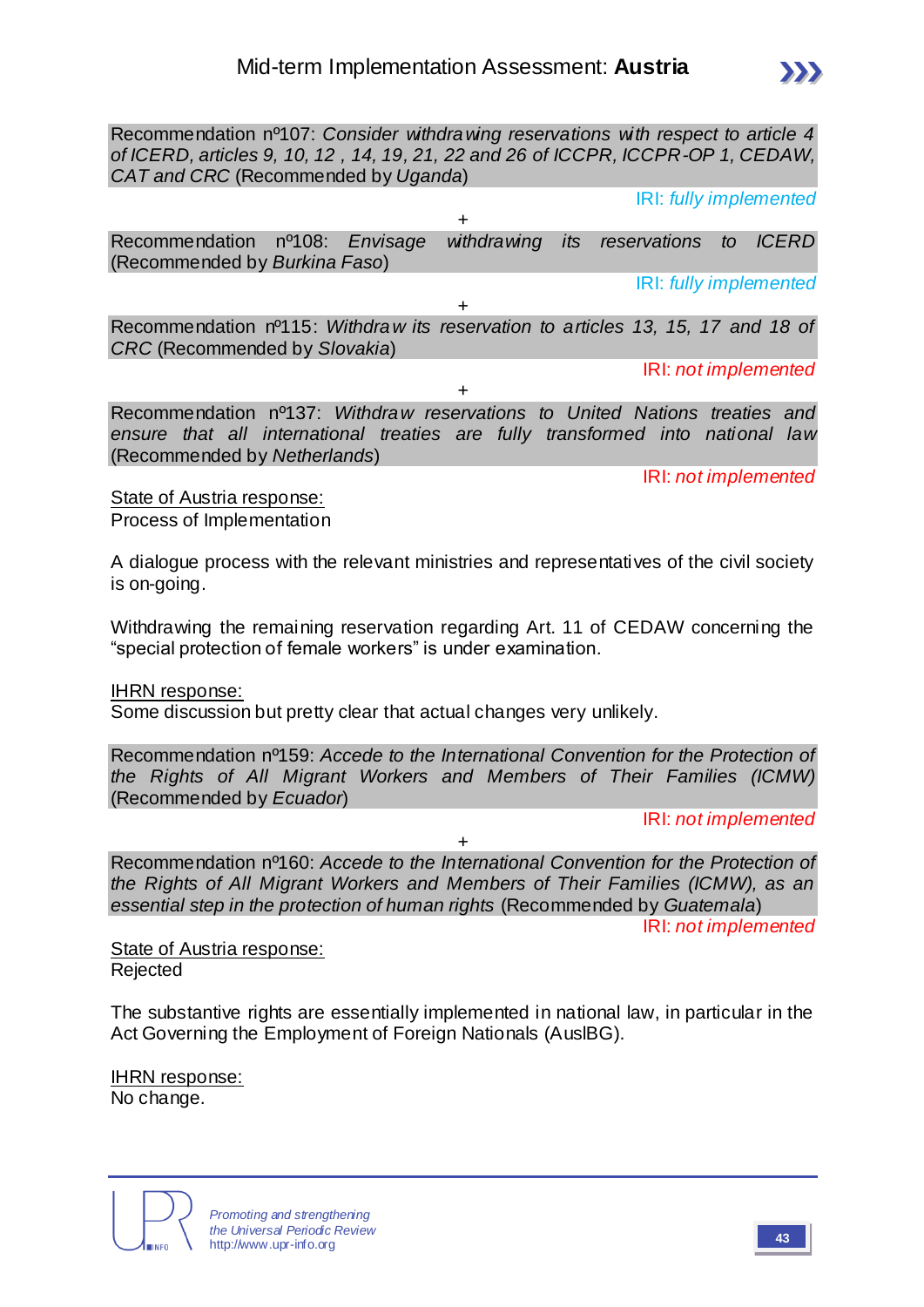

**Justice**

Recommendation nº12: *Make every effort to fulfil its voluntary pledges to include a definition of torture enshrined in CAT into the national Criminal Code* (Recommended by *Republic of Korea*)

IRI: *partially implemented*

Recommendation nº15: *To ensure an effective national preventive mechanism, as requested in OP-CAT, provide in its draft law for the full independence of this institution* (Recommended by *Switzerland*)

 $+$ 

IRI: *fully implemented*

+ Recommendation nº66: *Establish an independent mechanism for investigating allegations of torture and ill-treatment by law-enforcement officials, and ensure justice and reparation to victims of such human rights violations (Recommended by Norway*)

IRI: *fully implemented*

State of Austria response: Implemented See response to recommendation 1.

IHRN response:

partially fulfilled, NGOs predict that the Ombudsman's Office, which now serves as the NPM/OP-CAT will not be awarded A Status by ICC due to lack of independence, see criticism of ICC in latest report on Austria's Ombudsman Office.

Recommendation nº33: *Pursue its efforts to ensure that victims of ill-treatment and racist behaviour by law enforcement officials receive compensation and that the perpetrators are sanctioned* (Recommended by *France*)

IRI: *fully implemented*

State of Austria response: On-going Implementation

In the framework of the continuous enforcement of the relevant criminal and civil law provisions as well as the Public Liability Act compensation payments are being guaranteed. According to the Public Liability Act all legal entities of public law are liable under the provisions of Civil Law for damage to assets or a person caused by unlawful acts of persons at fault when implementing the law on behalf of such legal entities.

IHRN response:

Discussions underway.

Recommendation nº36: *Set up the independent body in order to investigate alleged abuses of power by law enforcement officials* (Recommended by *Czech Republic*) IRI: *partially implemented*



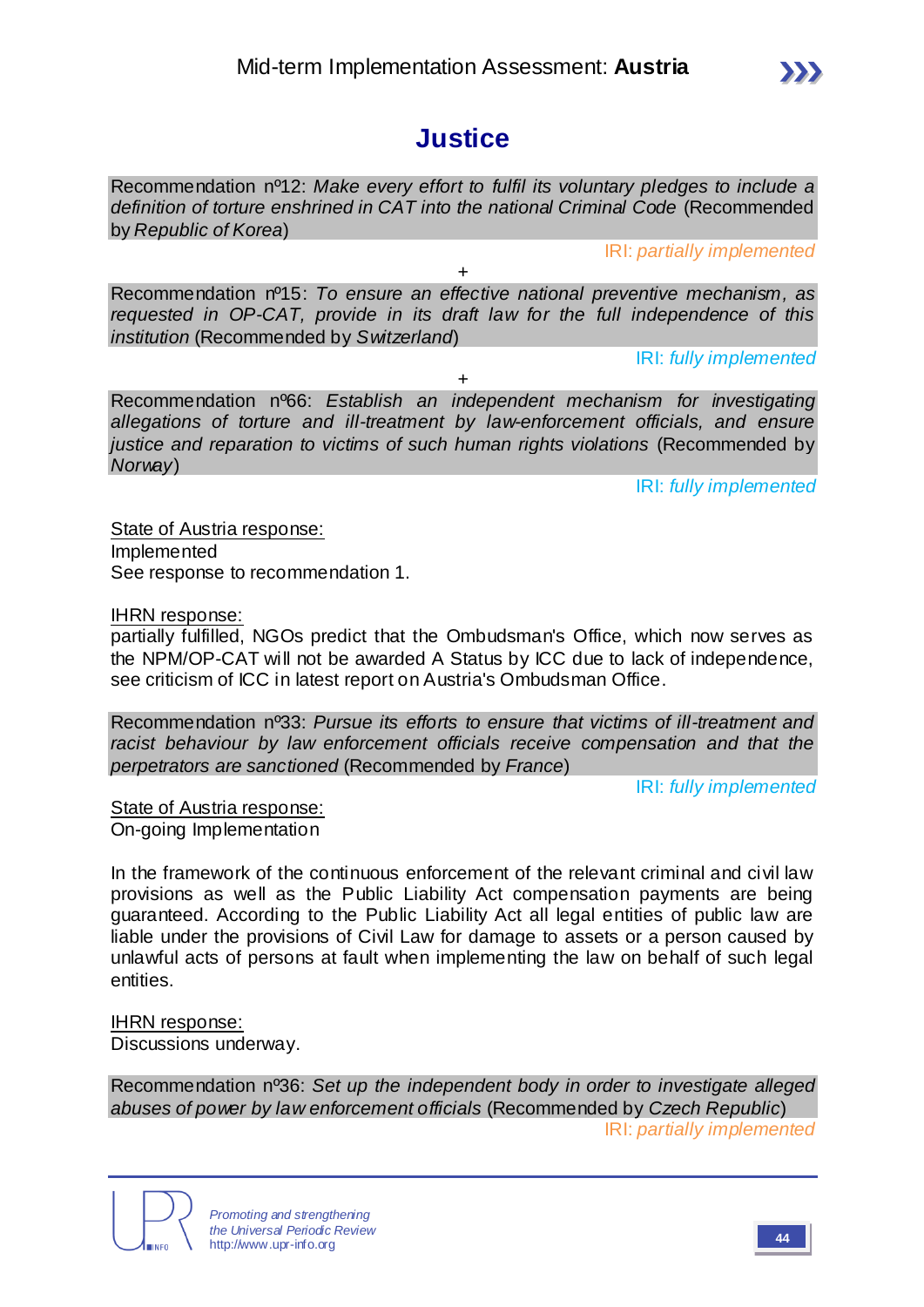State of Austria response: Implemented

The Federal Bureau on Anti-Corruption (Bundesamt zur Korruptionsprävention – BAK) is an independent body and was established on 1 January 2010. Its federal competence concerning security police and criminal police also includes criminal offences on human rights (Federal Law Gazette Vol. I, No 72/2009). While the BAK is located within the BMI, it does not operate under the authority of the Directorate General of Public Security. Full "instruction transparency" is guaranteed (§ 7 Federal Bureau on Anti- Corruption Act); the BAK has to immediately report the suspicion of a criminal offense to the public prosecutor's office and it acts upon orders of the Court or the Public Prosecutor. Furthermore the Commission for Legal Protection investigates legitimate charges against the BAK in accordance with §§ 8 and 9 BAK-Act.

IHRN response: No significant developments

Recommendation nº60: *Noting with concern that the crime of torture does not exist in its national legislation, define this crime and ensure that victims receive economic and legal compensation according to international standards* (Recommended by *Spain*)

IRI: *fully implemented*

Recommendation nº61: *Uphold the total prohibition against torture and reform its*  laws in accordance with its international obligations under the Convention against *Torture and Other Cruel, Inhuman or Degrading Treatment or Punishment*  (Recommended by *Sweden*)

+

IRI: *fully implemented*

State of Austria response: Implemented See response to recommendation 1.

A separate offence on torture was introduced in the Criminal Code through Federal Law Gazette Vol. I No. 120/2012. The terms of § 312a Criminal Code entered into force on 1 January 2013. In synopsis with the BAK under the leadership of the Office of the Public Prosecutor a thorough and impartial investigation is thereby assured.

### IHRN response:

Torture is prohibited now in Criminal Code, discussion on compensation underway.

Recommendation nº62: *Ensure prompt, thorough and impartial investigations into allegations of torture and ill-treatment* (Recommended by *Netherlands*)

+

IRI: *partially implemented*

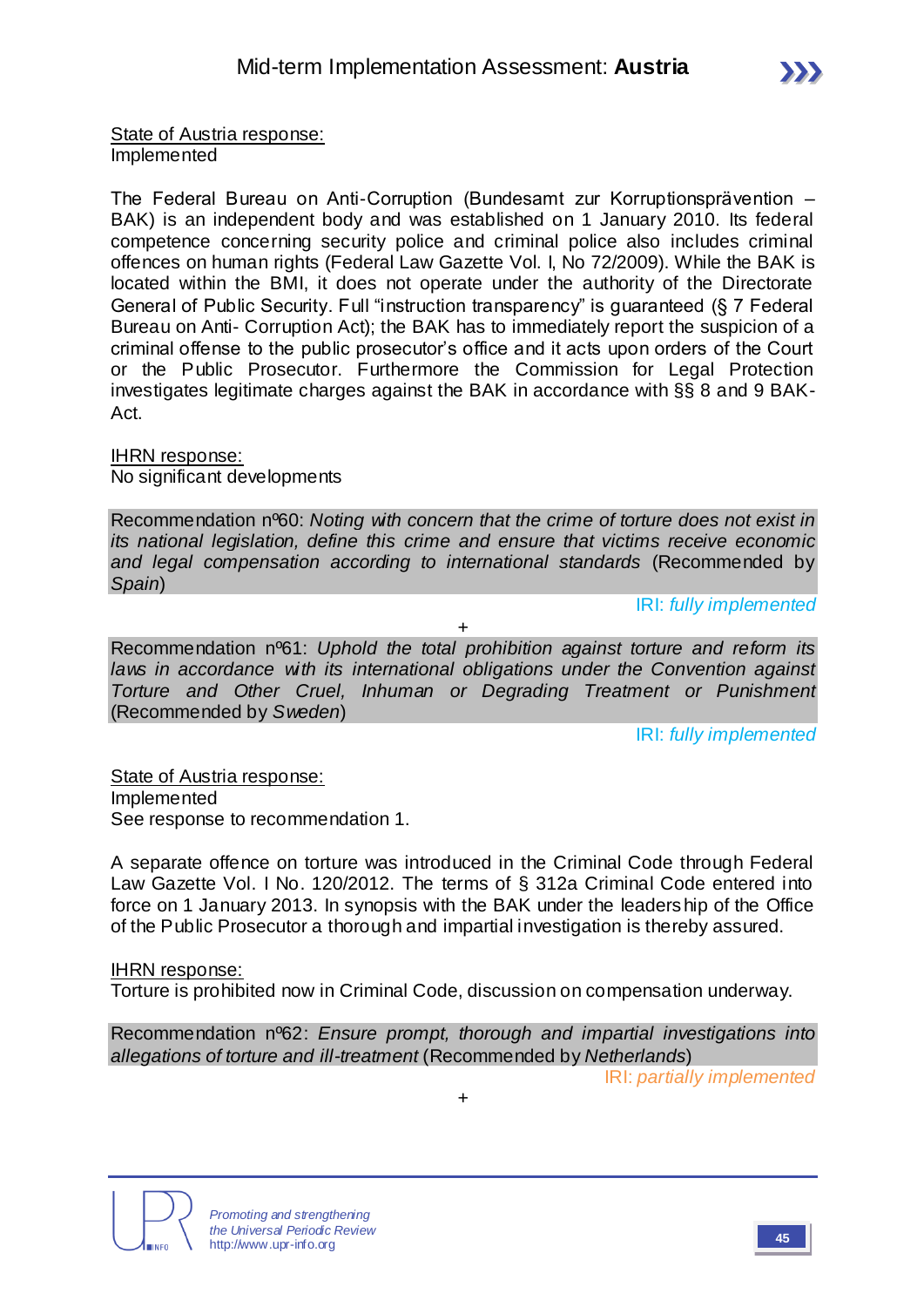Recommendation nº63: *Take all the necessary measures to ensure prompt, thorough and impartial investigations into allegations of torture and ill-treatment*  (Recommended by *Uzbekistan*)

IRI: *partially implemented*

Recommendation nº67: *Continue to pursue its commendable efforts in handling complaints regarding alleged acts of ill-treatment committed by law-enforcement authorities* (Recommended by *Botswana*)

+

IRI: *fully implemented*

Recommendation nº68: *Further address the issue of treatment by law enforcement personnel towards criminal suspects, detainees and prisoners, in line with relevant human rights standards* (Recommended by *Indonesia*)

+

IRI: *fully implemented*

Recommendation nº82: *Ensure that all allegations of serious human rights violations by law enforcement officials are investigated in full and dealt with appropriately*  (Recommended by *United Kingdom*)

+

IRI: *partially implemented*

Recommendation nº90: *Investigate complaints of all ill-treatment by ethnic minorities, including Africans and Roma, and hold perpetrators responsible (Recommended by Namibia*)

+

IRI: *partially implemented*

State of Austria response: On-going Implementation

Coordinated decrees of 6 November 2009 between the [Federal Ministry of the Interior (BMI)] and the [Federal Ministry of Justice (BMJ)] ensure, amongst others, that the cases will be dealt with in an objective way and in one that excludes any appearance of bias.

A separate offence on torture was introduced in the Criminal Code through Federal Law Gazette Vol. I No. 120/2012. The terms of § 312a Criminal Code entered into force on 1 January 2013. In synopsis with the [Federal Bureau of Anti-Corruption (BAK)] under the leadership of the Office of the Public Prosecutor a thorough and impartial investigation is thereby assured.

Recommendation nº64: *Take prompt action against the use of excessive force by the police* (Recommended by *Sweden*)

IRI: *partially implemented*

State of Austria response: Implemented

Training measures are taking place on a continuous basis.

IHRN response: No significant improvements.

> *Promoting and strengthening the Universal Periodic Review* http://www.upr-info.org **<sup>46</sup>**

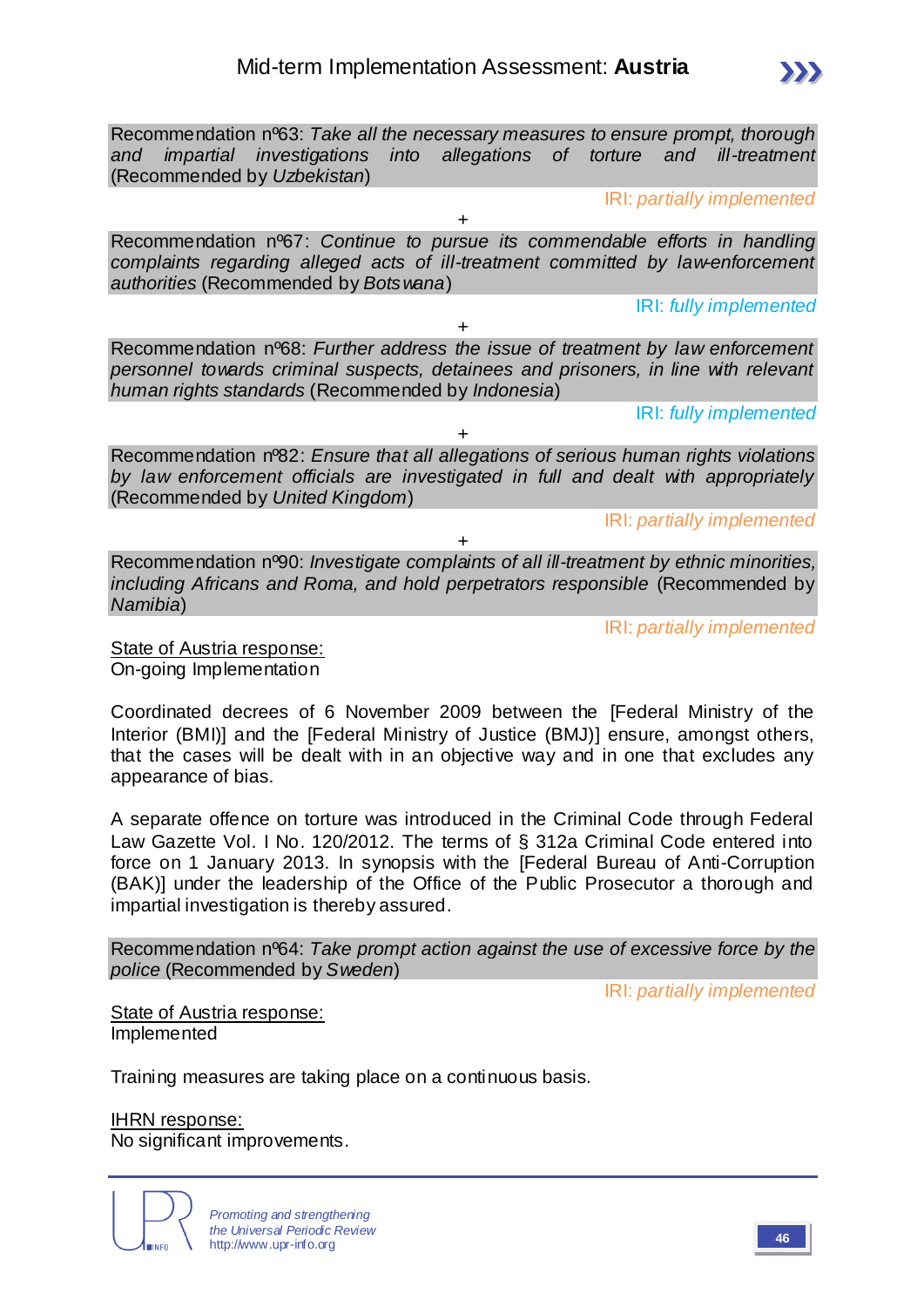

Recommendation nº65: *Urgently conduct thorough and impartial investigation into all allegations of excessive force and abuse by law enforcement officials and bring to justice anyone suspected of having committed excessive use of force, torture or other human rights violations* (Recommended by *Sweden*)

IRI: *fully implemented*

State of Austria response: Implemented

The Federal Bureau against Corruption (BAK) is an independent body and was established on 1 January 2010. Its nationwide jurisdiction over security and criminal police includes also human rights offences (Federal Law Gazette Vol. I No. 72/2009). Despite the fact that the BAK is based in the [Federal Ministry of the Interior (BMI)], in terms of organisation it is outside the scope of the Directorate General for Public Security (GDfdöS); § 7 of BAK-Act quarantees full "transparency of instructions"; it reports the suspicion of a criminal offence immediately to the Public Prosecutor's Office and takes action upon instruction of the court or the Public Prosecutor's Office; additionally a commission for legal protection examines justified allegations against the BAK according to §§ 8 and 9 BAK-Act.

Recommendation nº72: *Take appropriate measures to prevent investigations, arbitrary detentions, searches and interrogations by judicial authorities or police agents on the basis of physical appearance, skin colour or ethnic or national origin, impose severe sentences on authorities which get involved in these abuses and illtreatment* (Recommended by *Ecuador*)

IRI: *partially implemented*

State of Austria response: On-going Implementation

See responses to recommendations 68 and 34.

Recommendation nº74: *Make further efforts to improve conditions in penitentiary institutions* (Recommended by *Bosnia & Herzegovina*)

IRI: *partially implemented*

State of Austria response: Implemented

Continuous improvement of detention conditions in the penitentiary system is taking place within existing budgetary means. In particular, an on-going construction program aims at correcting existing shortfalls in all detention centres. Furthermore, the care of inmates is continuously being improved within existing budgetary means.

A new prison (Korneuburg) is operational since September 2012. After successful completion of the planning of the new prison in Salzburg the construction will start once the building permits have been received. Changes in planning also have to reflect changes in the population of inmates. Thus, a new women's ward was established at Korneuburg prison and in Eisenstadt prison a women's ward is planned. For the juvenile prison at Gerasdorf the construction of an outdoor tract and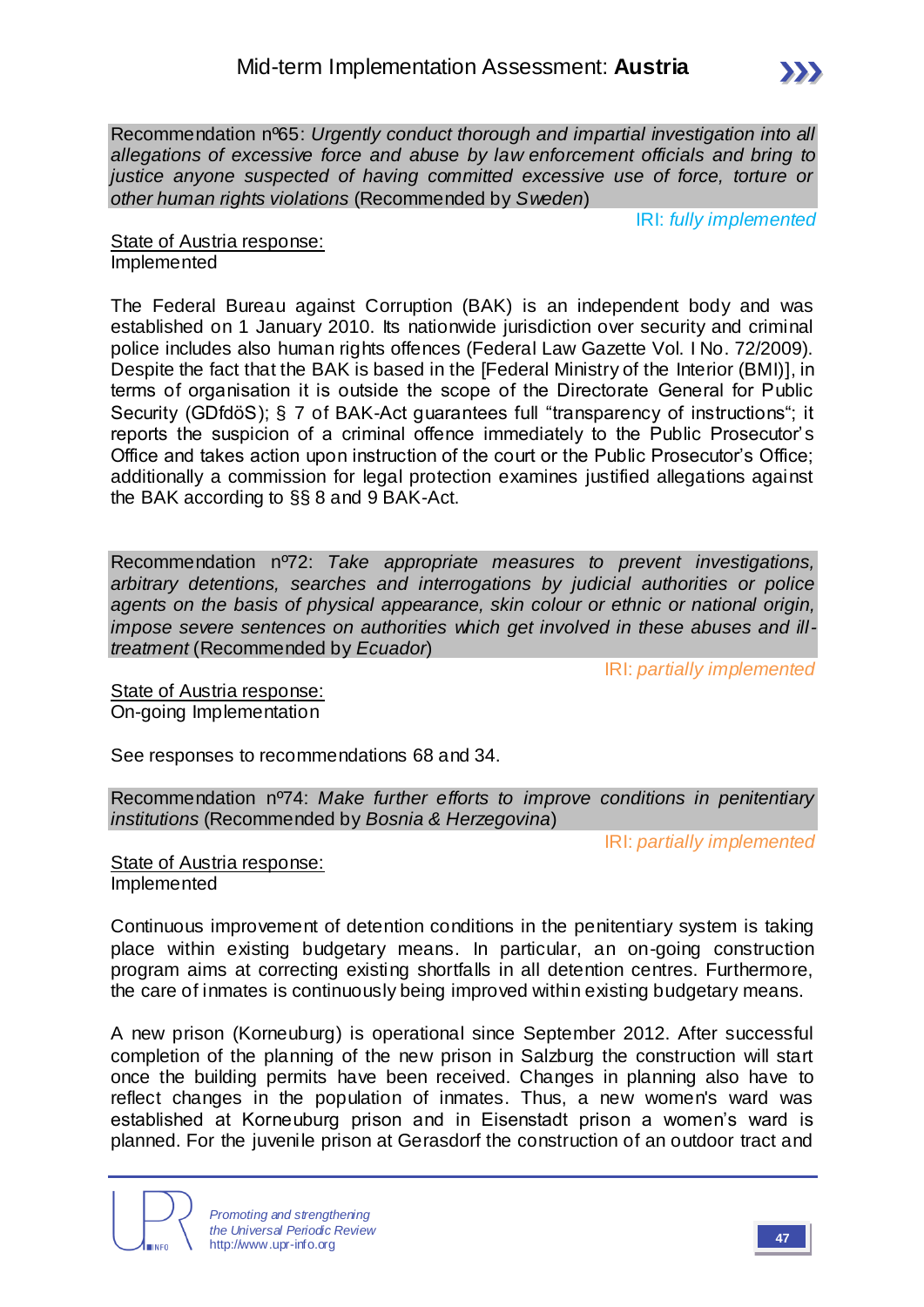"measures department" is being planned. Additionally, the construction of a new prison in the area of Vienna is being planned. Furthermore, the continuous improvement in the care of prison inmates is a priority. The necessary human resources are provided by the judicial service agency within the limits of the budget. As of 1 July 2012, the Austrian Ombudsman Board, with its commissions, took over the functions of a national preventive mechanism in accordance with OP-CAT and regularly visits places where people are deprived of their liberty, including prisons, in order to examine them and, if applicable, to elaborate recommendations for the attention of the highest responsible authorities.

#### IHRN response:

Stagnation or worsening, scandal on ill-treatment of juveniles has recently been exposed.

Recommendation nº77: *Further strengthen the measures to combat human trafficking* (Recommended by *Azerbaijan*)

IRI: *fully implemented*

State of Austria response: Implemented

On 20 March 2012 the Austrian Federal Government adopted the third NAP on the fight against human trafficking. Important areas such as information campaigns, sensitizations and training for concerned professional groups, victim support and international cooperation were further strengthened. The national coordination mechanism "Task Force Human Trafficking" serves as an important platform.

A working group within the Human Rights Advisory Body was put in place for the question of identifying victims of human trafficking.

IHRN response:

Task-Force in place, has taken up UPR recommendations, discussion underway.

Recommendation nº78: *Continue to share at the international level its national practices of its Second National Action Plan Human Trafficking* (Recommended by *Portugal*)

IRI: *fully implemented*

State of Austria response: Implemented

Representatives of the Austrian Federal Government, especially the national coordinator for the fight against human trafficking and the members of the Task Force Human Trafficking, took part in international and national conferences/seminars/workshops concerning human trafficking on a regular basis nationally and internationally. Often they acted as speakers in the framework of panel discussions or events. At the high-level meeting of the UN General Assembly on human trafficking on 13 May 2013 Austria was represented at ministerial level.

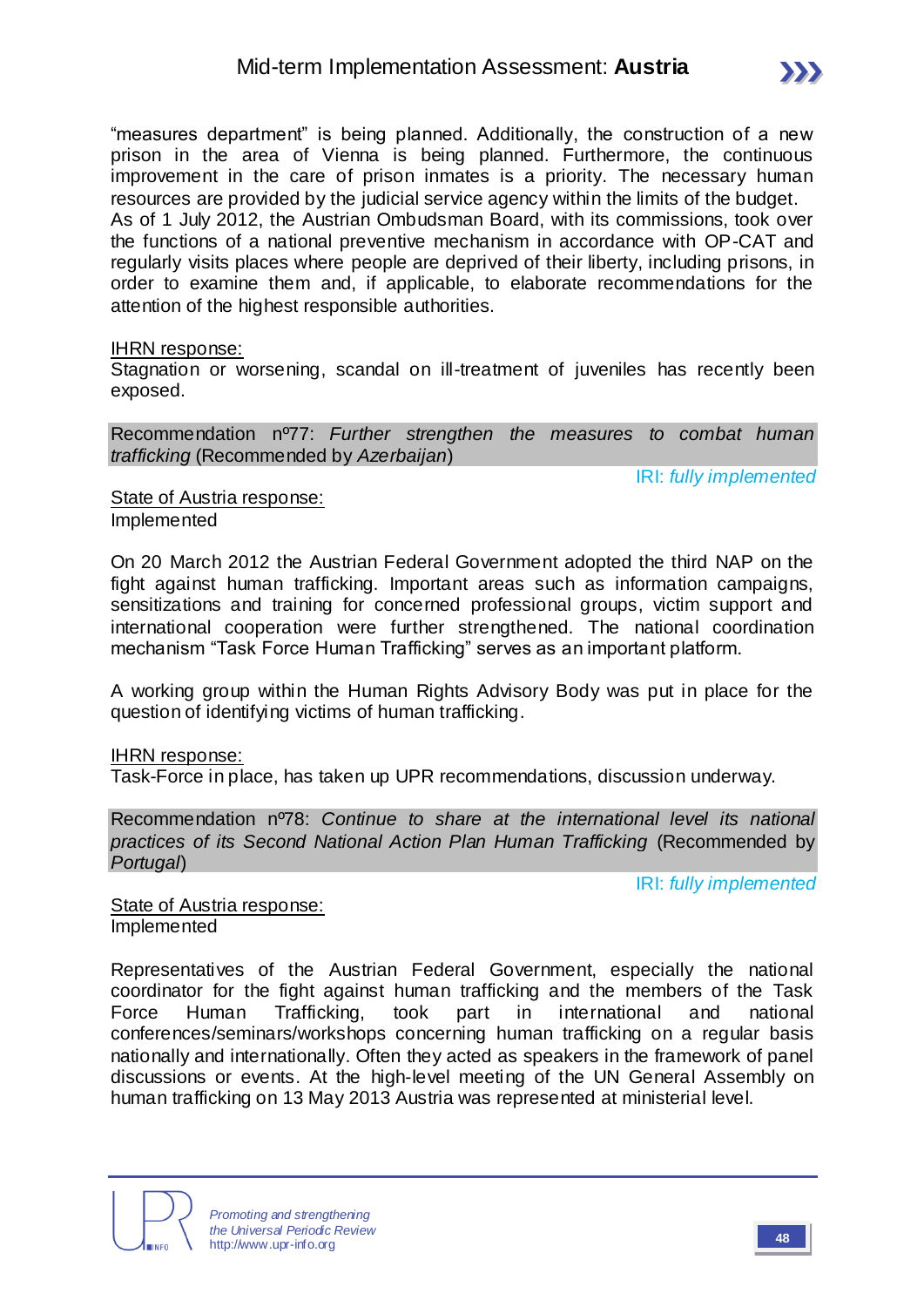Recommendation nº80: *Take necessary measures to ensure that all persons detained by the police are fully informed of their fundamental rights from the very outset of their deprivation of liberty* (Recommended by *Czech Republic*)

IRI: *partially implemented*

State of Austria response: Process of Implementation

An information leaflet in 42 languages was elaborated. Legal counselling is being assured in cases concerning the immigration authorities and computers with specific information regarding descent have been put in place in the police detention centres in Salzburg, Klagenfurt and Vienna.

The establishment of the Federal Office for Foreigners and Asylum furthermore assures better information and legal counselling.

Recommendation nº131: *Ensure that victims of human trafficking are never detained and that their rights relating to medical follow-up, residence and work permit are respected* (Recommended by *S witzerland*)

IRI: *fully implemented*

State of Austria response: Implemented

The corresponding regulations are stipulated in the Settlement- and Residence Act (see § 69a) and in the Aliens Police Act of 2005.

Access to the labour market has been considerably eased with the amendment to the Act Governing the Employment of Foreign Nationals (Federal Law Gazette Vol. I No. 25/2011): Holders of a residence permit under § 69a of the Settlement and Residence Act (including victims and witnesses of human trafficking) require a work permit in order to start working in Austria. However, a work permit for employment in a specific workplace issued by the employer, can be granted under significantly simpler pre- conditions, namely without prior labour market test. Work permits serve to control the lawful employment in advance and thus also protect the respective foreign employees.

Follow-up: Under the coordination of the BMeiA a task force was established, that coordinates the activities of the concerned governmental bodies in interaction with civil society.

IHRN response: Discussion in Task-Force.

Recommendation nº152: *Develop a fully fledged legal aid system in the context of policy custody, to ensure that persons who are not in a position to pay for a lawyer can effectively benefit, if they so wish, from the assistance of a lawyer throughout their police custody* (Recommended by *Czech Republic*)

IRI: *partially implemented*

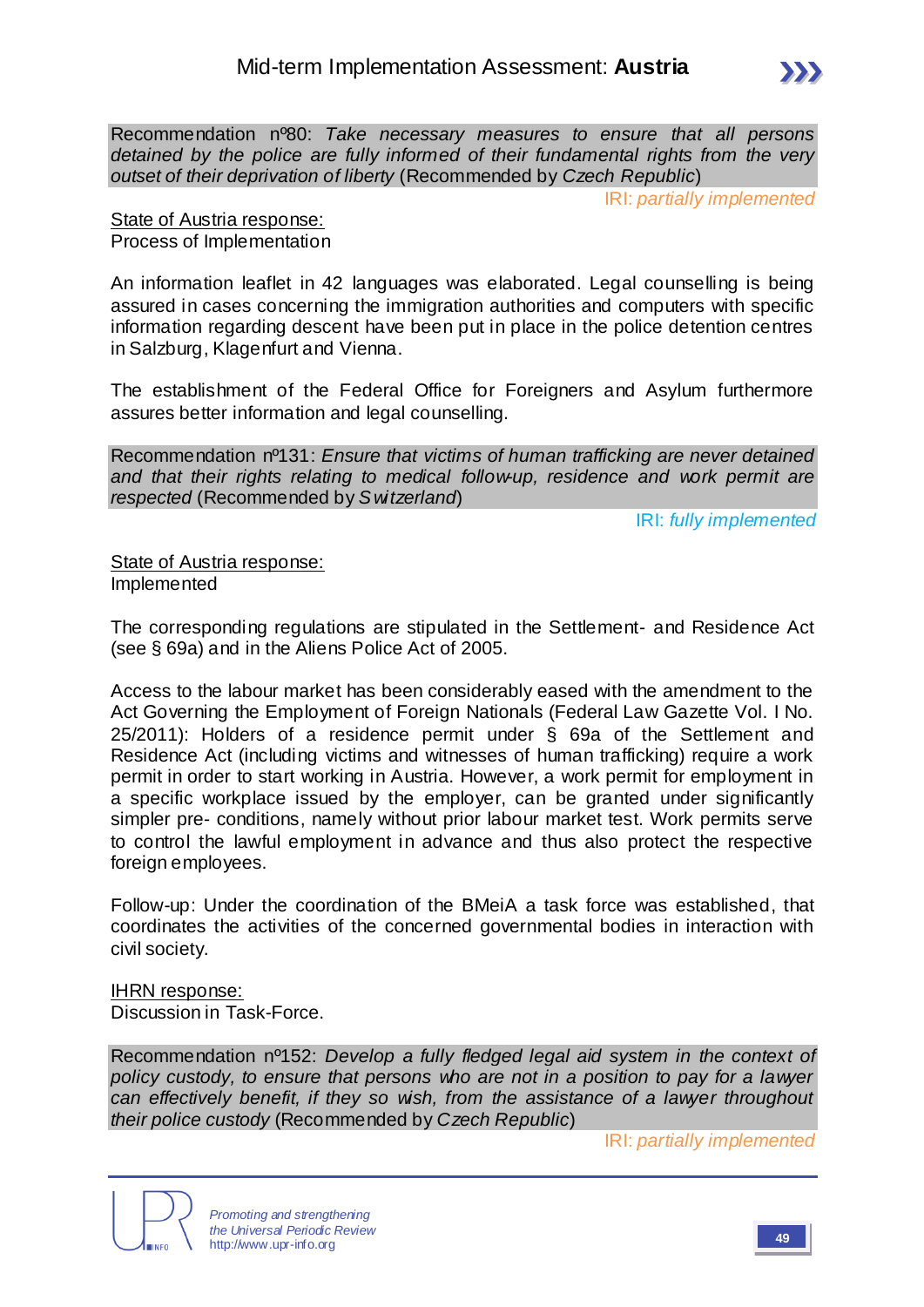

State of Austria response: Process of Implementation

Free legal counselling in detention pending deportation has been implemented with §66 of the Asylum Act 2005, amended through the Austria Aliens' Amendment Act 2011, Federal Law Gazette Vol. I No. 38/2011.

Recommendation nº156: *Prohibit the practice of asylum-seekers - non-crime offenders detention in police custody by paying special care to minors and victims of human trafficking* (Recommended by *Slovakia*)

IRI: *not implemented*

IHRN response: No changes yet.

## **SOGI**

Recommendation nº135: *Include a sexual orientation and gender identity perspective with regard to measures against incitement to hatred* (Recommended by *Spain*)

IRI: *fully implemented*

State of Austria response: Implemented

See response to recommendation 18.

IHRN response: Some improvements.

Recommendation nº153: *Treat equally same-sex relationships with opposite-sex relationships, including the right to equal consideration for adoption and access to reproductive medicine* (Recommended by *Netherlands*)

IRI: *not implemented*

State of Austria response: Rejected

The Civil Union Act (EPG), Federal Law Gazette Vol. I No. 135/2009 puts same-sex partnerships on equal footing with heterosexual ones. As a follow- up to the finding of the ECHR, Objection Number 19.010/07 X amongst others against Austria, the socalled stepchild adoption is also made possible in same-sex relationships with the amendment to the Adoption Act passed in July 2013 by the Parliament.

### IHRN response:

No action, National Action Plan on Integration omits issue of racism/xenophobia.

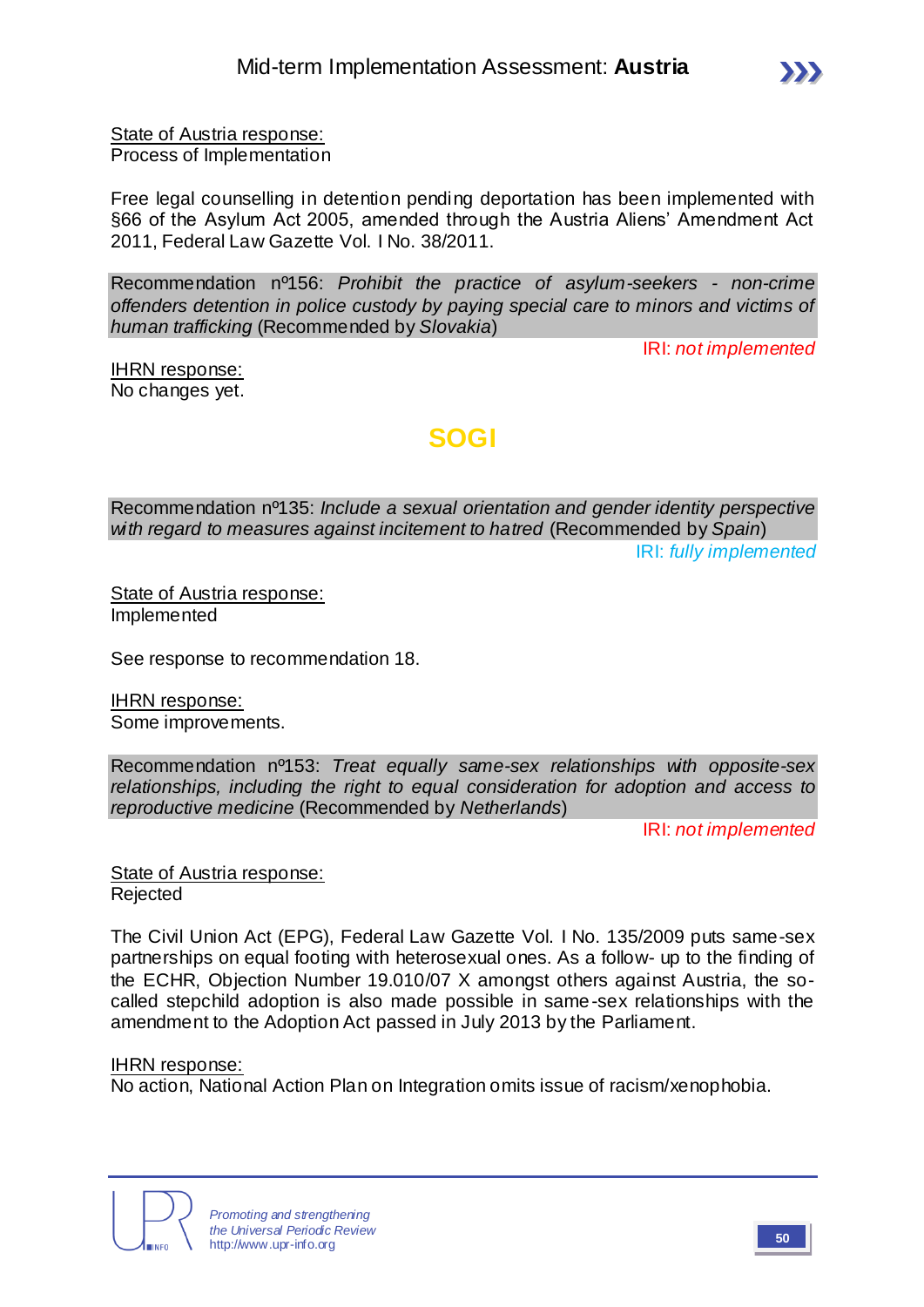Recommendation nº170: *Amend the legal status of same-sex partnerships to enable the right to adopt and have children* (Recommended by *United Kingdom*)

IRI: *not implemented*

 $\sum$ 

State of Austria response: Rejected

As a follow-up to the finding of the ECHR, Objection Number 19.010/07 X amongst others against Austria, the so-called stepchild adoption is also made possible in same-sex relationships with the amendment to the Adoption Act passed in July 2013 by the Parliament.

IHRN response: No changes yet.

## **Women & Children**

Recommendation nº14: *Complete at the earliest the constitutional reform to incorporate in the Federal Constitution the rights of the child in accordance with the provisions of the CRC* (Recommended by *Moldova*)

IRI: *fully implemented*

State of Austria response: Implemented

The Federal Constitutional Act on the Rights of the Child, Federal Law Gazette Vol. I No. 4/2011, which was passed in 2011, includes constitutionally guaranteed rights ("fundamental rights") of the child, which essentially comply with the Convention of the Rights of the Child. The core of these rights is the entitlement of children to special protection and care with due regard to the best interest of the child as the primary consideration in all actions concerning children. The best interest of the child has to be carefully balanced out against other fundamental rights such as the right of the parents to privacy and family life. Also, special importance is given to the right of the child for consideration of her views, the prohibition of child labour, the protection of the child against all forms of violence as a form of punishment or exploitation or (sexual) satisfaction of adults and the rights of children with disabilities.

Recommendation nº16: *Fully translate CRC into its national legislation*  (Recommended by *Slovakia*)

IRI: *partially implemented*

State of Austria response: On-going implementation

The Austrian laws comply with the Convention of the Rights of the Child (see also the State Reports to the Committee of the Rights of the Child). Potential legal adaptations are constantly reviewed at simple law level taking into account new social developments.

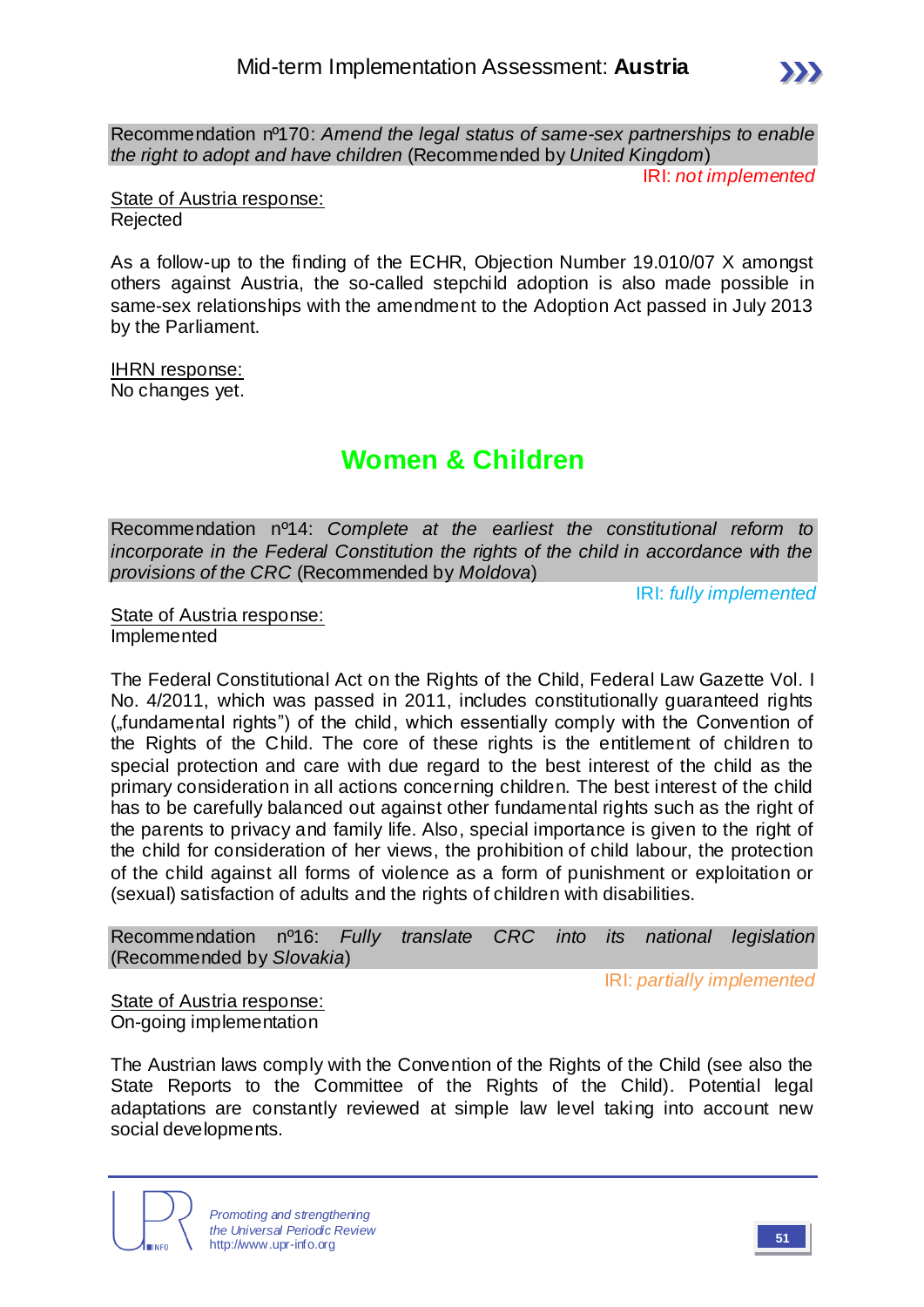IRI: *fully implemented*

State of Austria response: Implemented

See response to recommendation 14

+ Implementation measures are also constantly taken at provincial level, such as in:

**Carinthia:** According to § 4a of the Carinthian Youth Welfare Act the

Ombudsman for Children and Young People is obliged to effectively promote, protect and publicly represent the interests of children and adolescents in compliance with the Convention of the Rights of the Child. A proposal to incorporate the rights of the Convention of the Rights of the Child into the Carinthian Constitution is currently being examined.

**Styria:** According to § 13a of the Styrian Youth Welfare Act the Convention of the Rights of the Child applies to the actions of the Ombudsman for Children and Young People as a directive.

**Vorarlberg:** The new Child and Youth Services Act, Federal Law Gazette No. 29/2013, explicitly states that child and youth services are obliged to take into account the Convention on the Rights of the Child when delivering their services (§ 3 para 1).

Recommendation nº19: *Take measures to ensure that national laws for the protection against domestic violence are applied at all levels in a coherent and effective manner* (Recommended by *S witzerland*)

IRI: *partially implemented*

State of Austria response: On-going Implementation

There is a strong legal framework for the protection against domestic violence in force which is continuously being improved (see especially the Second Federal Act for the Protection against Violence within the Family, Federal Law Gazette Vol. I No.40/2009): Possibility of issuing an expulsion order by the police according to § 38a Security Police Act, interim court injunctions according to § 382b Enforcement Act to prevent the perpetrator from returning to the domestic environment, § 107a Criminal Code (stalking) and § 107b Criminal Code (continued use of violence).

For the effective implementation of these provisions appropriate measures are being taken regularly: special training and awareness-raising measures or law enforcement bodies, trainings for prosecutors and prospective judges on domestic violence and human trafficking, mandatory two-week traineeships for prospective judges in an intervention or welfare facility, creation of specialized posts for proceedings dealing with domestic violence at public prosecutor's offices with a minimum of ten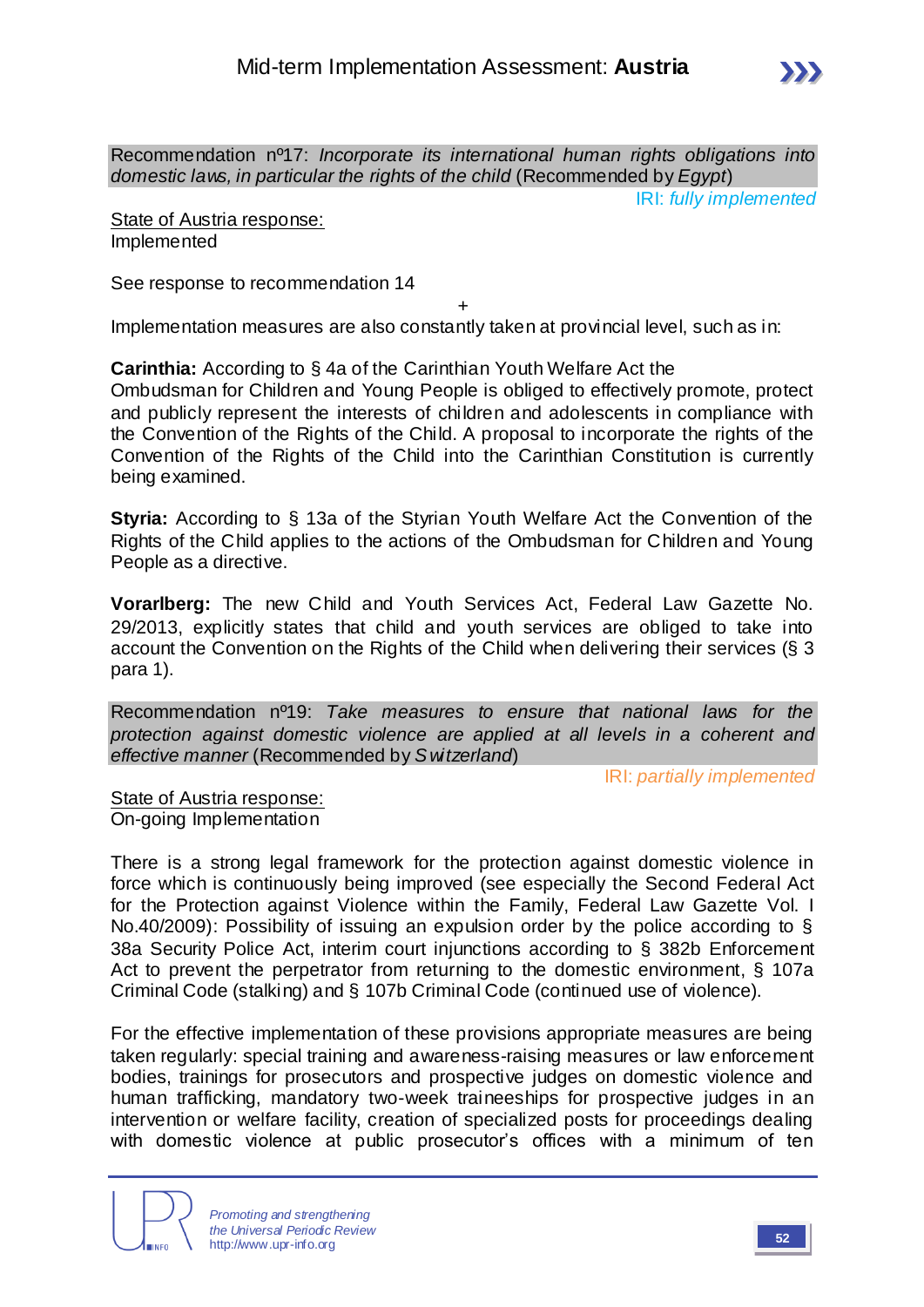prosecutors, structural improvement in the field of the Violence Protection Centres (Intervention Centres against domestic violence) by increasing the budget by 3,5% in 2012.

Already the training programme for prospective judges offers seminars about domestic violence in collaboration with state approved institutions for victim protection and centres for the protection from violence which is mandatory for them. Topics include the Protection against Violence Act, restraining orders in this area, victim protection and the Victims of Crime Act, dealing with traumatized persons as well as legal and psychosocial assistance for victims during the proceedings. Furthermore the Judge and Public Prosecution Service Act includes a compulsory training service in an institution for victim protection or welfare with a minimum duration of two weeks.

The programme for further judges' and public prosecutors' training also includes sessions regarding these issues, such as the following examples:

- "Dealing with minor victims of abuse in civil and criminal proceedings"
- "Assessment of the danger of a delinquent in case of domestic
- violence and stalking"
- "Victim protection in the Criminal Procedure Reform Act"
- "Protection from violence and stalking according to the point of view of civil and criminal law"

A central database on domestic violence is available since early 2012 (unde r § 58c Security Police Act) and offers law enforcement officials, who intervene in cases of domestic violence, nationwide background information about persons who have already been identified as offenders of domestic violence.

In 2011 Vienna introduced the programme MARAC (Multi Agency Risk Assessment Conference) which was developed in Great Britain in 2003 as a pilot project for improved protection of high-risk victims of violence, which was continued in 2012. In the framework of MARAC those institutions involved in the prevention of domestic violence (police, judiciary, intervention centers for women, youth welfare, child centers, health institutions, etc.) regularly discuss cases in order to take effective measures for the protection of high risk victims. From May to December 2011 altogether 13 MARAC meetings were held in two Viennese police precincts during which cases of 34 clients and measures for their security were discussed. Besides that, a MARAC steering committee works on fundamental concerns in regard to possible and necessary improvements in the area of victim protection.

In July 2013 the Parliament unanimously voted for the ratification of the Council of Europe Convention on Preventing and Combating Violence against Women and Domestic Violence (CAHVIO). With this the ratification process is nearly completed. For the monitoring of the implementation of the convention an expert committee (GREVIO) will be established within one year after the entry into force at the Council of Europe.

Recommendation nº29: *In accordance with the recommendations of the Committee on the Elimination of Racial Discrimination, carry out public awareness-raising* 

*Promoting and strengthening the Universal Periodic Review* http://www.upr-info.org **<sup>53</sup>**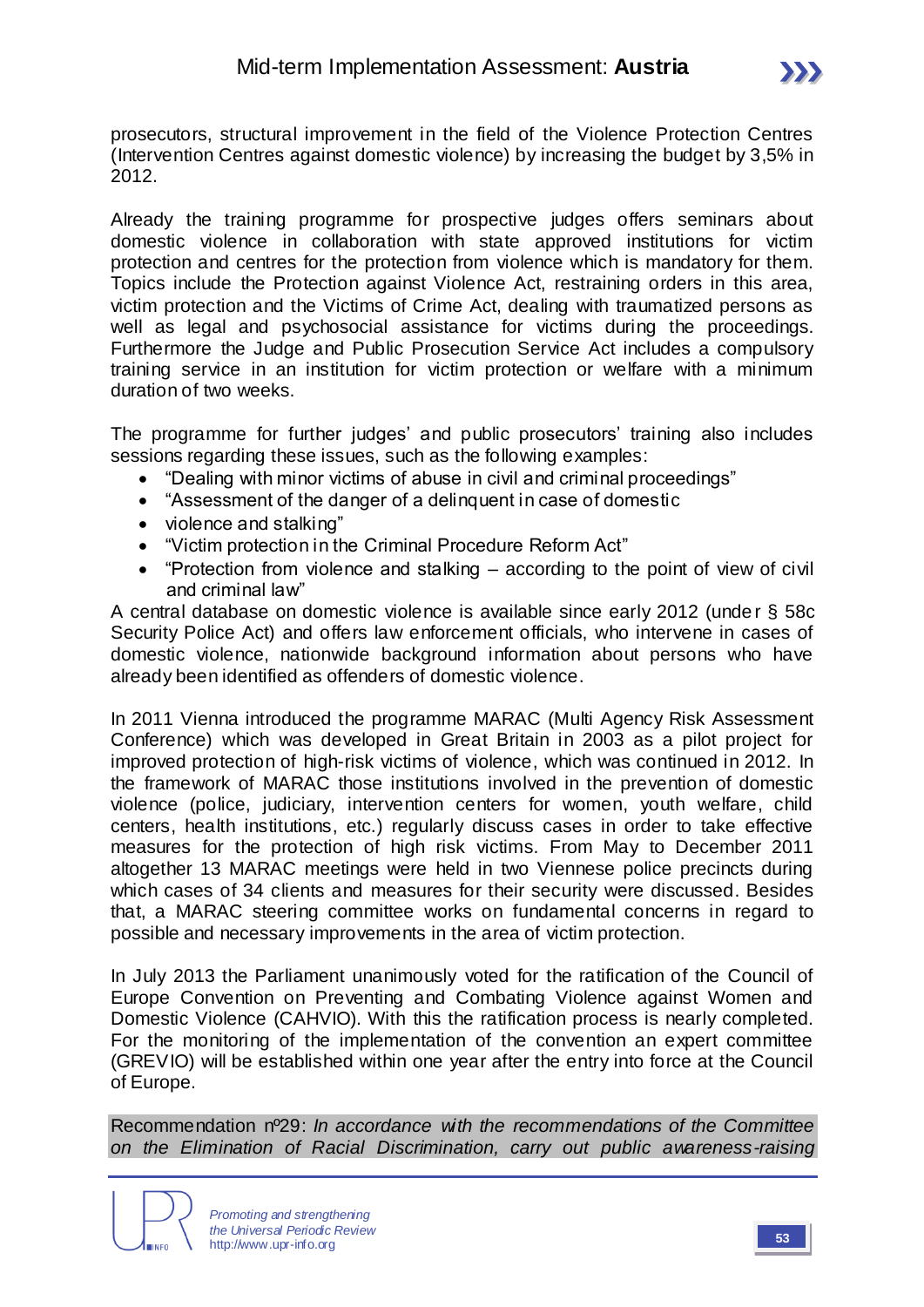IRI: *partially implemented*

State of Austria response: On-going Implementation

See response to recommendation 18

+ By implementing the National Action Plan on Integration (NAP-I) the framework conditions for integration are being continuously improved with the aim to achieve equal opportunities. The following examples which are cited in the integration report 2012 make this policy particularly visible:

- Prominent personalities with migration background who are successful in Austria, visit schools as " ntegration Ambassadors" with the aim to motivate young people as role models in professional career and positive examples of successful integration and to counter prejudices. The pool of Integration Ambassadors comprised 150 people as of June 2012 and is being continuously expanded.
- This project was enlarged by the initiative "Together: Austria It's your turn now! Your country needs you". t should motivate young migrants to get involved more strongly in sports and other associations.
- As another implementation measure of the NAP-I the Dialogue Forum Islam was established to promote the dialogue between the Government and Muslims in Austria.
- Media play a key role in the intercultural dialogue. That is why together with media organisations and journalistic representations (Press Council, Journalists Union etc.) conceptual analysis of aliens related legislation and migration-related issues is conducted for the journalistic work and a glossary for journalists is drawn up.
- The journalistic Code of Conduct as a journalistic self-control mechanism for ethical behaviour shall also be adapted accordingly.
- In 2012 for the first time an Austrian journalist prize on integration was awarded. Those journalists, who particularly have engaged in the topic of integration, shall be awarded.
- With special scholarships and traineeships people with migration background shall be given incentives and funding to take up the profession of journalist.

The Ombudsman for Equal Treatment runs a comprehensive outreach work on the topic of discrimination, informs the population through multi-lingual folders on their rights, publishes its annual reports, maintains an informative homepage on the internet and since April 2012 supports a poster campaign of the European Commission against discrimination with over 600 posters in Vienna, Graz and Linz. With five different scenes attention is being drawn to discrimination at the workplace, on grounds of age, sexual orientation, ethnic affiliation, religion and disability. The central message of the campaign is the illegality of discrimination, and it informs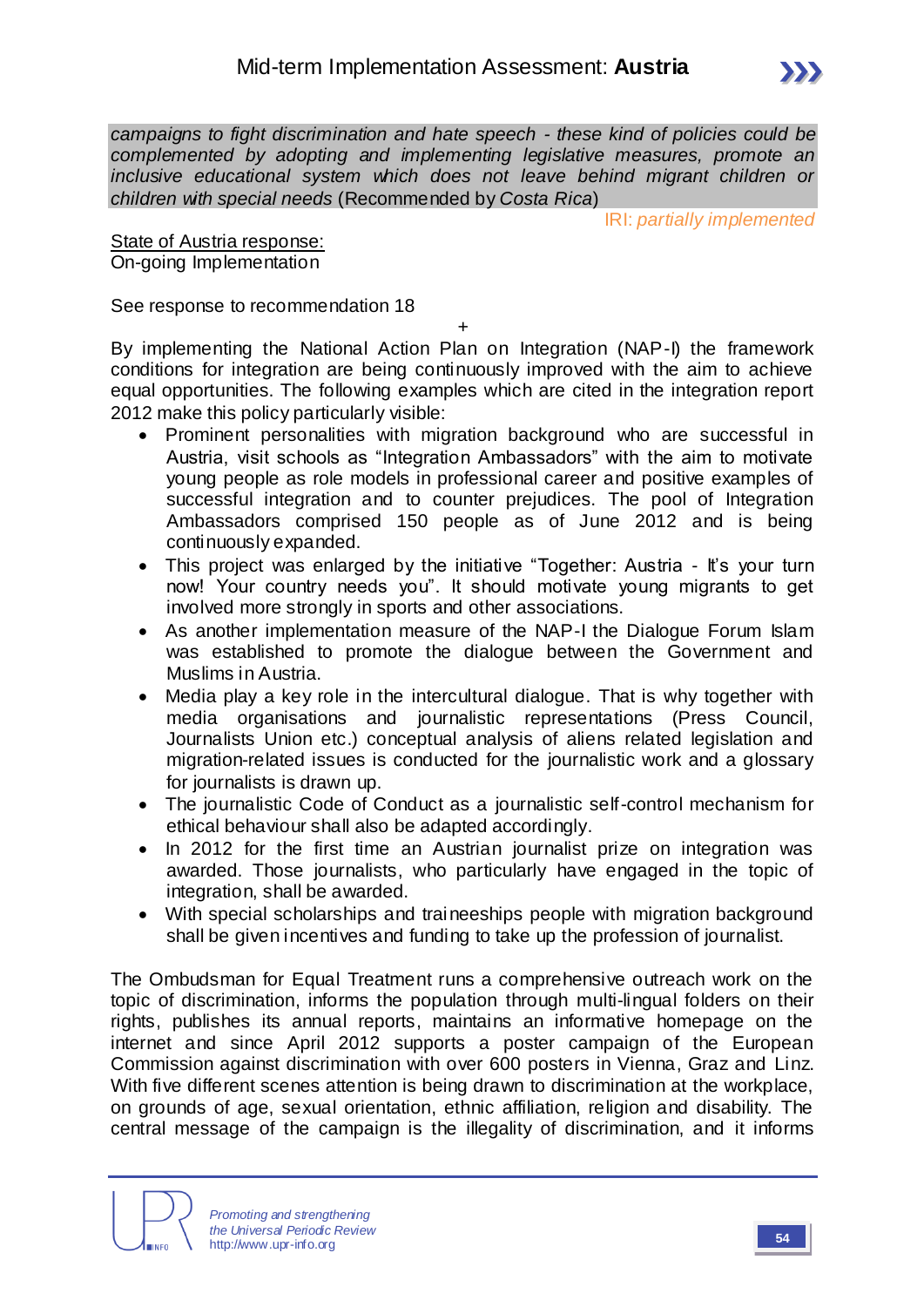about the Ombudsman for Equal Treatment that provides advice and support in case of discrimination.

### **[**as regard to **"promote an inclusive educational system which does not leave behind migrant children or children with special needs"]**

Process of Implementation

Existing initiatives for reinforced integration of children with migration background into school are being further developed, e.g. through special promotion of the German language skills. Within the framework of the "National Action Plan for People with Disabilities 2012-2020", which was adopted in July 2012, the Ministry works, amongst others, on the implementation of the goal of an inclusive educational system for children with special needs.

Follow-up: Both topics are being dealt with in a separate working group of the BMUKK.

Recommendation nº31: *Continue making progress in the implementation of the National Action Plan for gender equality in the labour market* (Recommended by *Colombia*)

IRI: *partially implemented*

Recommendation nº83: *Continue moving forward in the empowerment of women, and in particular ensure that the salary gap between men and women is overcome*  (Recommended by *Cuba*)

IRI: *fully implemented*

+

Recommendation nº84: *Proceed with the preparation and implementation of the National Action Plan for the Equality of Women and Men in the Labor Market*  (Recommended by *Trinidad & Tobago*)

+

IRI: *fully implemented*

Recommendation nº142: *Take effective measures to efficiently implement the 55 concrete measures identified by the Government towards the elimination of obstacles for women in accessing the labour market* (Recommended by *Algeria*)

+

IRI: *partially implemented*

State of Austria response: On-going Implementation

Measures of the National Action Plan for Gender Equality in the Labour Market are being implemented, such as:

- Obligation for private companies and public services to issue income reports.
- It is mandatory to include the minimum wage in vacancy announcements and – where appropriate – the offer to overpay. This regulation was extended on 1 August 2013 as far as economic sectors that are not bound by (collective) wage agreements also have to announce the wage which is the basis of negotiation for the agreement concerning the wage.

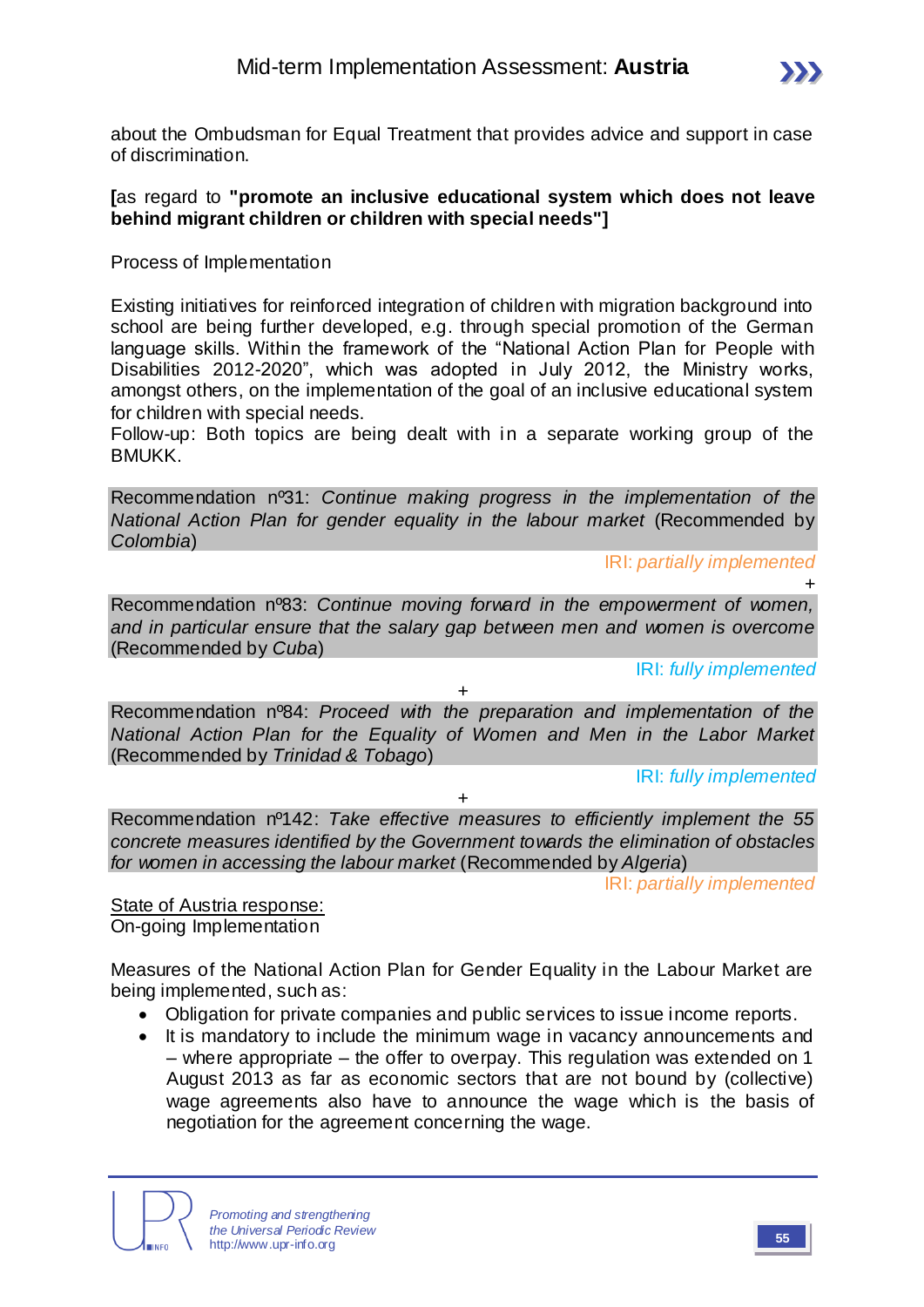- Introduction of women's quota in supervisory boards of state-affiliated companies.
- With the [Salary Calculator](http://www.gehaltsrechner.gv.at/) the average salary on comparable workplaces can be explored.
- The information campaign in favour of more use of paternity leave in the private sector, initiation of the "Paternity Leave Month" in the public service since 1 January 2011.
- In 2011 10 Million Euro and 15 Million Euro each year between 2012 and 2014 are made available by the Federal Government for expanding the number of child care facilities.
- Labour market policy programme for women
- Promotion of gender competences in the training of teachers, development of schools as well as headmasters.

Recommendation nº38: *Expedite action to allow for the full realization and protection of all children in Austria* (Recommended by *Ghana*)

IRI: *not implemented*

State of Austria response: On-going Implementation

All measures within the framework of the education-, family- and health policy of the Federal and provincial governments including a wide range of cultural events (children's university, Youth Theatre, arts- radio- and film projects, etc.) and afterschool youth work financed through the Youth Promotion Act, aim at the development of the child's personality. Measures of the Youth Welfare authorities serve the protection of the child as do training and awareness-raising programmes of the [Federal Ministry of Economy, Family and Youth (BMWFJ)] (like parents' training, family counselling, information campaigns), [Federal Ministry of Education, Arts and Culture (BMUKK)] and [Federal Ministry of Health (BMG)] (see concrete 3rd/4th state report 2009).

IHRN response:

No significant developments

Recommendation nº46: *Follow-up the recommendations of the Committee on the Elimination of Discrimination against Women to resolve the issue of inequality between women and men, particularly in the area of employment, and to intensify its efforts to eliminate violence against women* (Recommended by *Mexico*)

IRI: *partially implemented*

State of Austria response: On-going Implementation

See responses to recommendations 19, 31,75, 76

+ The first **[Austrian violence prevalence survey in 2011](http://www.oif.ac.at/fileadmin/OEIF/gewaltpraevalenz_12122011.pdf)** provided insights into the nature and extent of violence against women, serves as a basis to tackle the problem.

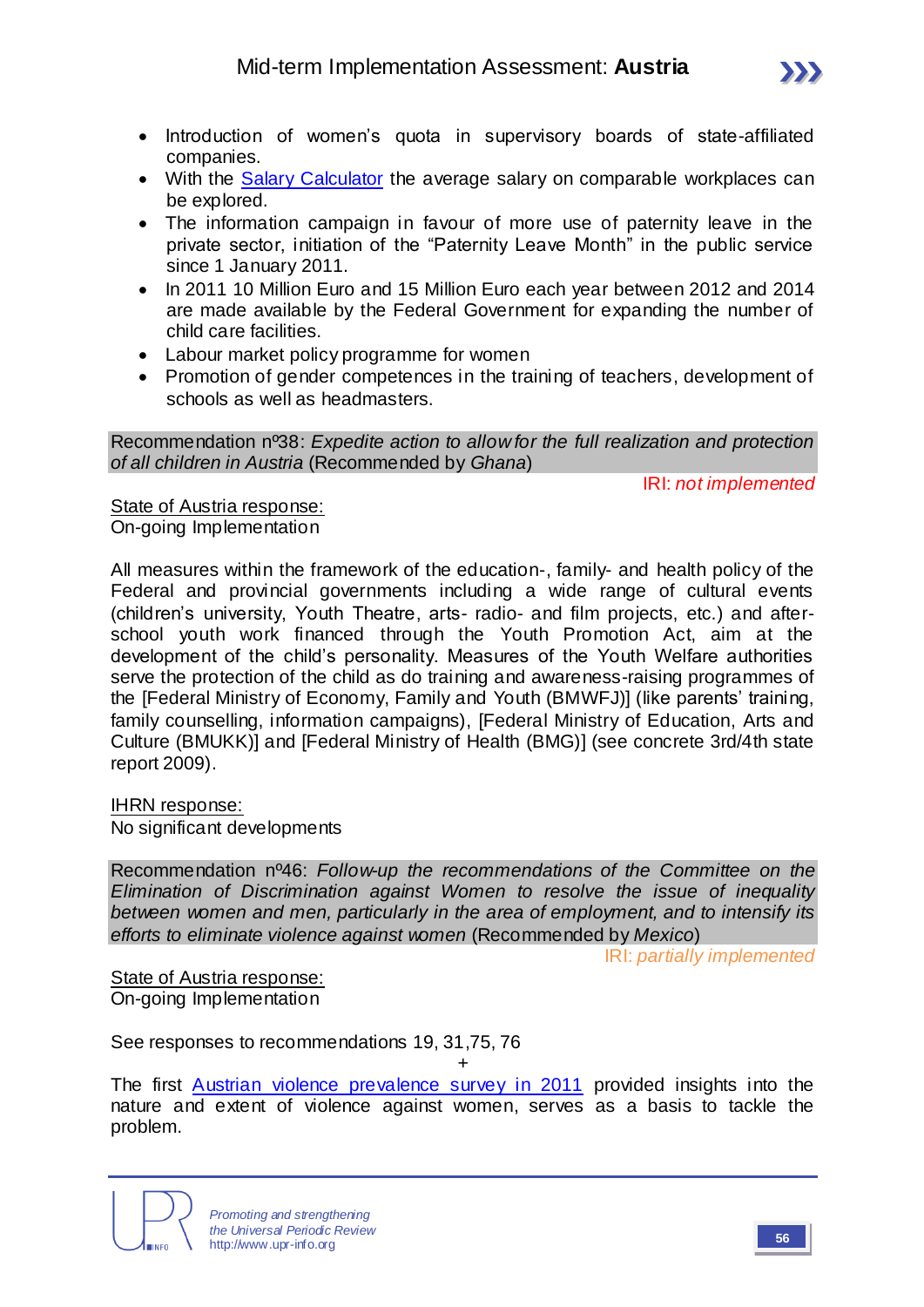The regular budget of the Domestic Abuse Intervention Center Vienna, of the Violence Protection Centres and the Intervention Center for Trafficked Women was increased by 3,5 % in 2012 (50% BMI, 50 % Minister for Women's Affairs). Since 2000 the BMJ supports victim assistance facilities that provide legal and psychosocial assistance in criminal procedures. As part of this assistance, victims of violence - mostly women who are victims of sexual offenses, but also children and young people - who are in need of support, are being provided with psycho-social support and legal representation, free of charge. Since 1 January 2006 there is a legal entitlement to process-support for certain victims of criminal offenses and their relatives. The psycho-social assistance includes strengthening the stakeholders to prepare them for the trial and the associated emotional stress as well as accompanying them to pre-trial hearings and to the main trial. Legal assistance includes legal advice and representation by a lawyer. The lawyers providing legal support are entitled to make claims for damages in criminal proceedings (rights of private parties). The BMJ covers the expenses that are incurred by the process monitoring facilities. In 2012, around 4.9 million Euros were spent on the assistance of 4.553 persons by 45 victim support organizations. 4 million Euro of this amount were spent on the support of 3,861 female victims.

Recommendation nº47: *Improve gender representation at all levels of society*  (Recommended by *Bosnia & Herzegovina*)

IRI: *partially implemented*

State of Austria response: Process of Implementation

Quotas for women were established in supervisory bodies of companies in which the federal government holds a 50% or larger stake. As of 2013 25% , as of 2018 35% of the government nominated supervisory board members shall be women. As of March 2013 the women quota at the federal level in these companies is already at an average of 33%. The quota for affirmative action directed at women in the civil service was raised from 45% to 50%.

Recommendation nº71: *Provide special protection and assistance to unaccompanied children* (Recommended by *Brazil*)

IRI: *fully implemented*

Recommendation nº92: *Consider implementing, as appropriate, the recommendations of human rights treaty bodies and special procedures with respect to asylum seekers and irregular immigrants, especially children* (Recommended by *Jordan*)

+

IRI: *fully implemented*

State of Austria response: Implemented

The institution "Youth Project Traiskirchen" ("Verein Menschen Leben") is an institution for the needs of unaccompanied minor foreigners. Special care in the Service Center East: unaccompanied minors are taken care of in housing facilities of the youth welfare authority.

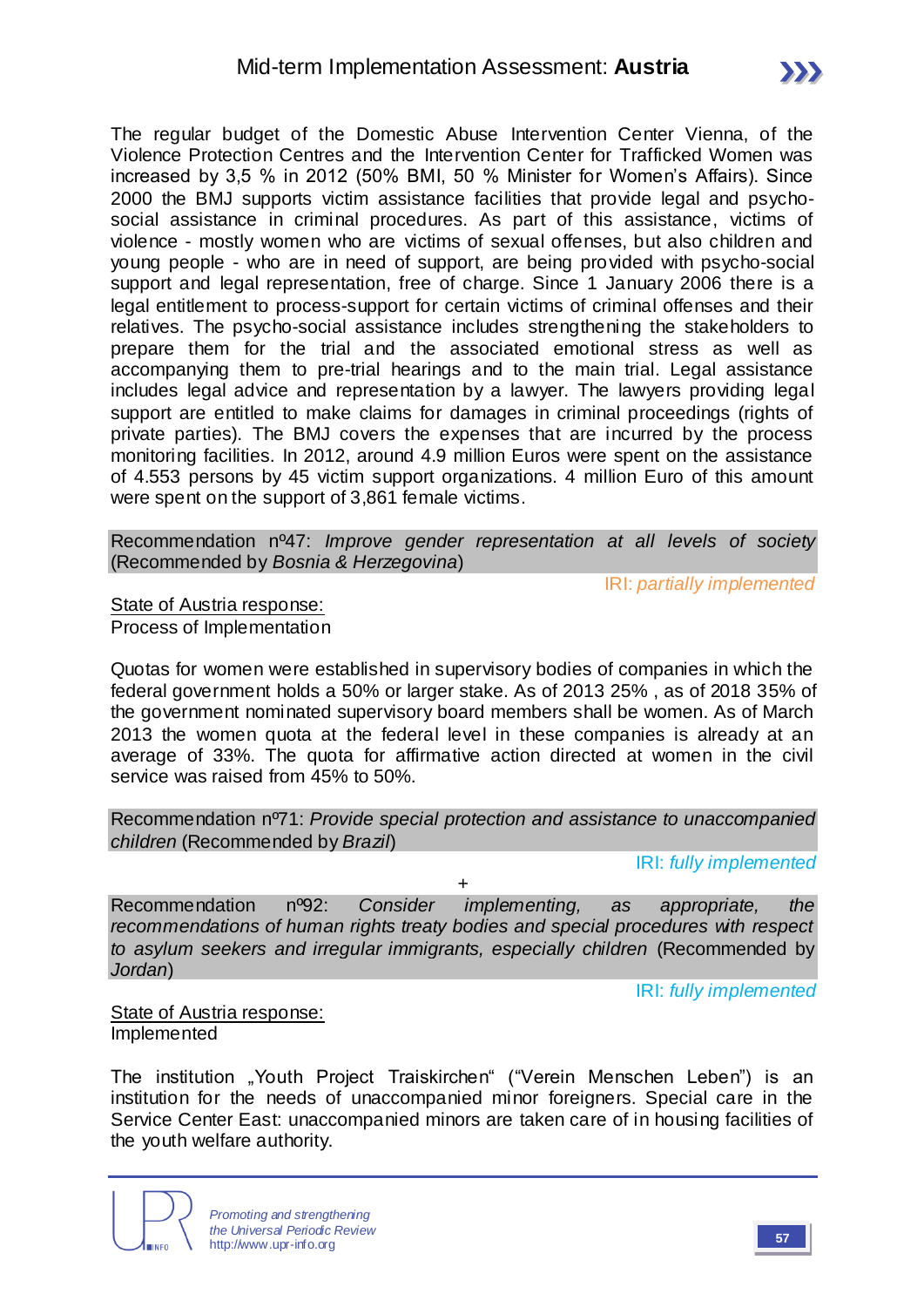

Recommendation nº75: *Step up efforts aimed at establishing efficient protection measures to prevent, combat and punish perpetrators of violence against women and children, including domestic violence and sexual abuse* (Recommended by *Malaysia*)

IRI: *partially implemented*

State of Austria response: On-going implementation

See responses to recommendations 74 and 19.

Recommendation nº76: *Strengthen its efforts to ensure that effective protection measures are promptly in place in order to prevent, combat and sanction acts of violence against women and children, notably domestic violence and sexual violence*  (Recommended by *Canada*)

IRI: *partially implemented*

State of Austria response: On-going Implementation

See response to recommendation 19

+ As of 1 January 2008 specialized prosecutors with the responsibility for dealing with cases concerning violence in the social context have been established in Public Prosecutor's Offices with at least ten systemized permanent posts. These public prosecutors are specially trained for this purpose.

Additionally, the training for prospective judges includes sessions on the topic of domestic violence. Furthermore, since 1 January 2009 prospective judges have to complete an at least two-week long traineeship with a victim protection or welfare organisation.

On 1 January 2012 harsher sentences for these kinds of criminal acts were put in place (Amendment to the Criminal Code 2011, Federal Law Gazette I No. 130/2011) as a consequent continuation of measures of the 2nd Protection against Violence Act.

Furthermore, commitments arising from the Council of Europe Convention on the Protection of Children against Sexual Exploitation and Sexual Abuse as well as from the recommendations of the UN Committee on the Rights of the Child of 3 October 2008 regarding the Optional Protocol to the Convention on the Rights of the Child on the sale of children, child prostitution and child pornography were implemented. The implementation of the directive of the European Parliament and the Council on combating sexual abuse, sexual exploitation of children and child pornography, which has not yet been adopted, was partly anticipated through the amendment of the Criminal Code in 2011. § 208a of the Criminal Code introduces a new criminal

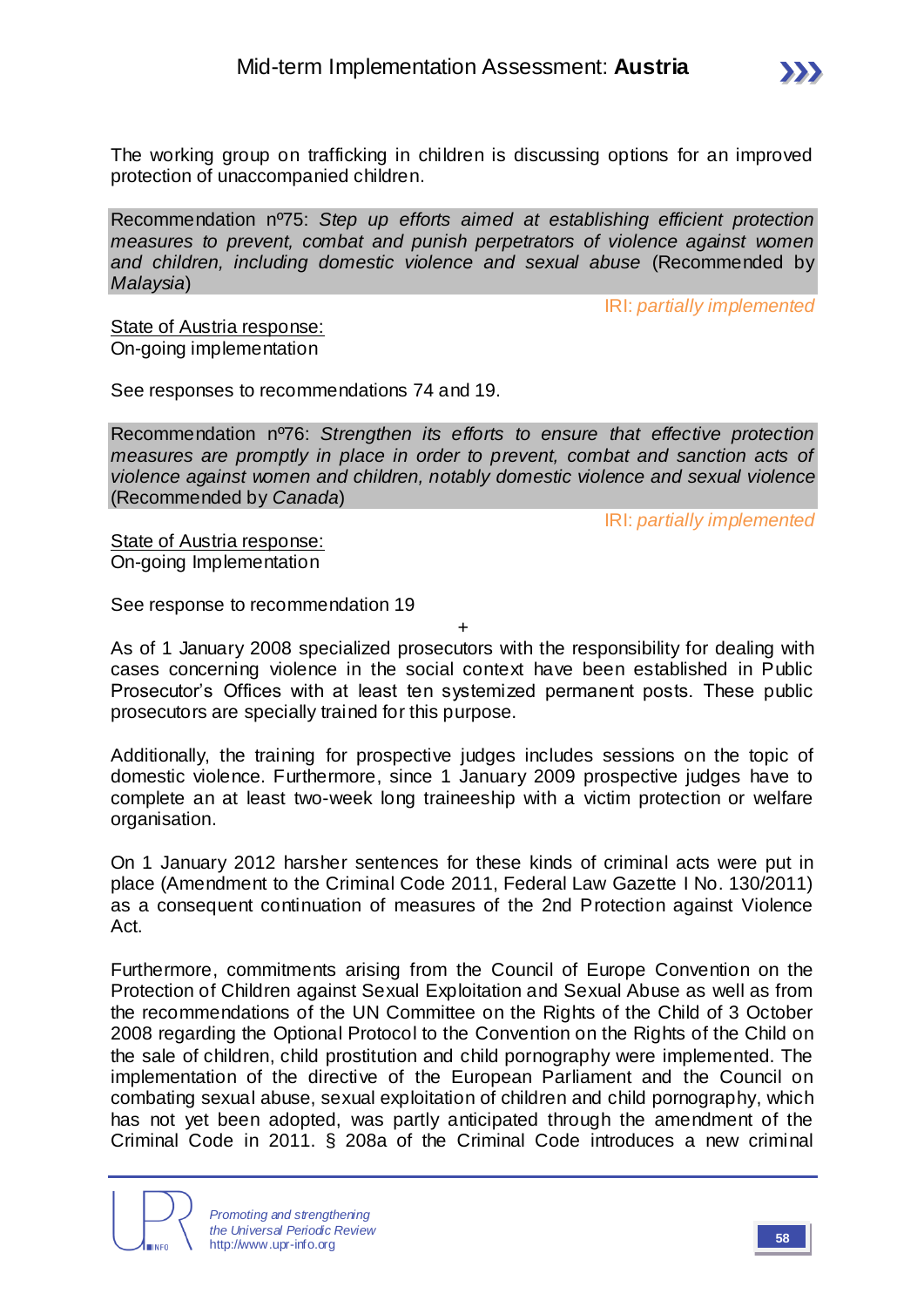offence against the initiation of sexual contacts with under-aged. § 215a para 2a of the Criminal Code criminalizes also the deliberate observation of pornographic acts of minors. Furthermore the extraterritorial jurisdiction of § 64 para 1 (4a) of the Criminal Code was extended to include further criminal offences and the link for the application of national jurisdiction was broadened regarding acts committed abroad to include crimes no matter if it is punishable in the state where it was committed.

In July 2013 the Parliament unanimously adopted the decision to ratify the Europe Convention on Preventing and Combating Violence against Women and Domestic Violence (CAHVIO). The ratification process is thus almost concluded. Measures to create awareness, for the prevention and the protection of victims in regard to the fight against domestic violence are put in place on a regular basis.

Recommendation nº79: *Take effective measures to prevent sex tourism, and combat the sale and trafficking and sexual exploitation of children* (Recommended by *Egypt*)

IRI: *not implemented*

State of Austria response: Process of implementation

See response to recommendation 76.

+ Measures to protect children are being discussed by and implemented through three inter-institutional working groups of the [Federal Ministry of Economy, Family and Youth (BMWFJ)]. Effective measures against sex tourism and child trafficking will continue to be discussed in the three working groups. A framework agreement with the provinces ("Länder") is required (regarding safe housing, etc.).

Follow-up: Continuation of the discussion in the three working groups of the Task Force Human Trafficking.

IHRN response: No significant developments

Recommendation nº81: *Ensure the proper functioning of the juvenile justice system in compliance with international standards and to guarantee that minors are always heard in the presence of a legal representative* (Recommended by *Iran*)

IRI: *partially implemented*

State of Austria response: On-going Implementation

The Austrian juvenile jurisdiction operates at a high level. Potential requirements for improvement are being examined on a regular basis. Following a request by the Federal Minister for Justice the work of the round table on "pre-trial detention for minors – prevention, reduction, enforcement" was commenced on 16 July 2013; it should deal with possibilities to avoid, shorten, or at least to improve the execution of pre-trial detention for minors in as many cases as possible. Results of the round table should be available within a short time.

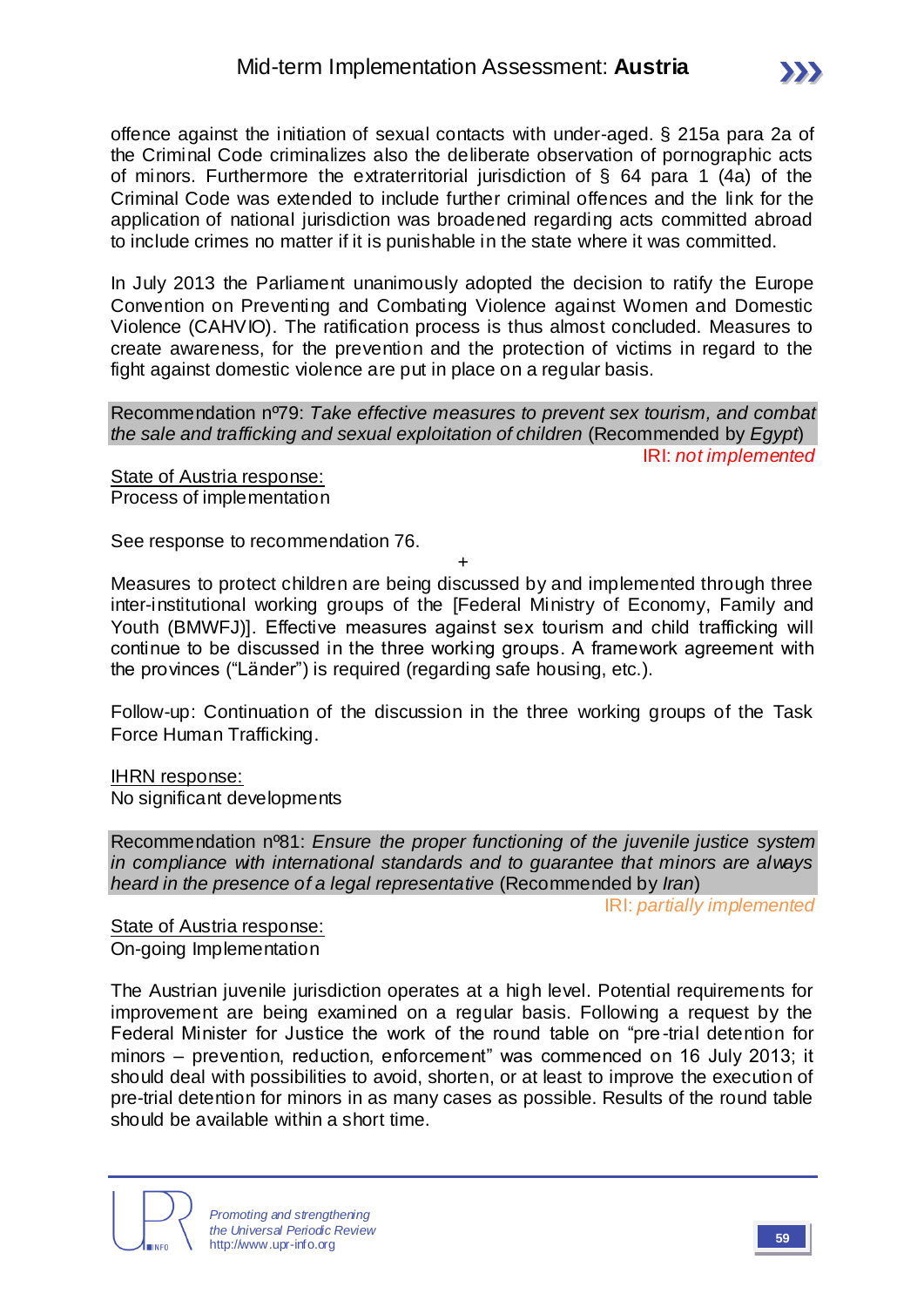Recommendation nº85: *Take all the necessary measures to ensure de jure and de facto gender equality, with special attention to narrowing gaps in the participation in the public sphere and labour market* (Recommended by *Republic of Korea*)

IRI: *partially implemented*

State of Austria response: On-going Implementation See response to recommendation 31

+

Since 1 January 2013 the Federal Ministries, in accordance with Article 51 para 9 (1) Federal Constitutional Act (B-VG) and in the framework of their budget have to evaluate in advance what likely impact the intended project has, amongst others, on the equality of women and men (impact orientated administration). Whether or not the impact actually took place has to be examined retroactively.

Recommendation nº86: *Continue to provide well-coordinated financial and other appropriate assistance to sections of its society, such as single-parent families, large families and families of foreign origin* (Recommended by *Malaysia*)

IRI: *not implemented*

State of Austria response:

On-going Implementation

In accordance with the constitutional principle of equal treatment, the mentioned supporting benefits are allocated to the mentioned target groups without regard to the type of family or its origin, in the same way as it is provided for other families; the former may be supported specifically according to their needs. This is for example done by the sibling scale or the multiple child supplement concerning family allowance.

### Aktive Arbeitslose (AKTIVE) response:

At least in Vienna the subsidy for heating costs which benefits people with poor income got restricted to people within the social assistance system. This is contrary to the federal principles underlying such assistances (Austrian notion: Heizkostenzuschuss). This drawback happened gradually in the last three years.

IHRN response: No changes.

Recommendation nº87: *Continue the implementation of measures to improve the access to health services by all children* (Recommended by *Chile*)

IRI: *partially implemented*

State of Austria response: Implemented

On 29 September 2011, as a result of an initiative for Dialogue on Children's Health by the Federal Minister of Health, a strategy for the children's health was presented. The strategy foresees a number of measures that should be implemented on a short, medium and long-term basis. Promotion of health and prevention are of particular significance. The collaboration of all important partners in the health area and all

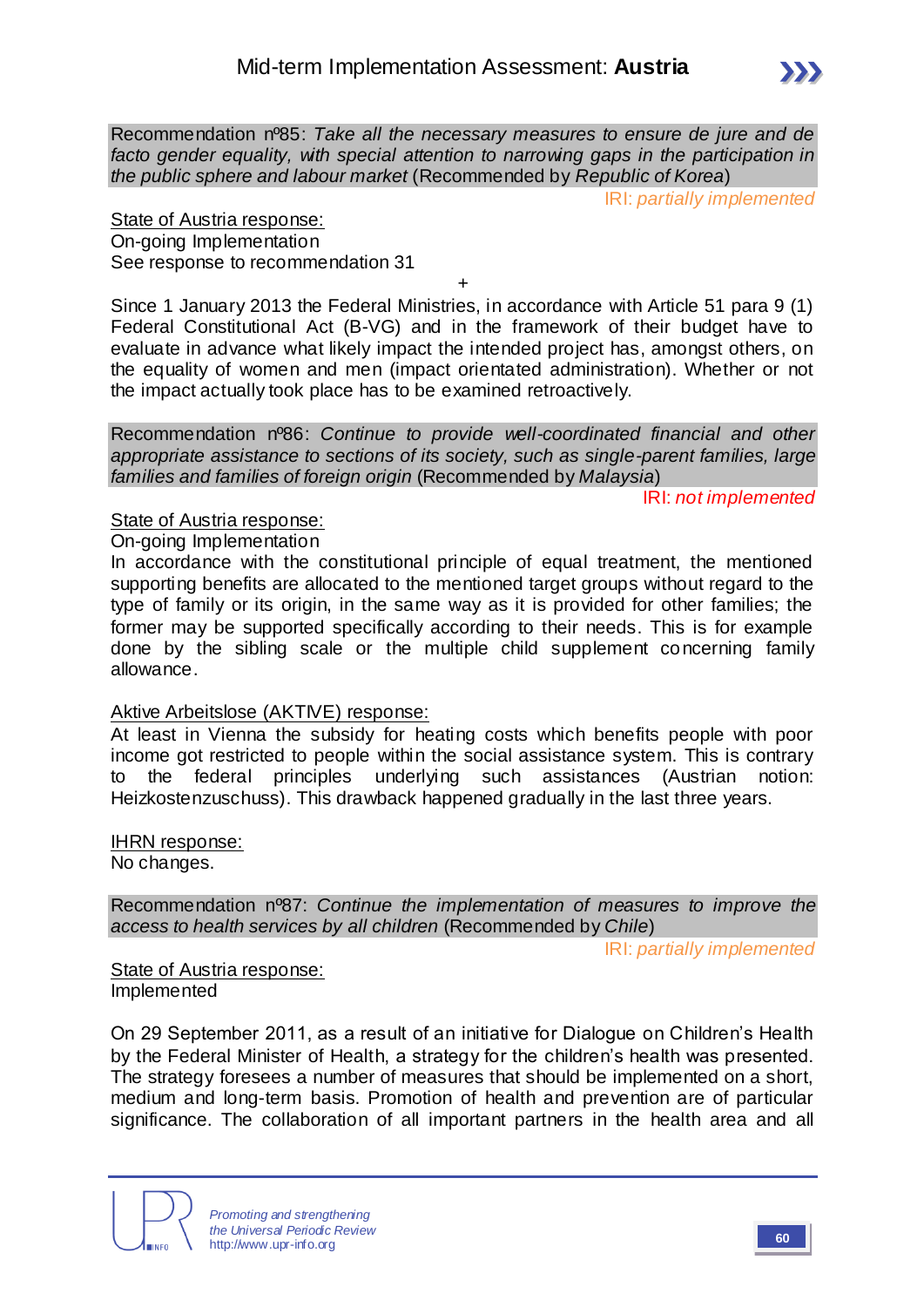policy areas ("Health in All Policies") is an important pre-condition for the successful implementation.

+ Follow-up : See response to recommendation 37

IHRN response: No changes.

## **Other**

Recommendation nº13: *Take the necessary measures to ensure that human rights standards, not only European but also international, are incorporated into Austrian law* (Recommended by *Canada*)

IRI: *not implemented*

State of Austria response: On-going implementation

International human rights standards are being integrated into Austrian law on a continuous basis (e.g. Federal Act on the Implementation of OP-CAT, Federal Constitutional Act on the Rights of the Child, Federal Law Gazette Vol. I No. 4/2011).

## AKTIVE response:

Fit2work is only more recent example for neglecting of data protection, issue for [human rights of privacy.](http://www.aktive-arbeitslose.at/news/20130612_fit2work_datenschutz.html) It affects people with health problems who are unemployed and/or get social assistance (called BoMS). The underlying law changes are drawbacks with respect to data protection and dignity of socially marginalized citizens.

## FEANTSA response:

Although Austria has ratified the Revised European Social Charter (RESC) on 20/05/2011, it has excluded Art. 31 on the right to housing. Furthermore, although Austria has signed, it has yet to ratify the Additional Protocol providing for a system of collective complaints. In view of ensuring the effective exercise of the right to housing, Art. 31 obliges its parties to

(1) promote access to housing of an adequate standard,

- (2) prevent and reduce homelessness with a view to its gradual elimination,
- (3) make the price of housing accessible to those without adequate resources.

According to Raquel Rolnik, UN Speacial Rapporteur on adequate housing, it is widely understood that the right to housing does not only mean a right to a "roof, anywhere, at any cost" but that it is "about enabling environments for people to maintain their family and community bonds, their local schools, work places and health services allowing them to exercise all other rights, like education, work, food and health". As such, as the right to housing plays a key role in the enjoyment of other human rights, it is of key importance that Austria signs and ratifies Art. 31 of the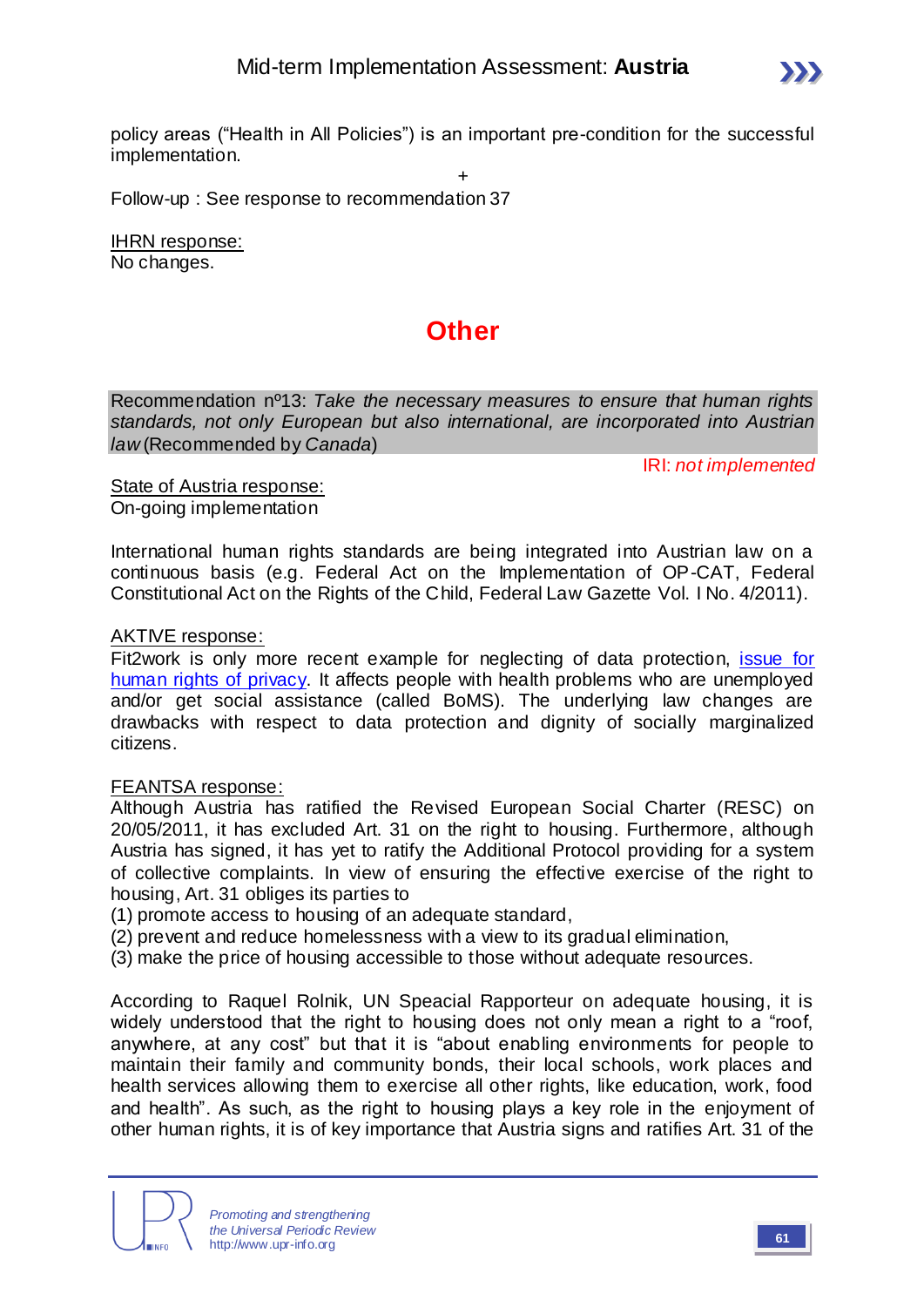RESC. The system of collective complaints is designed to increase the efficiency of supervision in Austria, and is currently only based on the submission of governmental reports; by allowing management, labour and non-governmental organisations to bring complaints to the European Committee of Social Rights when Governments fail to guarantee the rights they have promised to protect will increase the protection of rights. Having already made the first step of signing the Additional Protocol, we call for Austria to ratify it in order to improve the effective enforcement of the social rights guaranteed by the RESC and thus contribute to ensuring that human rig hts standards are incorporated into Austrian law; in particular with regard to the Right to housing.

#### IHRN response:

No significant changes.

#### Recommendation nº23: *Further enhance the mandate of the Ombudsman Board in accordance with the Paris Principles* (Recommended by *Jordan*)

IRI: *fully implemented*

State of Austria response: Process of Implementation

The independent Ombudsman Board exercises the tasks of a National Human Rights Institution with the involvement of civil society. The OP-CAT Implementation Act, which has been in force since 1 July 2012, clarifies in the Federal Constitution that the investigation of maladministration by the Ombudsman Board also includes violation of human rights. A violation of human rights constitutes the worst form of deficiency in public administration. In Austria the independent judiciary plays the central role in the protection of human rights. This was reinforced with the amendment of the Administrative Jurisdiction Act in 2012, Federal Law Gazette Vol. I, No. 52/2012, as administrative courts of first instance were established that will be operational as of 1 January 2014.

Furthermore, there are three academic human rights institutes in Austria, which perform manifold tasks according to the Paris Principles (e.g. awareness-raising through information and (continuous) training, assessment reports, research programs): the Ludwig-Boltzmann-Institute for Human Rights in Vienna, the European Training and Research Center for Human Rights and Democracy in Graz and the Austrian Institute for Human Rights in Salzburg. These institutes also receive research contracts and subsidies from the State.

#### Austrian Ombudsman Board (AOB) response:

Since July 1st 2012 the Austrian Ombudsman Board (AOB) in its capacity as National Preventive Mechanism (NPM) in accordance with the Optional Protocol to the Convention against Torture (OPCAT) carries out additional duties of a National Human Rights Institution (NHRI) and accordingly cooperates with civil society. Furthermore a constitutional law was passed charging the AOB with the implementation of several provisions of the Convention for the Rights of Persons with Disabilities (CRPD), in particular its Art. 16 para. 3.

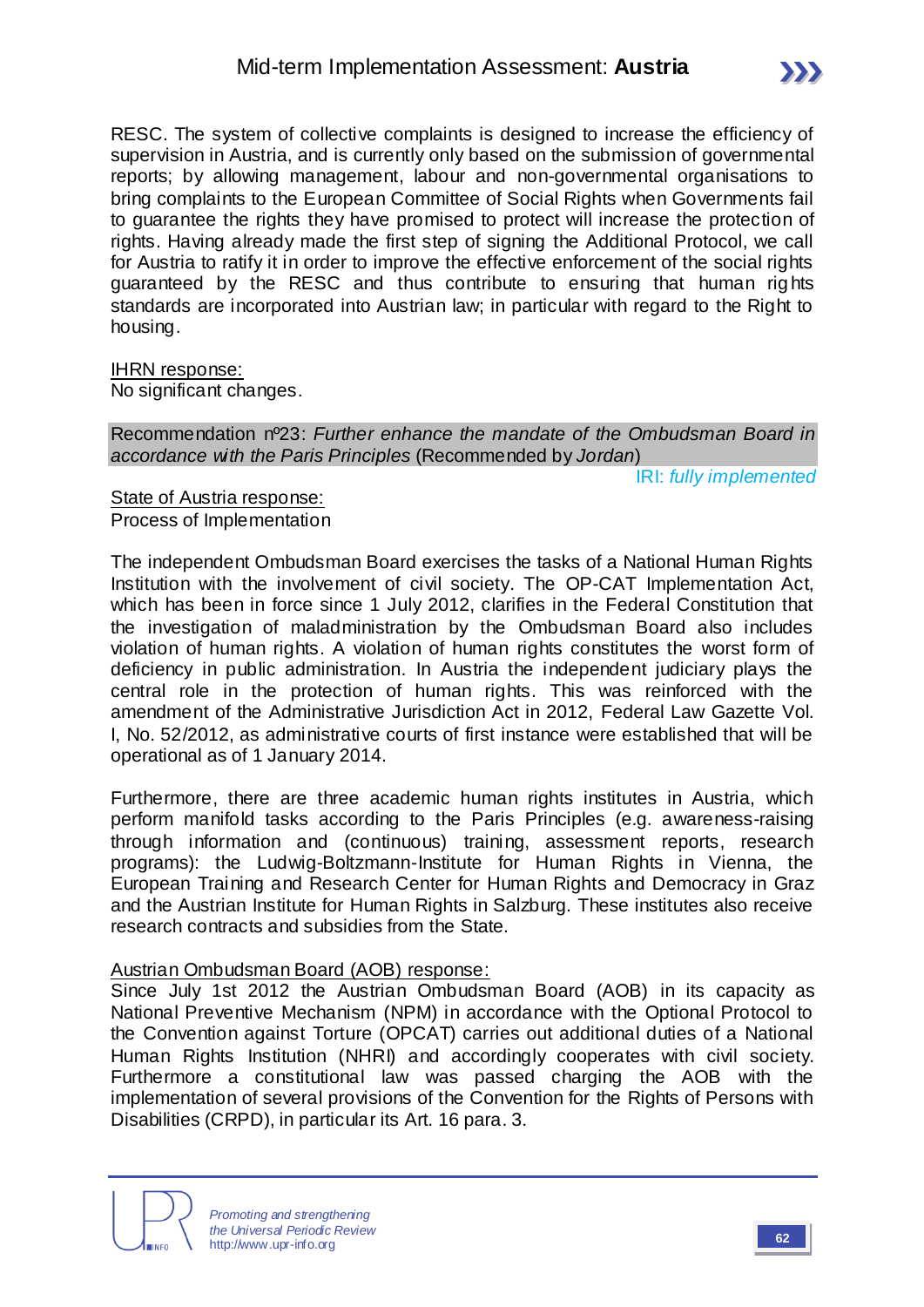Therefore the AOB together with six independent expert commissions, which were appointed by the AOB and conduct visits to all "places of detention", monitors the compliance with human rights. In addition to the commissions the AOB is assisted by a pluralistically composed advisory body, the Human Rights Advisory Council.

At the same time, a new passage in the Austrian Federal Constitution entrusts the AOB with "the protection and promotion of human rights". Thus it is made clear that the cases of maladministration which the AOB is competent to examine can also consist in violations of human rights. A violation of human rights constitutes the most egregious kind of maladministration.

In the same way it was constitutionally established that the members of the AOB shall have knowledge in the field of human rights.

Since 2000 the AOB is a B-status accredited Austrian NHRI at the International Coordinating Committee (ICC). Because of the constitutional changes that have taken place since the last accreditation session the AOB now also is in full accordance with the Paris Principles with respect to a broad human rights mandate as well as the enhanced participation of the civil society. Therefore the AOB seeks to obtain the A-status on the occasion of the next (re-)accreditation of at the ICC in 2016.

IHRN response:

Some changes due to broadening of mandate in line with NPM/OP-CAT but according to NGOs no expectation of A-Status compliance.

Recommendation nº24: *Strengthen the Austrian Ombudsman Board and expand its mandate at the earliest to ensure full compliance with the Paris Principles*  (Recommended by *India*)

IRI: *partially implemented*

 $\sum$ 

Recommendation nº25: *Identify opportunities to enhance the effectiveness and independence of national human rights bodies* (Recommended by *Australia*)

+

IRI: *partially implemented*

Recommendation nº120: *Consider establishing an independent national human rights institution in conformity with the Paris Principles* (Recommended by *Philippines*)

+

IRI: *partially implemented*

Recommendation nº121: *Strengthen and broaden the mandate of the Austrian Ombudsman Board in order to include the protection and promotion of all human rights, in line with the Paris Principles* (Recommended by *Canada*)

+

IRI: *partially implemented*

State of Austria response: Process of Implementation

See response to recommendation 23.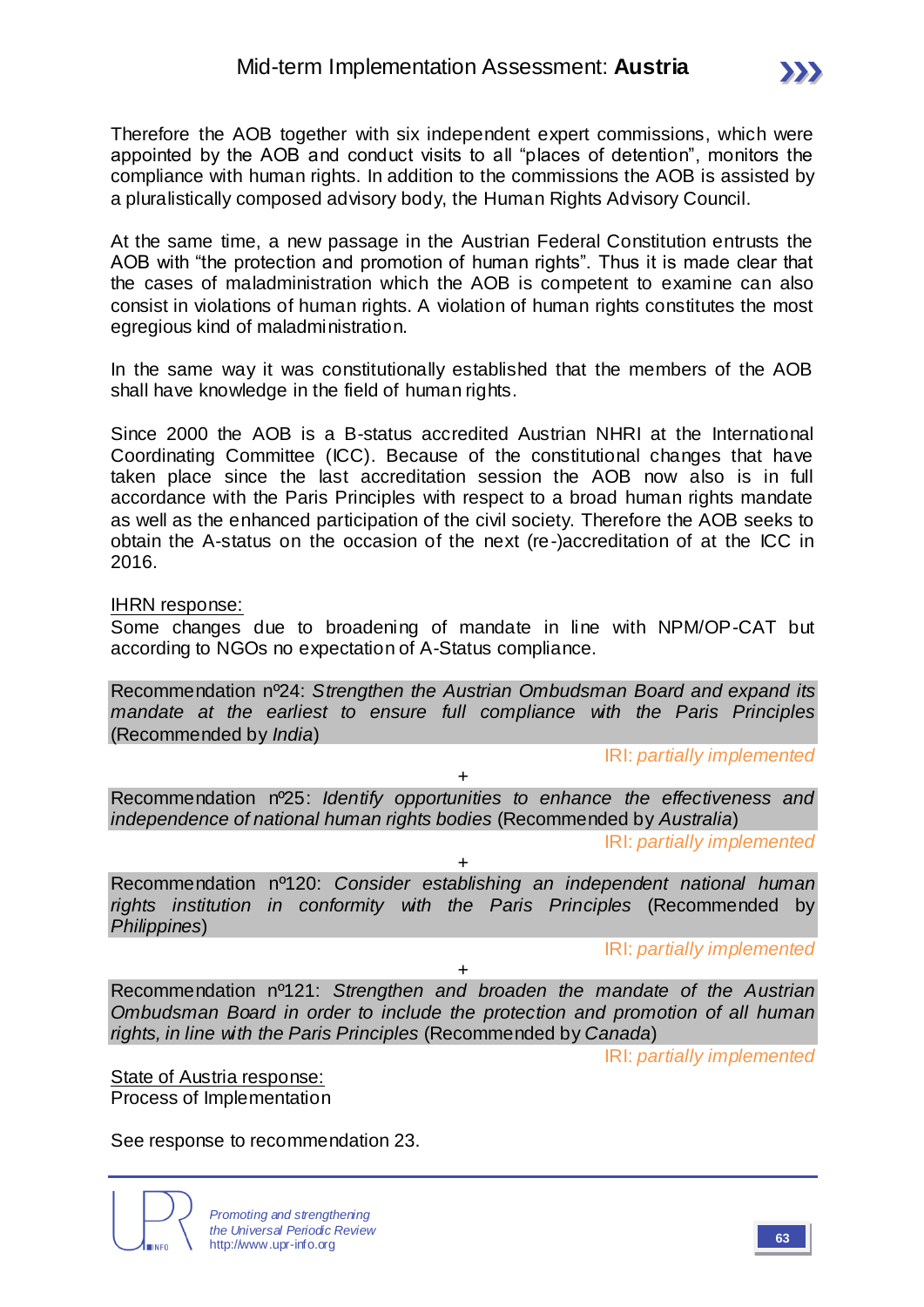

#### IHRN response:

Some changes made, independence not fully guaranteed due to selection process of OM.

Recommendation nº45: *Renew its efforts to ensure follow-up to and the systematic implementation of the recommendations of the treaty bodies and of the Austrian Constitutional Court* (Recommended by *Canada*)

IRI: *-*

### State of Austria response: Implemented

In the framework of the structured dialogue with civil society a number of public events with many interested NGOs already took place at the invitation of the Legal Service of the BKA and the Legal Office of the [Austrian Foreign Ministry (BMeiA)] which will continue in the future. Parallel to these meetings there is an on-going "thematic dialogue" that takes place with the line ministries which is bei ng supported by the BKA and the BMeiA. A Steering Committee comprised of representatives of civil society and the Legal Service of the BKA and the Legal Office of the BMeiA was established which regularly deals with general questions of this dialogue.

The regular dialogue of the Federal Chancellor with representatives of civil society on issues of equality that is already taking place is being institutionalized through the amendment to the Equality Act, Federal Law Gazette, Vol. I No. 107/2013 of 1 August 2013.

Recommendation nº117: *Establish a national human rights institution, in accordance with Paris Principles* (Recommended by *Costa Rica*)

IRI: *partially implemented*

State of Austria response: Process of Implementation

See response to recommendation 23.

IHRN response:

Some changes were made to Ombudsman Office as mandate was broadened to OP-CAT, NGOs do not see full compliance with PP yet.

Recommendation nº118: *Explore the possibility of consolidating existing Ombudsmen institutions and mechanisms into a single National Human Rights Institution in accordance with the Paris Principles and seek A-status accreditation by the ICC for NHRIs* (Recommended by *Malaysia*)

IRI: *partially implemented*

#### IHRN response:

Some changes were made to Ombudsman Office as mandate was broadened to OP-CAT, NGOs do not see full compliance with PP yet.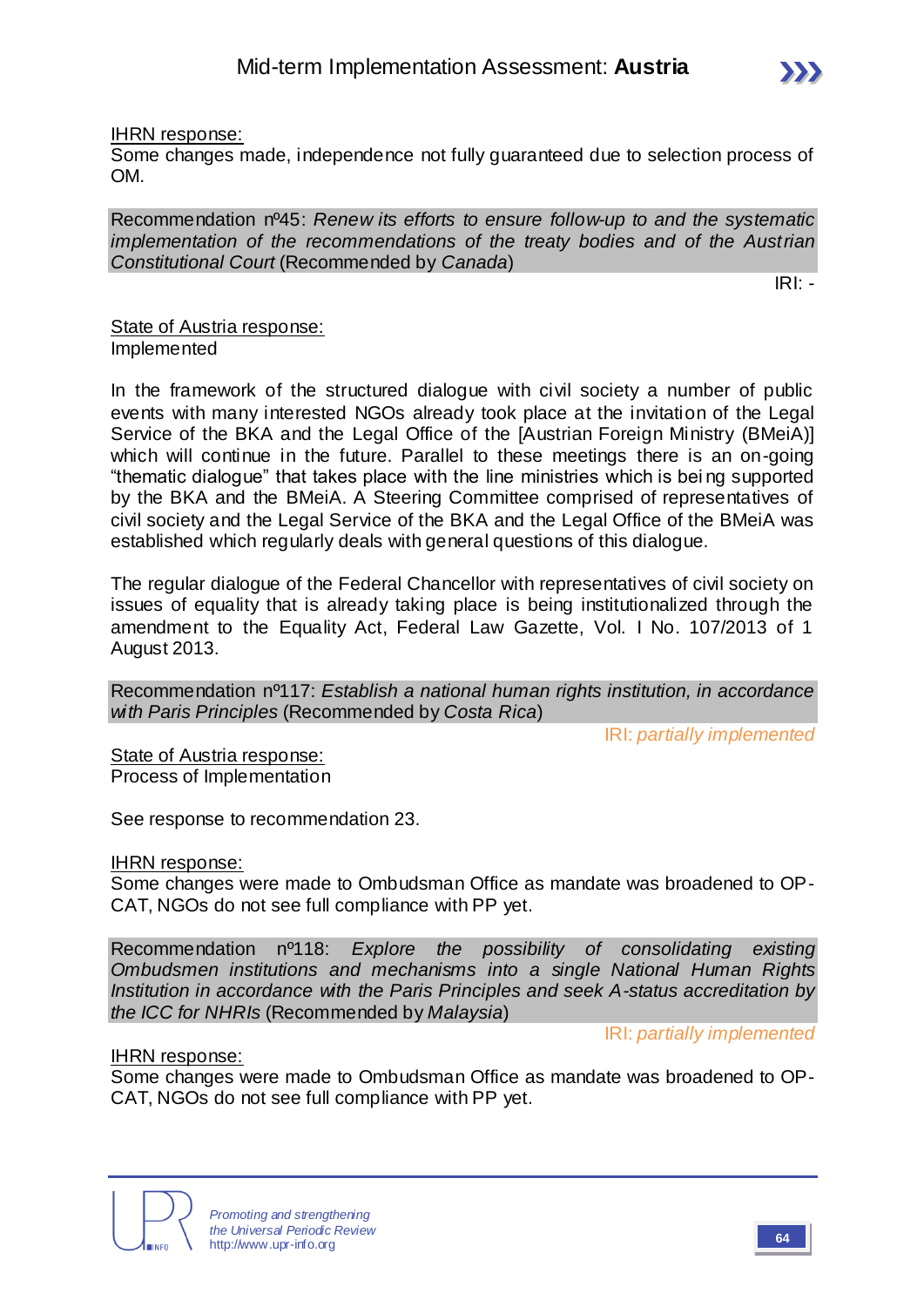Recommendation nº122: *Increase human and financial resources of the Office of the Ombudsperson for Equal Treatment* (Recommended by *Honduras*)

IRI: *not implemented*

 $\sum$ 

IHRN response: no increase yet.

Recommendation nº124: *Establish a national programme on human rights that fully brings in the rights provided for in the international instruments to which Austria is a State party* (Recommended by *Mexico*)

IRI: *not implemented*

IHRN response: No developments yet.

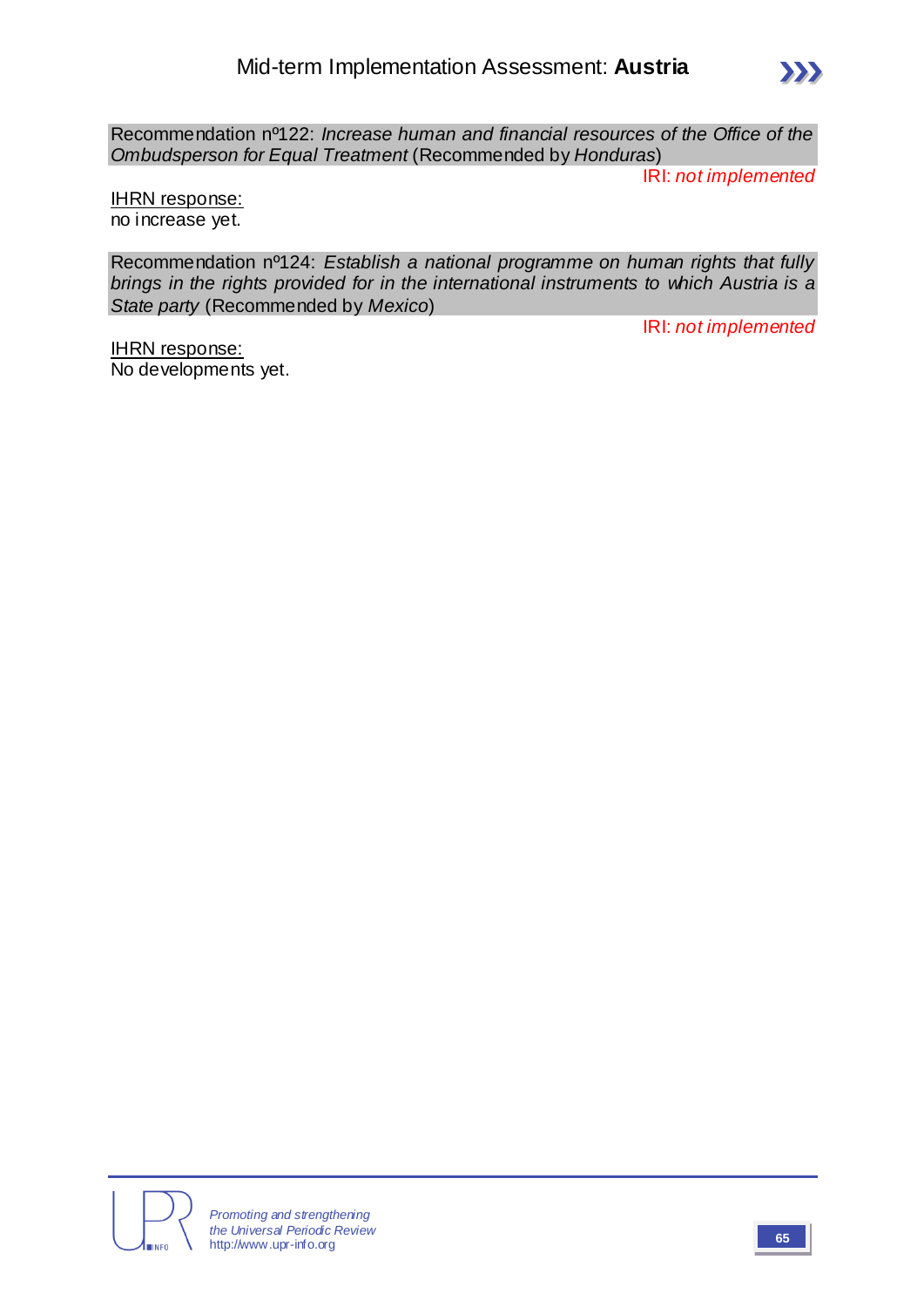## **Methodology**

## A. First contact

Although the methodology has to consider the specificities of each country, we applied the same procedure for data collection about all States:

- 1. We contacted the Permanent Mission to the UN either in Geneva (when it does exist) or New York;
- 2. We contacted all NGOs which took part in the process. Whenever NGOs were part of coalitions, each NGO was individually contacted;
- 3. The National Institution for Human Rights was contacted whenever one existed.
- 4. UN Agencies which sent information for the UPR were contacted.

We posted our requests to the States and NHRI, and sent emails to NGOs and UN Agencies.

The purpose of the UPR is to discuss issues and share concrete suggestions to improve human rights on the ground. Therefore, stakeholders whose objective is not to improve the human rights situation were not contacted, and those stakeholders' submissions were not taken into account.

However, since the UPR is meant to be a process which aims at sharing best practices among States and stakeholders, we take into account positive feedbacks from the latter.

B. Processing recommendations and voluntary pledges

Stakeholders we contact are encouraged to use an Excel sheet we provide which includes all recommendations received and voluntary pledges taken by the State reviewed.

Each submission is processed, whether the stakeholder has or has not used the Excel sheet. In the latter case, the submission is split up among recommendations we think it belongs to. Since such a task is more prone to misinterpretation, we strongly encourage stakeholders to use the Excel sheet.

If the stakeholder does not clearly mention neither that the recommendation was "fully implemented" nor that it was "not implemented", UPR nfo usually considers the recommendation as "partially implemented", unless the implementation level is obvious.

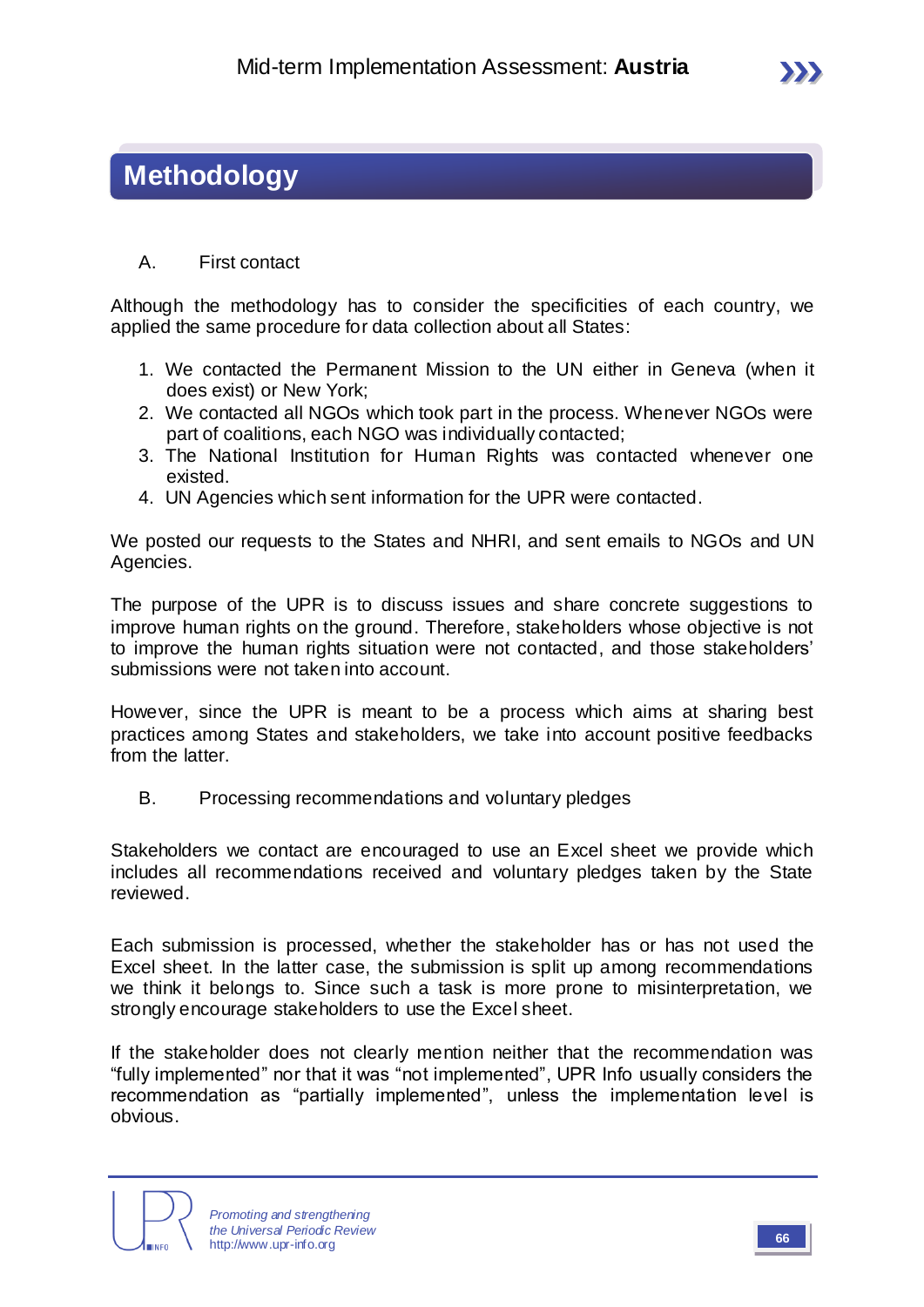UPR Info retains the right to edit comments that are considered not to directly address the recommendation in question, when comments are too lengthy or when comments are defamatory or inappropriate. While we do not mention the recommendations which were not addressed, they can be accessed unedited on the follow-up webpage.

C. Implementation Recommendation Index (IRI)

*UPR Info* developed an index showing the implementation level achieved by the State for both recommendations received and voluntary pledges taken at the UPR.

The **Implementation Recommendation Index** (IRI) is an individual recommendation index. Its purpose is to show an average of stakeholders' responses.

The *IRI* is meant to take into account stakeholders disputing the implementation of a recommendation. Whenever a stakeholder claims nothing has been implemented at all, the index score is 0. At the opposite, whenever a stakeholder claims a recommendation has been fully implemented, the *IRI* score is 1.

An average is calculated to fully reflect the many sources of information. If the State under Review claims that the recommendation has been fully implemented, and a stakeholder says it has been partially implemented, the score is 0.75.

Then the score is transformed into an implementation level, according to the table below:

| <b>Percentage:</b> | <b>Implementation level:</b> |  |  |  |
|--------------------|------------------------------|--|--|--|
| $0 - 0.32$         | Not implemented              |  |  |  |
| $0.33 - 0.65$      | <b>Partially implemented</b> |  |  |  |
| $0.66 - 1$         | <b>Fully implemented</b>     |  |  |  |

Example: On one side, a stakeholder comments on a recommendation requesting the establishment of a National Human Rights Institute (NHRI). On the other side, the State under review claims having partially set up the NHRI. As a result of this, the recommendation will be given an *IRI* score of 0.25, and thus the recommendation is considered as "not implemented".

## *Disclaimer*

*The comments made by the authors (stakeholders) are theirs alone, and do not necessarily reflect the views, and opinions at UPR Info. Every attempt has been made to ensure that information provided on this page is accurate and not abusive. UPR Info cannot be held responsible for information provided in this document.*

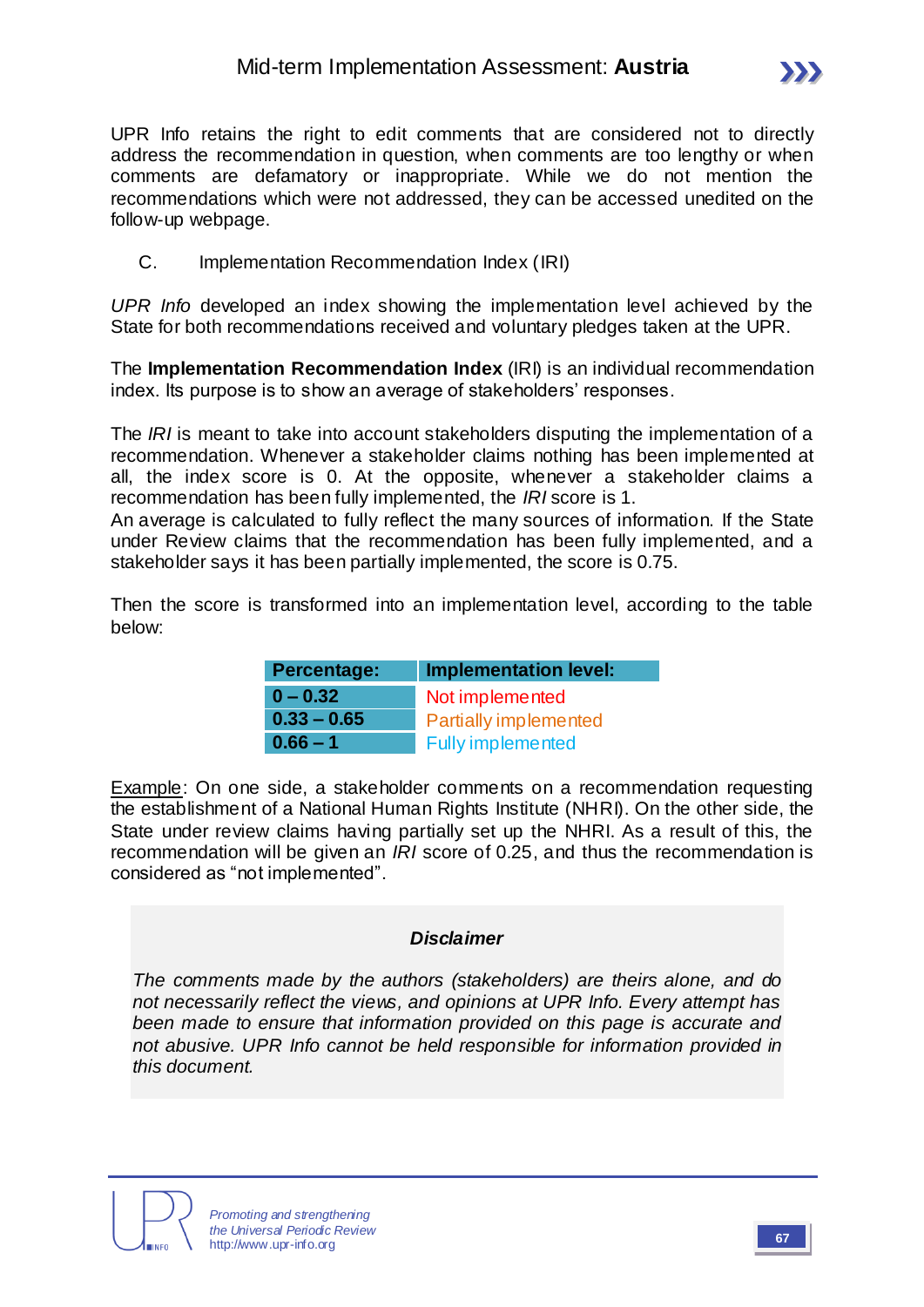# **Uncommented recommendations**

Hereby the recommendations which the MIA does not address:

| rec.<br>$n^{\circ}$ | <b>Recommendation</b>                                                                                                                                                                                                                                                                                                                                                                                                                                                                                                                                                                                                                                                                                                 | <b>SMR</b>            | Response A |    | <b>Issue</b>                                                                                                                                |
|---------------------|-----------------------------------------------------------------------------------------------------------------------------------------------------------------------------------------------------------------------------------------------------------------------------------------------------------------------------------------------------------------------------------------------------------------------------------------------------------------------------------------------------------------------------------------------------------------------------------------------------------------------------------------------------------------------------------------------------------------------|-----------------------|------------|----|---------------------------------------------------------------------------------------------------------------------------------------------|
| 103                 | Sign and ratify the Optional Protocol to<br>International Covenant on Economic, Social<br>and Cultural Rights, allowing for individual<br>complaints of alleged violations of these<br>rights to be heard by the Committee on<br>Economic, Social and Cultural Rights                                                                                                                                                                                                                                                                                                                                                                                                                                                 | Portugal              | Rejected   | 5. | ESC rights -<br>general, International<br>instruments                                                                                       |
| 104                 | Sign and ratify the Optional Protocol to<br>International Covenant on Economic, Social<br>and Cultural Rights                                                                                                                                                                                                                                                                                                                                                                                                                                                                                                                                                                                                         | Spain                 | Rejected   | 5. | ESC rights -<br>general, International<br>instruments                                                                                       |
| 105                 | Sign and ratify the Optional Protocol to<br>International Covenant on Economic, Social<br>and Cultural Rights                                                                                                                                                                                                                                                                                                                                                                                                                                                                                                                                                                                                         | Uganda                | Rejected   | 5. | ESC rights -<br>general, International<br>instruments                                                                                       |
| 119                 | Bring its national human rights institution in<br>line with the Paris Principles                                                                                                                                                                                                                                                                                                                                                                                                                                                                                                                                                                                                                                      | Spain                 | Rejected   |    | 4 NHRI                                                                                                                                      |
|                     | Collect and generate disaggregated data on<br>manifestations of racism and discrimination<br>134 with a view to evaluating the situation<br>regarding minority, racial, and ethnic groups<br>in Austria                                                                                                                                                                                                                                                                                                                                                                                                                                                                                                               | <b>Brazil</b>         | Rejected   | 5  | Minorities, Racial<br>discrimination                                                                                                        |
|                     | Adopt a National Action Plan on combating<br>144 racism and xenophobia, in close consultation<br>with civil society                                                                                                                                                                                                                                                                                                                                                                                                                                                                                                                                                                                                   | Iran                  | Rejected   | 5. | Civil society, National plan<br>of action, Racial<br>discrimination                                                                         |
| 145                 | Adopt a national plan against racism, racial<br>discrimination, xenophobia and intolerance<br>that includes aspects such as education and<br>training in human rights for all levels of public<br>administration and a system of data collection<br>for overseeing and controlling xenophobic<br>and racist acts, carry out a comprehensive<br>analysis on the effectiveness of legislative<br>measures which seek to prohibit and punish<br>using xenophobic messages or the incite to<br>racial discrimination by political parties, and<br>establish a simplified and flexible mechanism<br>to process and deal with claims based on<br>possible acts of discriminatory treatment by<br>security forces and bodies | Spain                 | Rejected   | 5  | Human rights education<br>and training, Human rights<br>violations by state<br>agents, National plan of<br>action, Racial<br>discrimination |
| 148                 | Prepare a study on the scale of direct and<br>indirect racial discrimination in the criminal<br>justice system, especially as far as<br>preliminary detention and imprisonment are<br>concerned                                                                                                                                                                                                                                                                                                                                                                                                                                                                                                                       | Russian<br>Federation | Rejected   | 5. | Detention<br>conditions, Justice, Racial<br>discrimination                                                                                  |
| 149                 | Ensure that no children are held in detention                                                                                                                                                                                                                                                                                                                                                                                                                                                                                                                                                                                                                                                                         | <b>Brazil</b>         | Rejected   | 4  | Detention<br>conditions, Rights of the<br>Child                                                                                             |



*Promoting and strengthening the Universal Periodic Review* http://www.upr-info.org **<sup>68</sup>**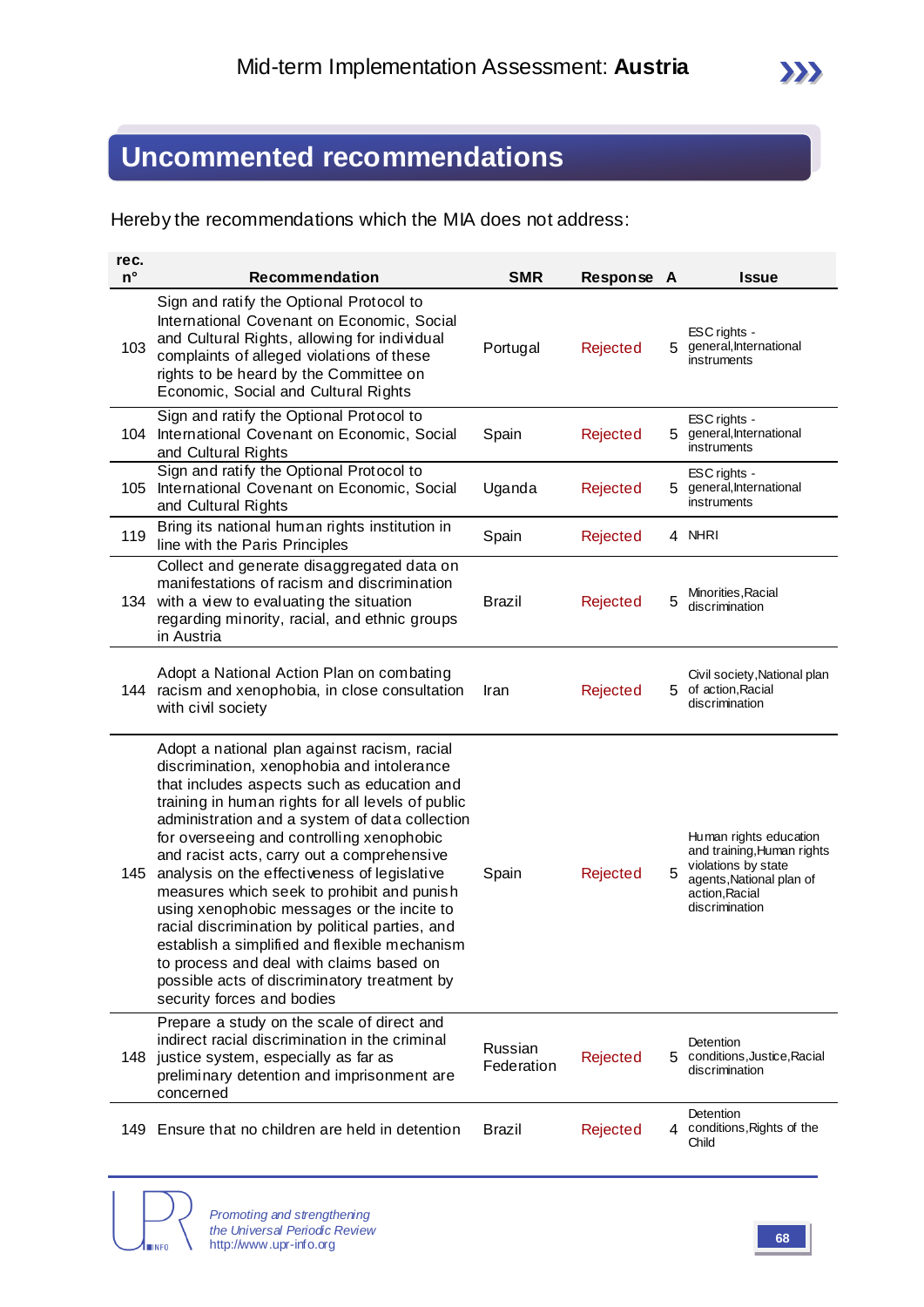| 150 | Raise the age for all enrolments into armed<br>forces to the age of at least 18 years in line<br>with the CRC recommendation                                                      | Ghana       | Rejected | 5 | Rights of the Child, Treaty<br>bodies  |
|-----|-----------------------------------------------------------------------------------------------------------------------------------------------------------------------------------|-------------|----------|---|----------------------------------------|
| 151 | Raise the age for all enrolments into armed<br>forces to the age of at least 18 years in line<br>with the CRC recommendation                                                      | Slovakia    | Rejected | 5 | Rights of the Child, Treaty<br>bodies  |
| 161 | Sign and ratify ICMW                                                                                                                                                              | Turkey      | Rejected | 5 | International<br>instruments, Migrants |
|     | 162 Sign and ratify ICMW                                                                                                                                                          | Uganda      | Rejected | 5 | International<br>instruments, Migrants |
| 163 | Ratify ICMW                                                                                                                                                                       | Honduras    | Rejected |   | International<br>instruments, Migrants |
| 164 | Ratify ICMW as early as possible                                                                                                                                                  | China       | Rejected | 5 | Migrants                               |
| 165 | Take progressive measures to consider<br>accession to ICMW                                                                                                                        | Philippines | Rejected | 4 | International<br>instruments, Migrants |
| 166 | Become party to ICMW                                                                                                                                                              | Pakistan    | Rejected |   | International<br>instruments, Migrants |
| 167 | Adhere to the principles of ICMW in view of<br>its possible ratification                                                                                                          | Mexico      | Rejected | 4 | International<br>instruments, Migrants |
| 168 | Reconsider its position relating to the<br>ratification of ICMW in line with<br>Recommendation 1737 of 17 March 2006 of<br>the Parliamentary Assembly of the Council of<br>Europe | Algeria     | Rejected | 3 | International<br>instruments, Migrants |
| 169 | Consider acceding to ICMW                                                                                                                                                         | Azerbaijan  | Rejected | 3 | International<br>instruments, Migrants |

A= Action Category (see on [our website\)](http://www.upr-info.org/IMG/pdf/Database_Action_Category.pdf) SMR = State making recommendation



 $\sum$